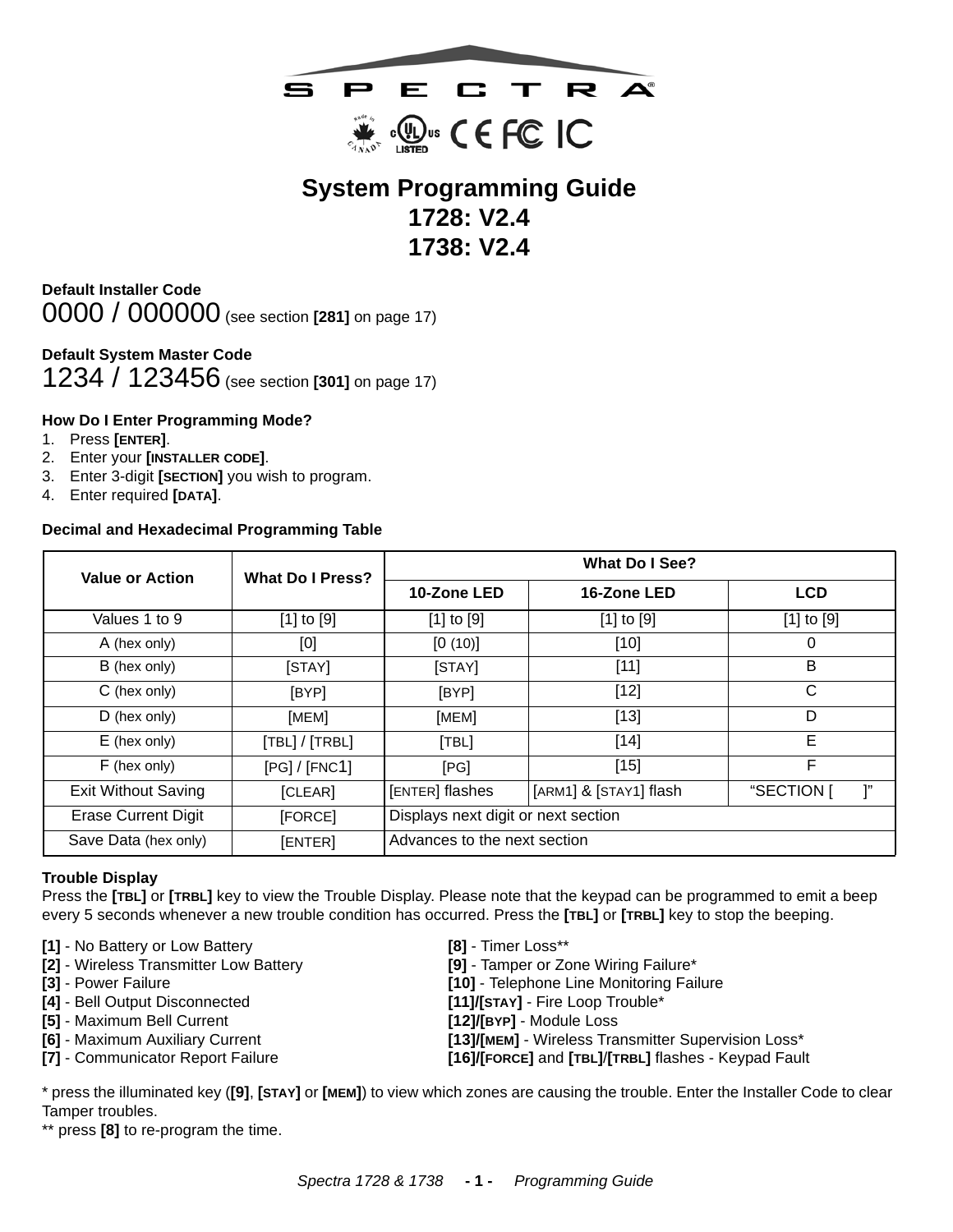# **Table of Contents**

WARNING: This equipment must be installed and maintained by qualified service personnel only.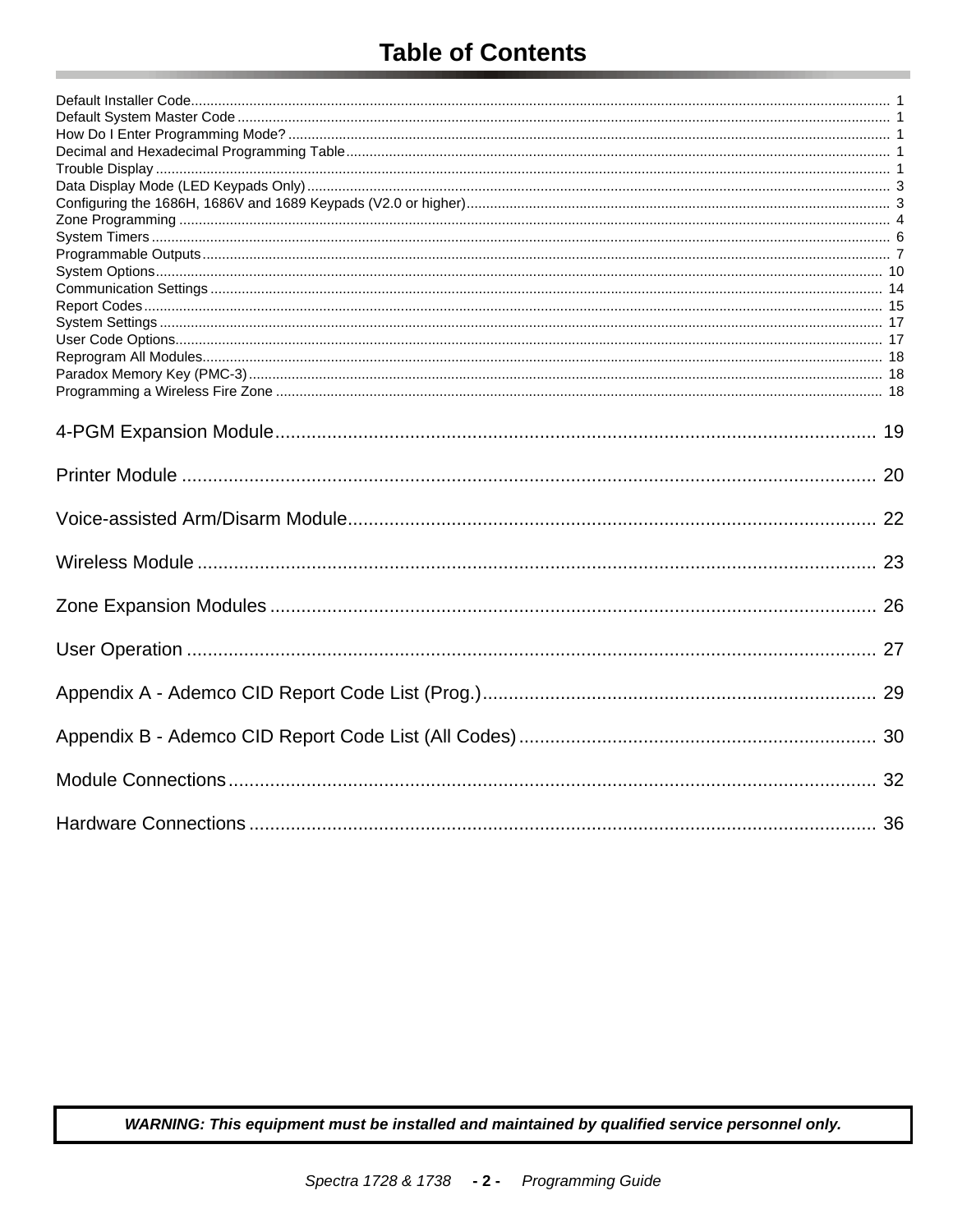#### <span id="page-2-0"></span>**Data Display Mode (LED Keypads Only)**

View the section's programming one digit at a time. Does not function with sections using Feature Select Programming.

To access the Data Display Mode, press the **[ENTER]** key after entering a section and before entering any data. The three LEDs as indicated below will begin to flash indicating that you are in the Data Display Mode.



Each time the **[ENTER]** key is pressed, the keypad will display the next digit in the current section and will continue through all the following sections one digit at a time without changing the programmed values. Not available for sections using the Multiple Feature Select Method. Press the **[CLEAR]** key at any time to exit the Data Display Mode.

#### <span id="page-2-1"></span>**Configuring the 1686H, 1686V and 1689 Keypads (V2.0 or higher)**

The keypad's zone number, EOL definition and tamper switch are programmed through the keypad's programming mode.

#### **How Do I Configure The Keypad?**

- 1. Press **[ENTER]**.
- 2. Enter your **[INSTALLER CODE]** (default: 0000 / 000000).
- 3. Press the **[PG]** (1686H/V) / **[FNC1]** (1689) key and hold it for 3 seconds.
- 4. Press the desired key (**[1]** to **[3]**. See below).
- 5. Press **[ENTER]** to exit programming mode.

# *After two minutes, the keypad exits programming mode.*

#### **Key [1] - Keypad Zone Selection (["Zone Programming"](#page-3-0) on [page 4\)](#page-3-0)**

Key **[1]** determines whether the keypad's zone is Keypad Zone 1 or Keypad Zone 2. When key **[1]** is OFF (not illuminated), the keypad's zone is Keypad Zone 1. When key **[1]** is ON (illuminated), the keypad's zone is Keypad Zone 2.

Key **[1]** OFF = Keypad Zone 1 (default) Key **[1]** ON = Keypad Zone 2

#### **Key [2] - EOL Definition**

Key **[2]** determines the keypad zone's EOL definition. When key **[2]** is OFF (not illuminated), EOL is disabled and the keypad zone uses the on-board EOL resistor. When key **[2]** is ON (illuminated), EOL is enabled and the keypad zone requires that an external EOL resistor be connected (refer to ["Spectra 1728 PCB Layout" on page 38](#page-37-0) and "Spectra 1738 PCB Layout" on page 39 for more details).

Key **[2]** OFF = EOL disabled Key **[2]** ON = EOL enabled (default)

#### **Key [3] - On-Board Tamper**

Key **[3]** enables or disables the keypad's on-board tamper switch. When key **[3]** is OFF (not illuminated), the tamper switch is disabled. When key **[3]** is ON (illuminated), the tamper switch is enabled.

Key **[3]** OFF = On-board tamper switch disabled Key **[3]** ON = On-board tamper switch enabled



*The keypad can be ordered with or without a tamper switch. If the keypad has no tamper switch, key [3] will be OFF by default. If the keypad has a tamper switch, key [3] will be ON by default.*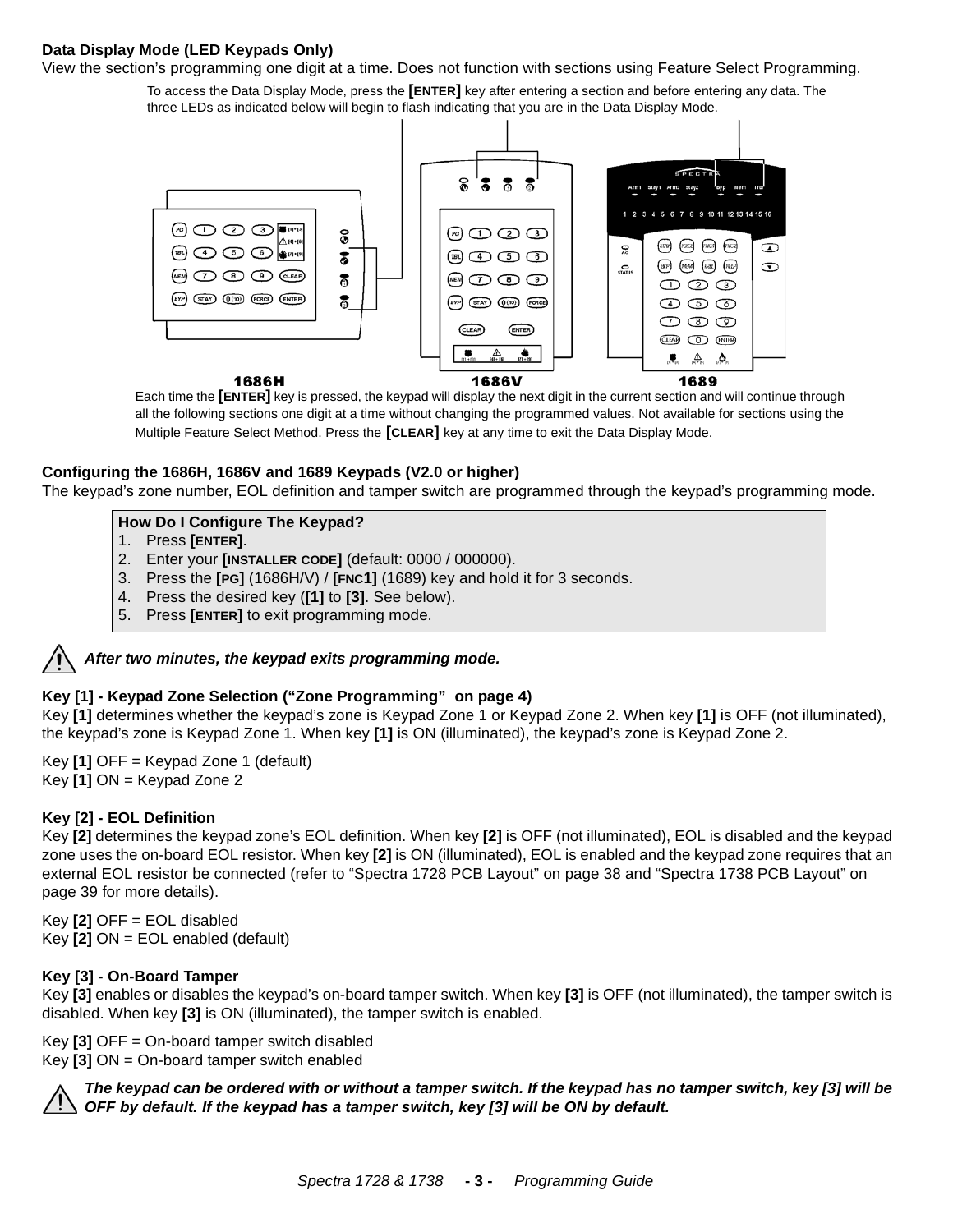### <span id="page-3-0"></span>**Zone Programming**

When programming zones, the zone assignments are dependent on where the detection devices are connected to in the system. In installations that require using mostly the expansion inputs, refer to Reassign Keypad Zone 2 (section **[126]** option **[7]** on [page 10\)](#page-9-1) and Reassign Zones to Expansion Inputs (section **[126]** option **[8]** on [page 10](#page-9-2)).



The Expansion zones need to be enabled in order for Zone Programming to work. Refer to ["Zone Expansion Modules" on](#page-25-0)  [page 26.](#page-25-0)

# *Do not assign inputs from different modules to the same expansion input.*

|                      | Zone Recognition Table for 1728 |                                    |         |                                   |                                   |                 |                                  |                 |  |
|----------------------|---------------------------------|------------------------------------|---------|-----------------------------------|-----------------------------------|-----------------|----------------------------------|-----------------|--|
|                      |                                 | Section [126]                      |         | Section [126]                     |                                   | Section [126]   |                                  | Section [126]   |  |
|                      |                                 | Option [7]: OFF<br>Option [8]: OFF |         | Option [7]: ON<br>Option [8]: OFF | Option [7]: OFF<br>Option [8]: ON |                 | Option [7]: ON<br>Option [8]: ON |                 |  |
|                      |                                 |                                    |         |                                   |                                   |                 |                                  |                 |  |
| <b>Control Panel</b> | No ATZ                          | <b>With ATZ</b>                    | No ATZ  | <b>With ATZ</b>                   | No ATZ                            | <b>With ATZ</b> | <b>No ATZ</b>                    | <b>With ATZ</b> |  |
| Input $1 =$          | Zone 1                          | Zones $1 & 6$                      | Zone 1  | Zones $1 & 6$                     | Zone 1                            | Zones 1 & 3     | Zones 1                          | Zones 1 & 6     |  |
| Input $2 =$          | Zone 2                          | Zones 2 & 7                        | Zone 2  | Zones 2 & 7                       | Zone 2                            | Zones $2 & 4$   | Zones 2                          | Zones 2 & 7     |  |
| Input $3 =$          | Zone 3                          | Zones $3 & 8$                      | Zone 3  | Zones $3 & 8$                     | N/A                               | N/A             | N/A                              | N/A             |  |
| Input $4 =$          | Zone 4                          | Zones $4 & 9$                      | Zone 4  | Zones $4 & 9$                     | N/A                               | N/A             | N/A                              | N/A             |  |
| Input $5 =$          | Zone 5                          | Zones 5 & 10                       | Zone 5  | Zones 5 & 10                      | N/A                               | N/A             | N/A                              | N/A             |  |
| Keypad               |                                 |                                    |         |                                   |                                   |                 |                                  |                 |  |
| Zone $1 =$           | Zone 6                          | Zone 11                            | Zone 6  | Zone 11                           | Zone 3                            | Zone 5          | Zone 3                           | Zone 5          |  |
| Zone $2 =$           | Zone 7                          | Zone 12                            | N/A     | N/A                               | Zone 4                            | Zone 6          | N/A                              | N/A             |  |
| <b>Expansion</b>     |                                 |                                    |         |                                   |                                   |                 |                                  |                 |  |
| Input $1 =$          | Zone 8                          | Zone 13                            | Zone 7  | Zone 12                           | Zone 5                            | Zone 7          | Zone 4                           | Zone 6          |  |
| Input $2 =$          | Zone 9                          | Zone 14                            | Zone 8  | Zone 13                           | Zone 6                            | Zone 8          | Zone 5                           | Zone 7          |  |
| Input $3 =$          | Zone 10                         | Zone 15                            | Zone 9  | Zone 14                           | Zone 7                            | Zone 9          | Zone 6                           | Zone 8          |  |
| Input $4 =$          | Zone 11                         | Zone 16                            | Zone 10 | Zone 15                           | Zone 8                            | Zone 10         | Zone 7                           | Zone 9          |  |
| Input $5 =$          | Zone 12                         | N/A                                | Zone 11 | Zone 16                           | Zone 9                            | Zone 11         | Zone 8                           | Zone 10         |  |
| Input $6 =$          | Zone 13                         | N/A                                | Zone 12 | N/A                               | Zone 10                           | Zone 12         | Zone 9                           | Zone 11         |  |
| Input $7 =$          | Zone 14                         | N/A                                | Zone 13 | N/A                               | Zone 11                           | Zone 13         | Zone 10                          | Zone 12         |  |
| Input $8 =$          | Zone 15                         | N/A                                | Zone 14 | N/A                               | Zone 12                           | Zone 14         | Zone 11                          | Zone 13         |  |

= Not displayed on 10-Zone LED Keypads (1686H & 1686V)

Section **[126]** option **[7]** = Reassign Keypad Zone 2 (see [page 10\)](#page-9-1)

<span id="page-3-1"></span>Section **[126]** option **[8]** = Reassign Zones to Expansion Inputs (see [page 10\)](#page-9-2)

*Zone Recognition Table for 1738*

|                      |         | Section [126] Option [7]: OFF | Section [126] Option [7]: ON |                 |
|----------------------|---------|-------------------------------|------------------------------|-----------------|
| <b>Control Panel</b> | No ATZ  | <b>With ATZ</b>               | No ATZ                       | <b>With ATZ</b> |
| Input $1 =$          | Zone 1  | Zone 1 & 8                    | Zone 1                       | Zone 1 & 8      |
| Input $2 =$          | Zone 2  | Zone 2 & 9                    | Zone 2                       | Zone 2 & 9      |
| Input $3 =$          | Zone 3  | Zone 3 & 10                   | Zone 3                       | Zone 3 & 10     |
| Input $4 =$          | Zone 4  | Zone 4 & 11                   | Zone 4                       | Zone 4 & 11     |
| Input $5 =$          | Zone 5  | Zone 5 & 12                   | Zone 5                       | Zone 5 & 12     |
| Input $6 =$          | Zone 6  | Zone 6 & 13                   | Zone 6                       | Zone 6 & 13     |
| Input $7 =$          | Zone 7  | Zone 7 & 14                   | Zone 7                       | Zone 7 & 14     |
| Keypad               |         |                               |                              |                 |
| Zone $1 =$           | Zone 8  | Zone 15                       | Zone 8                       | Zone 15         |
| Zone $2 =$           | Zone 9  | Zone 16                       | N/A                          | N/A             |
| <b>Expansion</b>     |         |                               |                              |                 |
| Input $1 =$          | Zone 10 | N/A                           | Zone 9                       | Zone 16         |
| Input $2 =$          | Zone 11 | N/A                           | Zone 10                      | N/A             |
| Input $3 =$          | Zone 12 | N/A                           | Zone 11                      | N/A             |
| Input $4 =$          | Zone 13 | N/A                           | Zone 12                      | N/A             |
| Input $5 =$          | Zone 14 | N/A                           | Zone 13                      | N/A             |
| Input $6 =$          | Zone 15 | N/A                           | Zone 14                      | N/A             |
| Input $7 =$          | Zone 16 | N/A                           | Zone 15                      | N/A             |
| Input $8 =$          | N/A     | N/A                           | Zone 16                      | N/A             |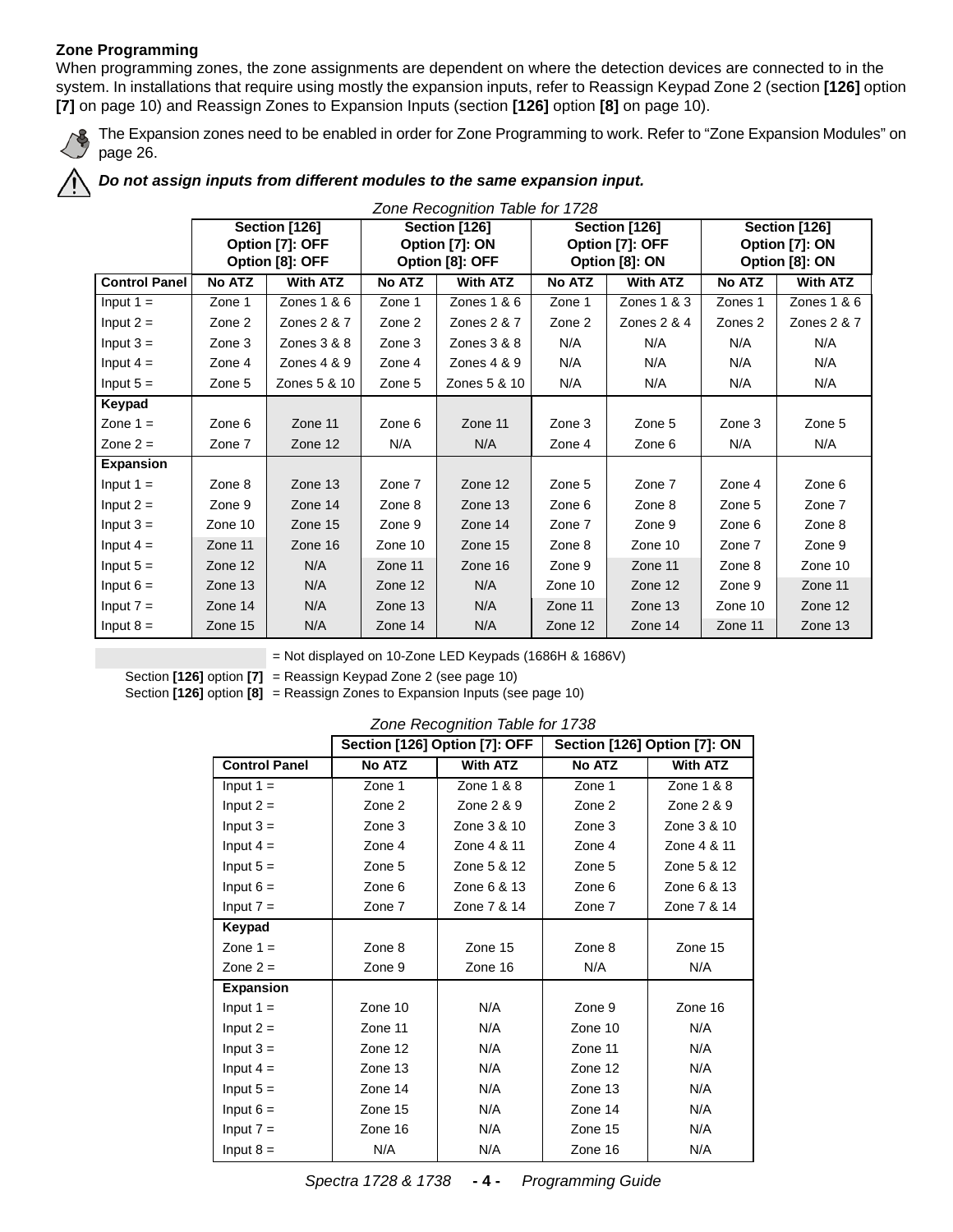**How Do I Program the Zones?**

- 1. Press the **[ENTER]** key.
- 2. Enter the **[INSTALLER CODE]** (Default: 0000 / 000000).
- 3. Enter 3-digit **[SECTION]**.
- 4. Enter one digit from the **Zone Definition** table.
- 5. Enter one digit from the **Partition Assignment** table.
- 6. Select one or more options from the **Zone Options** table.
- 7. Press the **[ENTER]** key.



*Only the control panel's on-board inputs can be defined as a Fire, Delayed Fire or a Keyswitch zone. In the 1728 the on-board zones are zones 01 to 05 and in the 1738 the on-board zones are zones 01 to 07.* 

**Defaults = The Empty** Partition 1 and 2 on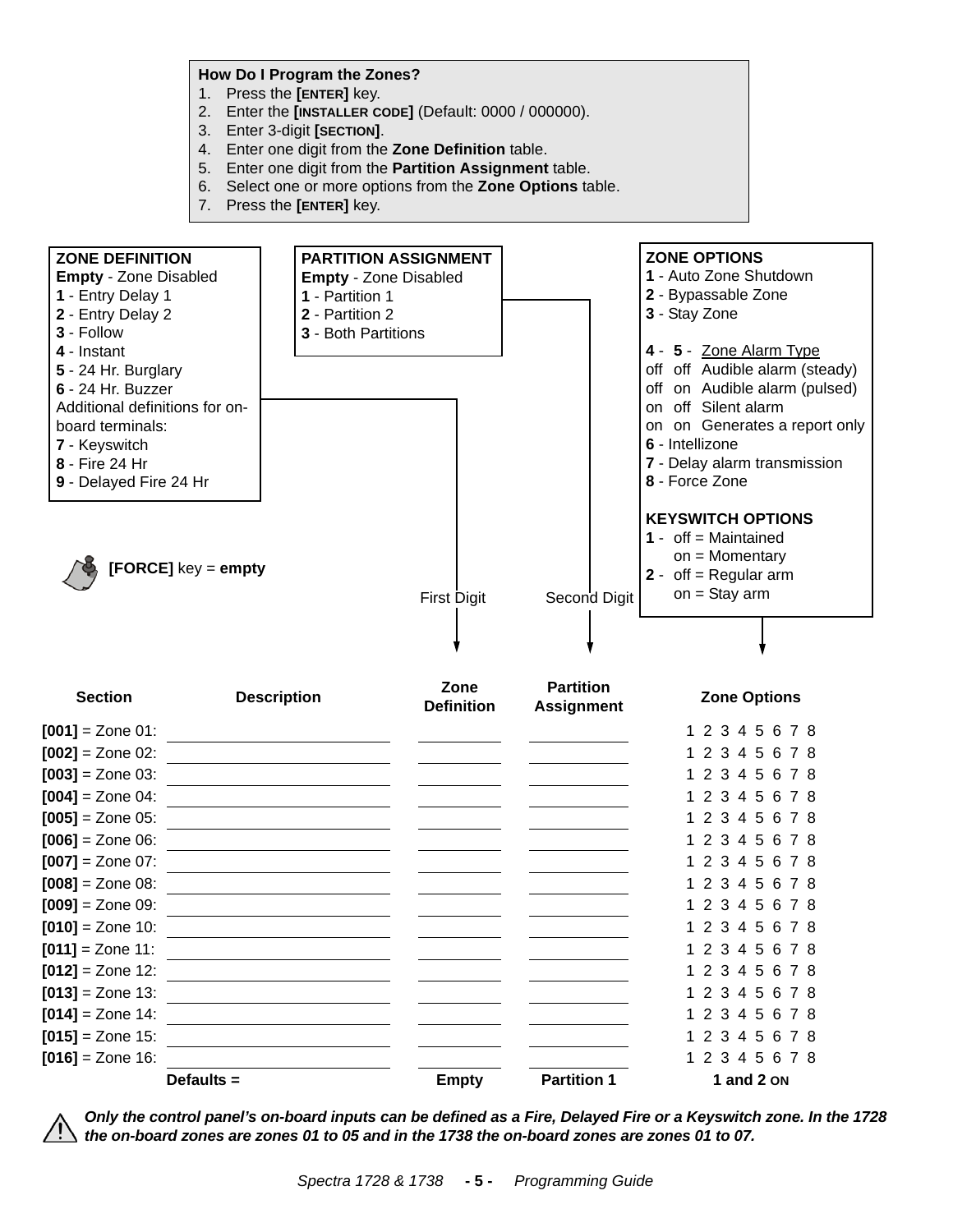#### <span id="page-5-0"></span>**System Timers**

| <b>Section #</b> | Decimal Value (000 to 255) | <b>Description</b>   | <b>Default</b> |
|------------------|----------------------------|----------------------|----------------|
| $[050]$          | x 10 msec.                 | ZONE SPEED (ZONE 1)  | 600 msec.      |
| $[051]$          | $x$ 10 msec.               | ZONE SPEED (ZONE 2)  | 600 msec.      |
| $[052]$          | $x$ 10 msec.               | ZONE SPEED (ZONE 3)  | 600 msec.      |
| $[053]$          | $x$ 10 msec.               | ZONE SPEED (ZONE 4)  | 600 msec.      |
| $[054]$          | x 10 msec.                 | ZONE SPEED (ZONE 5)  | 600 msec.      |
| $[055]$          | x 10 msec.                 | ZONE SPEED (ZONE 6)  | 600 msec.      |
| $[056]$          | $x$ 10 msec.               | ZONE SPEED (ZONE 7)  | 600 msec.      |
| $[057]$          | x 10 msec.                 | ZONE SPEED (ZONE 8)  | 600 msec.      |
| $[058]$          | x 10 msec.                 | ZONE SPEED (ZONE 9)  | 600 msec.      |
| $[059]$          | x 10 msec.                 | ZONE SPEED (ZONE 10) | 600 msec.      |
| [060]            | x 10 msec.                 | ZONE SPEED (ZONE 11) | 600 msec.      |
| [061]            | $x$ 10 msec.               | ZONE SPEED (ZONE 12) | 600 msec.      |
| [062]            | $x$ 10 msec.               | ZONE SPEED (ZONE 13) | 600 msec.      |
| [063]            | $x$ 10 msec.               | ZONE SPEED (ZONE 14) | 600 msec.      |
| [064]            | x 10 msec.                 | ZONE SPEED (ZONE 15) | 600 msec.      |
| [065]            | x 10 msec.                 | ZONE SPEED (ZONE 16) | 600 msec.      |



If ATZ is enabled (section **[132]** option **[5]**), do not set the Zone Speed to less than 50msec. as this may cause false alarms.

| [066]   | seconds (000 = follow Deactivation Event) | PGM1 TIMER                                       | 5 sec.          |
|---------|-------------------------------------------|--------------------------------------------------|-----------------|
| $[067]$ | seconds (000 = follow Deactivation Event) | PGM2 TIMER                                       | 5 sec.          |
| [068]   | seconds (000 = follow Deactivation Event) | <b>GLOBAL PGM TIMER</b>                          | 5 sec.          |
| [069]   | seconds                                   | <b>ENTRY DELAY 1</b>                             | 45 sec.         |
| $[070]$ | seconds                                   | <b>ENTRY DELAY 2</b>                             | 45 sec.         |
| $[071]$ | seconds                                   | EXIT DELAY 1*                                    | 30 sec.         |
| $[072]$ | seconds                                   | EXIT DELAY 2*                                    | 30 sec.         |
| $[073]$ | minutes $(000 = no$ bell on alarm)        | BELL CUT-OFF TIMER (PARTITION 1)**               | 4 min.          |
| $[074]$ | minutes $(000 = no$ bell on alarm)        | BELL CUT-OFF TIMER (PARTITION 2)**               | 4 min.          |
| $[075]$ | x 15 minutes $(000 = \text{disabeled})$   | NO MOVEMENT TIMER (PARTITION 1)                  | Disabled        |
| [076]   | x 15 minutes $(000 = \text{disabeled})$   | NO MOVEMENT TIMER (PARTITION 2)                  | <b>Disabled</b> |
| $[077]$ | seconds (minimum 10 sec.)                 | ANSWERING MACHINE OVERRIDE DELAY                 | <b>Disabled</b> |
| $[078]$ | $(000 = no answer, maximum = 15 rings)$   | <b>NUMBER OF RINGS</b>                           | 8 rings         |
| $[079]$ | x 2 sec. (minimum 32 sec.)                | TLM FAIL TIMER                                   | 32 sec.         |
| [080]   | seconds                                   | <b>DELAY ALARM TRANSMISSION</b>                  | <b>Disabled</b> |
| [081]   | $(000 = 16,$ maximum = 16)                | MAXIMUM DIALING ATTEMPTS                         | 8 attempts      |
| [082]   | seconds                                   | DELAY BETWEEN ATTEMPTS                           | 20 sec.         |
| [083]   | seconds                                   | PAGER DELAY                                      | 5 sec.          |
| [084]   | seconds (minimum 10 sec.)                 | INTELLIZONE DELAY                                | 48 sec.         |
| [085]   | seconds                                   | RECENT CLOSING DELAY                             | No delay        |
| [086]   | minutes                                   | POWER FAILURE REPORT DELAY                       | 15 min.         |
| $[087]$ | days $(000 =$ disabled)                   | <b>AUTO TEST REPORT</b>                          | <b>Disabled</b> |
| [088]   | 000 to $127 = +1$ to $+127$ seconds       | <b>CLOCK ADJUST</b>                              | Disabled        |
|         | 128 to $255 = -1$ to $-127$ seconds       |                                                  |                 |
| $[089]$ | $(000 =$ disabled, maximum = 15)          | AUTO ZONE SHUTDOWN COUNTER                       | 5               |
| [090]   | minutes $(000 = \text{disabeled})$        | RECYCLE ALARM DELAY                              | <b>Disabled</b> |
| [091]   | $(000 = \text{disabled})$                 | RECYCLE ALARM COUNTER                            | <b>Disabled</b> |
| $[092]$ | attempts before locking (000 = disabled)  | <b>KEYPAD LOCKOUT</b>                            | <b>Disabled</b> |
| [093]   | minutes $(000 = \text{disabeled})$        | KEYPAD LOCKOUT DELAY                             | <b>Disabled</b> |
| $[094]$ | seconds $(000 = \text{disabeled})$        | PANIC LOCKOUT TIMER                              | Disabled        |
| [095]   | days $(000 =$ disabled)                   | CLOSING DELINQUENCY TIMER (PARTITION 1) Disabled |                 |
| $[110]$ | hours (00 to 23): minutes (00 to 59)      | AUTO TEST REPORT (TIME OF DAY)                   | <b>Disabled</b> |
| [111]   | hours (00 to 23): minutes (00 to 59)      | AUTO-ARM TIME (PARTITION 1)                      | <b>Disabled</b> |
| [112]   | hours (00 to 23): minutes (00 to 59)      | <b>AUTO-ARM TIME (PARTITION 2)</b>               | Disabled        |

*\* Maximum 60 seconds for UL listed systems.*

*\*\* 5 minutes minimum for cUL installations.*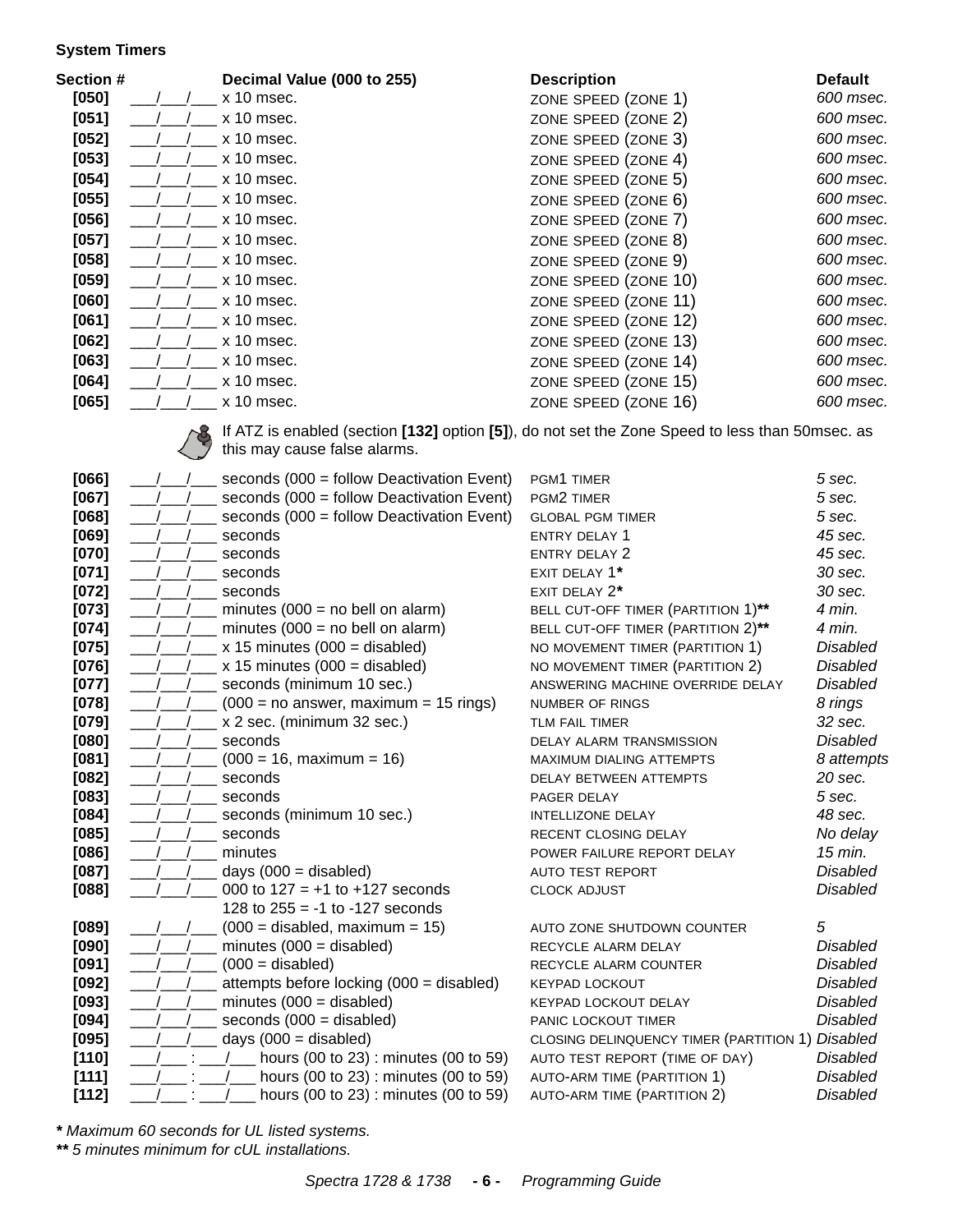# <span id="page-6-0"></span>**Programmable Outputs**

Each PGM Deactivation event can be used as another start (activation) event if their respective PGM timer (see sections **[066]** to **[068]**) is programmed with a value other than 000.

|                                    | Example: section $[120] = 05$ 03 02: this means PGM1 will activate whenever partition 2 is Stay armed.                                               |                           |                    |                                                                                                                                                                  |
|------------------------------------|------------------------------------------------------------------------------------------------------------------------------------------------------|---------------------------|--------------------|------------------------------------------------------------------------------------------------------------------------------------------------------------------|
| Section #                          |                                                                                                                                                      | Event Group # Sub-Group # | <b>Partition #</b> |                                                                                                                                                                  |
| $[120]$<br>[121]<br>[122]<br>[123] | <b>PGM 1 PGM Activation Event</b><br><b>PGM 1 PGM Deactivation Event</b><br><b>PGM 2 PGM Activation Event</b><br><b>PGM 2 PGM Deactivation Event</b> |                           |                    | $ 01$ = Partition 1<br>$02$ = Partition 2<br>99 = Any Partition<br>The Sub-Groups proceeded by<br>"(Partition 1)" cannot be<br>assigned to activate Partition 2. |
| $[124]$<br>[125]                   | <b>Global PGM Activation Event</b><br><b>Global PGM Deactivation Event</b><br>Used to activate PGMs on<br>expansion modules & LCD keypads.           |                           |                    |                                                                                                                                                                  |

| <b>Event Group #</b>                | Sub-Group #                                                  |
|-------------------------------------|--------------------------------------------------------------|
| $00 =$ Zone OK                      | 01 to $16 =$ Zones 1 to $16$                                 |
|                                     | $99 = Any$ Zone                                              |
| 01 = Zone Open                      | 01 to $16 =$ Zones 1 to $16$                                 |
|                                     | $99 = Any Zone$                                              |
| 02 = Partition Status               | $00 =$ System not ready ( <i>Partition 1 only</i> )          |
|                                     | $01 = System$ ready ( <i>Partition 1 only</i> )              |
|                                     | 02 = Steady Alarm in Partition                               |
|                                     | 03 = Pulsed Alarm in Partition                               |
|                                     | 04 = Pulsed or Steady Alarm in Partition                     |
|                                     | 05 = Alarm in Partition Restored                             |
|                                     | 06 = Bell Squawk Activated (Partition 1 only)                |
|                                     | 07 = Bell Squawk Deactivated (Partition 1 only)              |
|                                     | $08 =$ Ground start (Partition 1 only)                       |
|                                     | $09 =$ Disarm Partition                                      |
|                                     | $10 =$ Arm Partition                                         |
|                                     | $11$ = Entry Delay (breach when system is armed)             |
|                                     | $99 = Any Sub-Group$                                         |
| 05 = Non-Reportable Events          | 00 = Telephone Line Trouble (Partition 1 only)               |
|                                     | 01 = [PG] or [FNC1] key was pressed (Partition 1 only). This |
|                                     | option can also be used to reset smoke detectors.            |
|                                     | $02$ = Instant Arming                                        |
|                                     | $03 =$ Stay Arming                                           |
|                                     | $04$ = Force Arming                                          |
|                                     | 05 = Fast Exit (Force & Regular Only)                        |
|                                     | 06 = PC Fail to Communicate (Partition 1 only)               |
|                                     | 07 = Midnight ( <i>Partition 1 only</i> )                    |
|                                     | 99 = Any Sub-Group (Partition 1 only, except 02 to 05)       |
| 06 = Arm/Disarm with Remote Control | 01 to $08$ = Remote Controls 1 to 8                          |
|                                     | 99 = Any Remote Control                                      |
| 07 = Button Pressed on Remote       | 01 to $08$ = Remote Controls 1 to 8                          |
| (see button option "B" on page 24)  | 99 = Any Remote Control                                      |
| 08 = Button Pressed on Remote       | 01 to $08$ = Remote Controls 1 to 8                          |
| (see button option "C" on page 24)  | 99 = Any Remote Control                                      |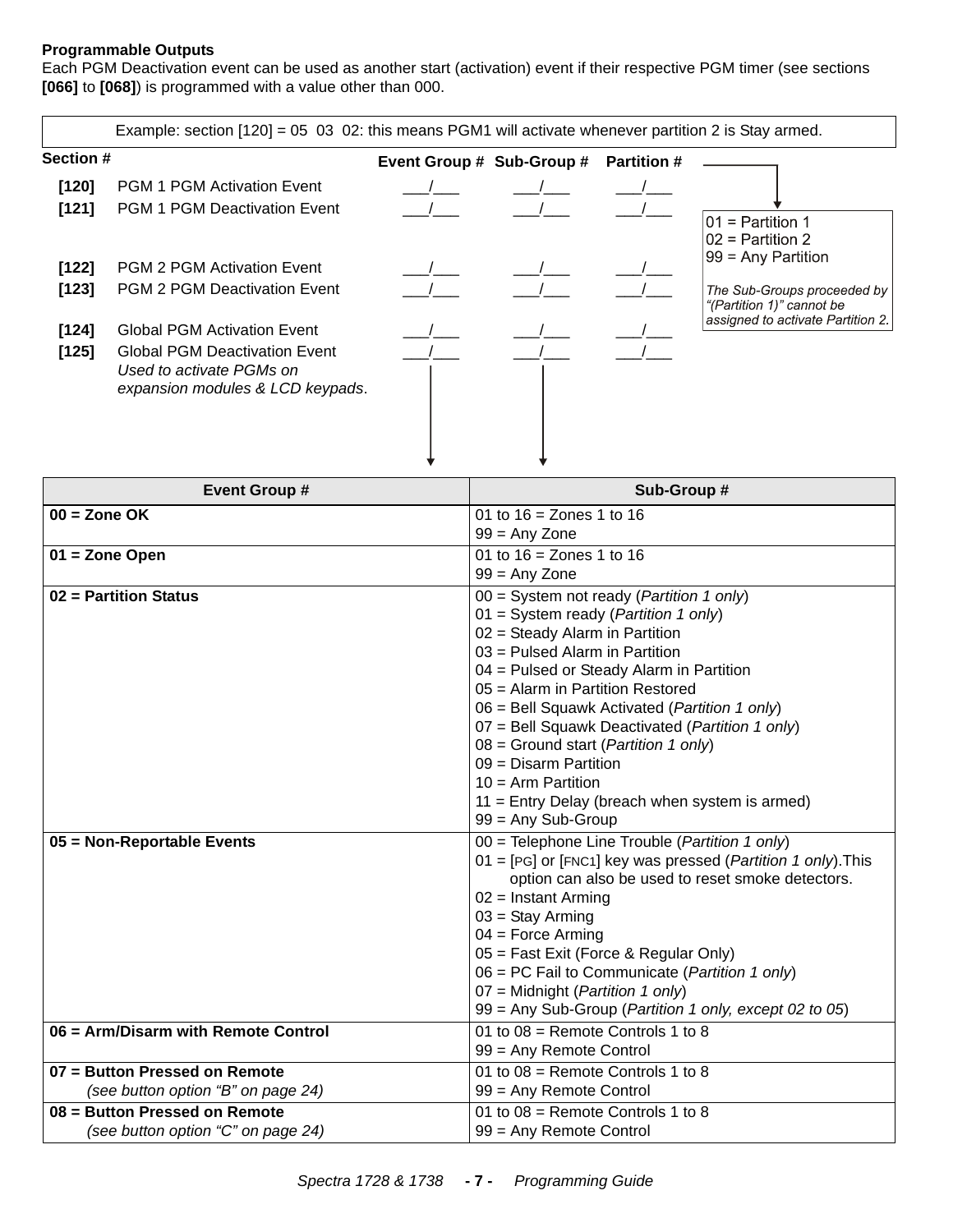| <b>Event Group #</b>                                                | Sub-Group #                                                                                            |
|---------------------------------------------------------------------|--------------------------------------------------------------------------------------------------------|
| 09 = Button Pressed on Remote<br>(see button option "D" on page 24) | 01 to $08$ = Remote Controls 1 to 8<br>99 = Any Remote Control                                         |
| 10 = Bypass Programming                                             | 01 to $48$ = User Code Numbers 001 to 048                                                              |
| 11 = User Activated PGM                                             | 99 = Any User Code<br>01 to 48 = User Code Numbers 001 to 048 (Partition 1 only)<br>99 = Any User Code |
| 12 = Zone with Delay Transmission Option Enabled is                 | 01 to $16 =$ Zones 1 to $16$                                                                           |
| <b>Breached</b>                                                     | $99 = Any Zone$                                                                                        |
| 13 = Arm with User Code                                             | 01 to $48$ = User Code Numbers 001 to 048<br>99 = Any User Code                                        |
| $14 = Special Arm$                                                  | 00 = Auto Arming (timed/no movement)                                                                   |
|                                                                     | 01 = Late to Close (Auto-Arming failed)                                                                |
|                                                                     | 02 = No Movement Auto-Arming                                                                           |
|                                                                     | 03 = Partial Arming (Stay, Force, Instant, Bypass)<br>$04 = One$ -Touch Arming                         |
|                                                                     | $05 =$ Arm with WinLoad Software                                                                       |
|                                                                     | 07 = Closing Delinquency (Partition 1 only)                                                            |
|                                                                     | $99 = Any Sub-Group$                                                                                   |
| 15 = Disarm with User Code                                          | 01 to $48$ = User Code Numbers 001 to 048                                                              |
|                                                                     | 99 = Any User Code                                                                                     |
| 16 = Disarm After Alarm w/ User Code                                | 01 to $48$ = User Code Numbers 001 to 048                                                              |
|                                                                     | 99 = Any User Code                                                                                     |
| 17 = Cancel Alarm with User Code                                    | 01 to $48$ = User Code Numbers 001 to 048                                                              |
|                                                                     | 99 = Any User Code                                                                                     |
| 18 = Special Disarm                                                 | 00 = Cancel Auto Arm (timed/no movement)                                                               |
|                                                                     | 01 = Disarm with WinLoad Software                                                                      |
|                                                                     | $02$ = Disarm after alarm with WinLoad Software                                                        |
|                                                                     | 03 = Cancel Alarm with WinLoad Software<br>$99 = Any Sub-Group$                                        |
| 19 = Zone Bypassed on Arming                                        | 01 to $16 =$ Zones 1 to $16$                                                                           |
|                                                                     | $99 = Any$ Zone                                                                                        |
| $20 =$ Zone in Alarm                                                | 01 to $16 =$ Zones 1 to $16$                                                                           |
|                                                                     | $99 = Any$ Zone                                                                                        |
| $21 =$ Fire Alarm                                                   | 1728: 01 to $05 =$ Zones 1 to 5 (on-board inputs)                                                      |
|                                                                     | 1738: 01 to $07 =$ Zones 1 to 7 (on-board inputs)                                                      |
|                                                                     | $99 = Any Zone$                                                                                        |
| 22 = Zone Alarm Restore                                             | 01 to $16 =$ Zones 1 to $16$                                                                           |
|                                                                     | $99 = Any$ Zone                                                                                        |
| $23$ = Fire Alarm Restore                                           | 1728: 01 to $05 =$ Zones 1 to 5 (on-board inputs)                                                      |
|                                                                     | 1738: 01 to $07 =$ Zones 1 to 7 (on-board inputs)                                                      |
|                                                                     | $99 = Any Zone$                                                                                        |
| 24 = Special Alarm                                                  | 00 = Emergency Panic                                                                                   |
|                                                                     | 01 = Auxiliary Panic<br>$02$ = Fire Panic                                                              |
|                                                                     | $03$ = Recent Closing                                                                                  |
|                                                                     | 04 = Auto Zone Shutdown                                                                                |
|                                                                     | $05 = DuresS$ Alarm                                                                                    |
|                                                                     | $06$ = Keypad Lockout                                                                                  |
|                                                                     | $99 = Any Sub-Group$                                                                                   |
| 25 = Auto Zone Shutdown                                             | 01 to $16 =$ Zones 1 to $16$                                                                           |
|                                                                     | $99 = Any$ Zone                                                                                        |
| 26 = Zone Tamper                                                    | 01 to $16 =$ Zones 1 to $16$                                                                           |
|                                                                     | $99 = Any Zone$                                                                                        |
| 27 = Zone Tamper Restore                                            | 01 to $16 =$ Zones 1 to $16$                                                                           |
|                                                                     | $99 = Any$ Zone                                                                                        |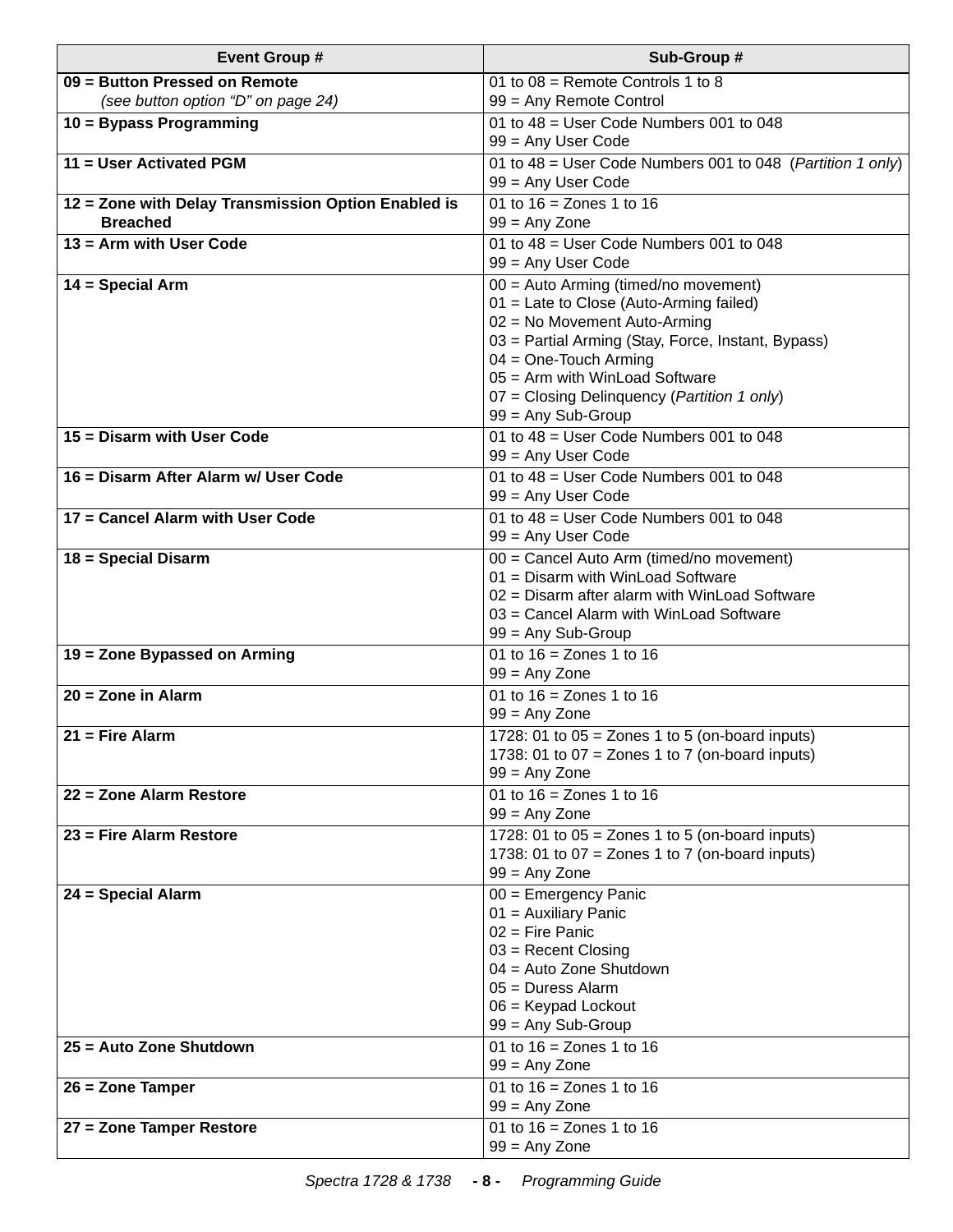| <b>Event Group #</b>                               | Sub-Group #                                                                                                                                                                                                                                                                                                                                                                                                                                                                                                                                                                                                                                                        |
|----------------------------------------------------|--------------------------------------------------------------------------------------------------------------------------------------------------------------------------------------------------------------------------------------------------------------------------------------------------------------------------------------------------------------------------------------------------------------------------------------------------------------------------------------------------------------------------------------------------------------------------------------------------------------------------------------------------------------------|
| 28 = System Trouble                                | 01 = AC Loss: only after Power Failure Delay has elapsed<br>(Partition 1 only)<br>02 = Battery Failure (Partition 1 only)<br>03 = Auxiliary current overload (Partition 1 only)<br>04 = Bell current overload (Partition 1 only)                                                                                                                                                                                                                                                                                                                                                                                                                                   |
|                                                    | 05 = Bell disconnected (Partition 1 only)<br>06 = Timer Loss (Partition 1 only)<br>07 = Fire Loop Trouble (Partition 1 only)<br>$08$ = Future Use<br>09 = Module Fault (Partition 1 only)                                                                                                                                                                                                                                                                                                                                                                                                                                                                          |
|                                                    | 10 = Printer Fault (Partition 1 only)<br>11 = Fail to Communicate (Partition 1 only)<br>99 = Any Sub-Group (Partition 1 only)                                                                                                                                                                                                                                                                                                                                                                                                                                                                                                                                      |
| 29 = System Trouble Restore                        | $00 = TLM$ restore ( <i>Partition 1 only</i> )<br>$01 = AC$ Loss restore ( <i>Partition 1 only</i> )<br>02 = Battery Failure restore (Partition 1 only)<br>03 = Auxiliary current overload restore (Partition 1 only)<br>$04$ = Bell current overload restore (Partition 1 only)<br>05 = Bell disconnected restore (Partition 1 only)<br>06 = Timer Programmed (Partition 1 only)<br>07 = Fire Loop Trouble restore (Partition 1 only)<br>$08$ = Future Use<br>09 = Module Fault restore (Partition 1 only)<br>10 = Printer Fault restore (Partition 1 only)<br>11 = Fail to Communicate restore (Partition 1 only)<br>99 = Any Trouble Restore (Partition 1 only) |
| 30 = Special Reporting                             | 00 = System Power Up (Partition 1 only)<br>01 = Test Report (Partition 1 only)<br>02 = WinLoad Software Access (Partition 1 only)<br>03 = WinLoad Software Access finished (Partition 1 only)<br>04 = Installer enters programming mode (Partition 1 only)<br>05 = Installer exits programming mode (Partition 1 only)<br>99 = Any Sub-Group (Partition 1 only)                                                                                                                                                                                                                                                                                                    |
| 31 = Wireless Transmitter Supervision Loss         | 01 to $16 =$ Zones 1 to $16$<br>$99 = Any Zone$                                                                                                                                                                                                                                                                                                                                                                                                                                                                                                                                                                                                                    |
| 32 = Wireless Transmitter Supervision Loss Restore | 01 to $16 =$ Zones 1 to $16$<br>$99 = Any Zone$                                                                                                                                                                                                                                                                                                                                                                                                                                                                                                                                                                                                                    |
| 33 = Arming with a Keyswitch                       | 1728: 01 to $05 =$ Zones 1 to 5 (on-board inputs)<br>1738: 01 to $07 =$ Zones 1 to 7 (on-board inputs)<br>$99 = Any$ Zone                                                                                                                                                                                                                                                                                                                                                                                                                                                                                                                                          |
| 34 = Disarming with a Keyswitch                    | 1728: 01 to $05 =$ Zones 1 to 5 (on-board inputs)<br>1738: 01 to $07 =$ Zones 1 to 7 (on-board inputs)<br>$99 = Any$ Zone                                                                                                                                                                                                                                                                                                                                                                                                                                                                                                                                          |
| 35 = Disarm after Alarm with a Keyswitch           | 1728: 01 to $05 =$ Zones $\overline{1}$ to 5 (on-board inputs)<br>1738: 01 to $07 =$ Zones 1 to 7 (on-board inputs)<br>$99 = Any Zone$                                                                                                                                                                                                                                                                                                                                                                                                                                                                                                                             |
| 36 = Cancel Alarm with a Keyswitch                 | 1728: 01 to $05 =$ Zones 1 to 5 (on-board inputs)<br>1738: 01 to $07 =$ Zones 1 to 7 (on-board inputs)<br>$99 = Any$ Zone                                                                                                                                                                                                                                                                                                                                                                                                                                                                                                                                          |
| 37 = Wireless Transmitter Low Battery              | 01 to $16 =$ Zones 1 to $16$<br>$99 = Any$ Zone                                                                                                                                                                                                                                                                                                                                                                                                                                                                                                                                                                                                                    |
| 38 = Wireless Transmitter Low Battery Restore      | 01 to $16 =$ Zones 1 to $16$<br>$99 = Any Zone$                                                                                                                                                                                                                                                                                                                                                                                                                                                                                                                                                                                                                    |

| <b>Event Group #</b>                                                                                                     | Sub-Group # | <b>Partition #</b> |
|--------------------------------------------------------------------------------------------------------------------------|-------------|--------------------|
| 80 = PGM follows Clock (APR3-PGM4 only) $ HH $ = hour according to 24hr. clock $ MM $ = minutes according to 24hr. clock |             |                    |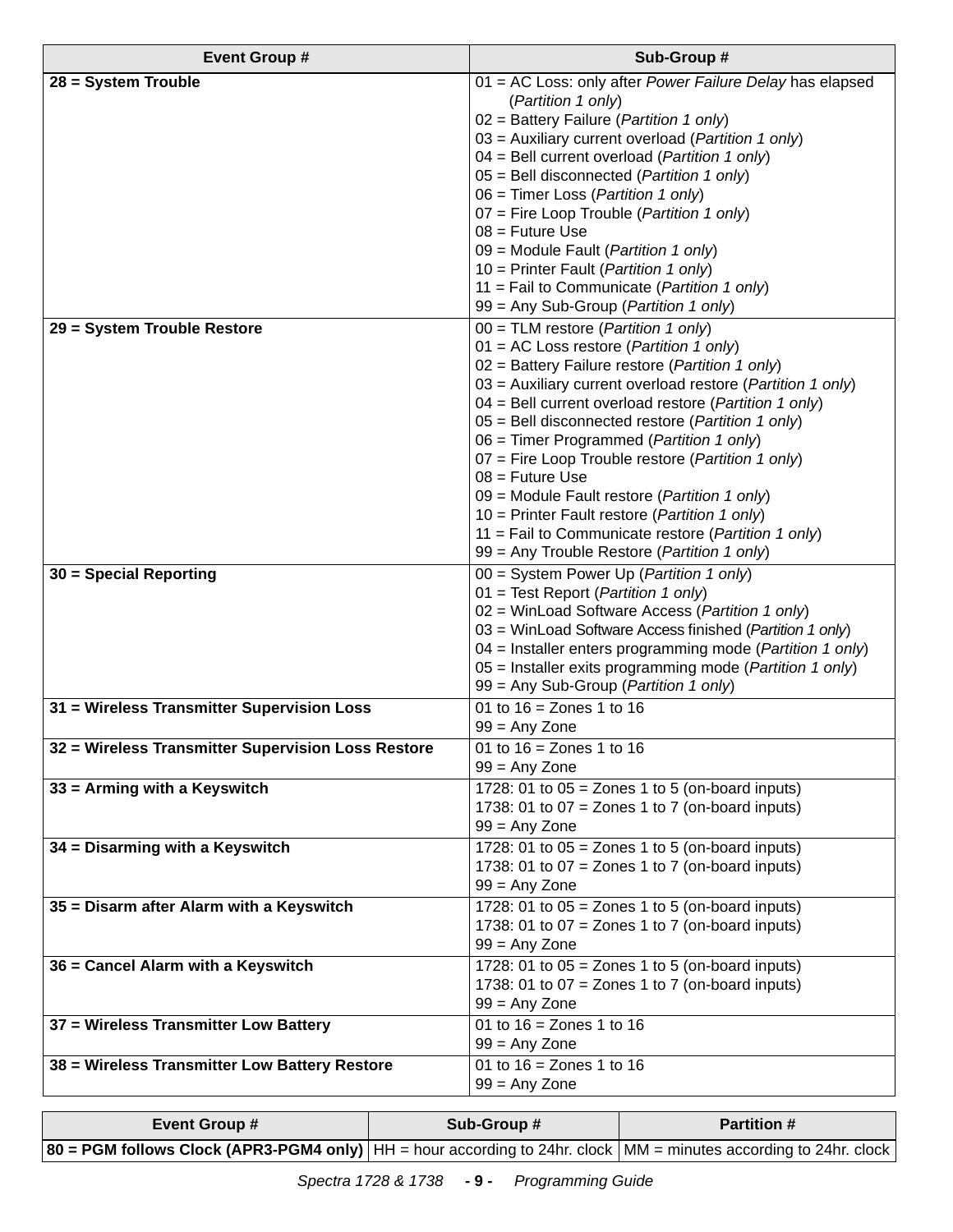#### <span id="page-9-0"></span>**System Options**

**Bold** = Default Setting

# **SECTION [126]: General Options**

#### **Option OFF ON**

- **[1]** Confidential Mode **N Engleright Confidential Mode** N **Disabled** Disabled
- 
- 
- 
- 
- 
- <span id="page-9-1"></span>
- <span id="page-9-2"></span>**[8]** *Reassign Zones to Expansion Inputs\* (1728 only)* OR
	- *Zone 1 Becomes 2-wire Smoke Input (1738 only)*

**[2]** *To Exit Confidential Mode* △N **Enter Access Code** □ Press a Key **[3]** Confidential Mode Timer **N 2 minutes**  $\Box$  **2 minutes**  $\Box$  5 seconds **[4]** *PGM1 Normal State* Normal State New State Normally Open **(N.O.)** Normally Closed (N.C.) **[5]** *PGM2 Normal State* **Note 2.1 <b>Normally Open (N.O.) Normally Closed (N.C.) [6]** Global PGM Normal State **Note 2 Normally Open (N.O.)** Normally Closed (N.C.) **[7]** Reassign Keypad Zone 2 **Disabled** Disabled N **Disabled** N Enabled

\* *Reassign Zones to Expansion Inputs* changes the zone numbering to increase the number of expansion inputs that can be displayed on 10-Zone LED Keypads. Refer to the *1728 & 1738 Reference & Installation Manual* for details.

<span id="page-9-3"></span>

|                                                                                 | <b>SECTION [127]: General Options</b>                                                                                                                                                                                                                                                                                                              |                                                                                                                                                                            |                                                                                                                                                               |
|---------------------------------------------------------------------------------|----------------------------------------------------------------------------------------------------------------------------------------------------------------------------------------------------------------------------------------------------------------------------------------------------------------------------------------------------|----------------------------------------------------------------------------------------------------------------------------------------------------------------------------|---------------------------------------------------------------------------------------------------------------------------------------------------------------|
| Option<br>[1]<br>$[2]$<br>$[3]$<br>[4]<br>[5]<br>[6]<br>$[7]$<br>[8]            | Partitioning<br><b>Access Code Length</b><br>Keypad Audible Trouble Warning<br>Lock System Master Code<br>Battery Charge Current (1738 only)<br>User Code 048 is a Duress Code<br>Alarm Relay follows (1738 only)<br>ATZ Wiring Options (V2.4 or higher)                                                                                           | <b>OFF</b><br>$\Box$ Disabled<br>$\Box$ 6-digits<br>$\Box$ Disabled<br><b>Disabled</b><br>$\square$ 350mA<br>$\Box$ Disabled<br><b>Bell Output</b><br>$\Box$ Series Wiring | ON<br>$\Box$ Enabled<br>$\square$ 4-digits<br>$\square$ Enabled<br>$\Box$ Enabled<br>$\Box$ 700mA<br>$\Box$ Enabled<br>□ Global PGM<br>$\Box$ Parallel Wiring |
|                                                                                 | <b>SECTION [128]: General Options</b>                                                                                                                                                                                                                                                                                                              |                                                                                                                                                                            |                                                                                                                                                               |
| <b>Option</b><br>$[1]$<br>$[2]$<br>$[3]$<br>[4]<br>$[5]$<br>[6]<br>$[7]$<br>[8] | Panic 1: Keys [1] & [3]<br>Panic 2: Keys [4] & [6]<br>Panic 3: Keys [7] & [9]<br>Panic 1: Silent or Audible<br>Panic 2: Silent or Audible<br>Panic 3: Silent or Fire<br>Keypad 1 Tamper Supervision<br><b>Keypad 2 Tamper Supervision</b>                                                                                                          | <b>OFF</b><br>$\Box$ Disabled<br><b>Disabled</b><br>□ Disabled<br>$\Box$ Silent<br>$\Box$ Silent<br>$\Box$ Silent<br>$\Box$ Disabled<br>$\Box$ Disabled                    | ON<br>$\Box$ Enabled<br>$\Box$ Enabled<br>$\Box$ Enabled<br>$\Box$ Audible<br>$\Box$ Audible<br>$\Box$ Fire<br>$\Box$ Enabled<br>$\Box$ Enabled               |
|                                                                                 | <b>SECTION [129]: General Options</b>                                                                                                                                                                                                                                                                                                              |                                                                                                                                                                            |                                                                                                                                                               |
| <b>Option</b><br>$[1]$<br>$[2]$<br>$[3]$<br>[4]<br>$[5]$<br>[6]<br>$[7]$<br>[8] | PGM2 Output Activation Option<br>PGM2 Pulse Once Every 30sec if System Armed<br>PGM2 Pulse On Arm, Twice On Disarm<br>ZX4 & ZX8 Zone Expansion Module Supervision<br><b>Wireless Module Supervision</b><br>Wireless Module Low Battery Supervision<br>4-PGM Expansion Module Supervision (APR3-<br>PGM4)<br>Printer Module Supervision (APR3-PRT1) | <b>OFF</b><br>$\Box$ Steady<br>$\Box$ Disabled<br>$\Box$ Disabled<br>$\Box$ Disabled<br>$\Box$ Disabled<br><b>Disabled</b><br>□ Disabled<br><b>Disabled</b>                | ON<br>$\Box$ Pulse (flash)<br>$\Box$ Enabled<br>$\Box$ Enabled<br>$\Box$ Enabled<br>$\Box$ Enabled<br>$\Box$ Enabled<br>$\Box$ Enabled<br>$\Box$ Enabled      |
|                                                                                 | 0.111114700017700                                                                                                                                                                                                                                                                                                                                  | $\overline{AB}$ $\overline{D}$ is surprised in $\overline{D}$                                                                                                              |                                                                                                                                                               |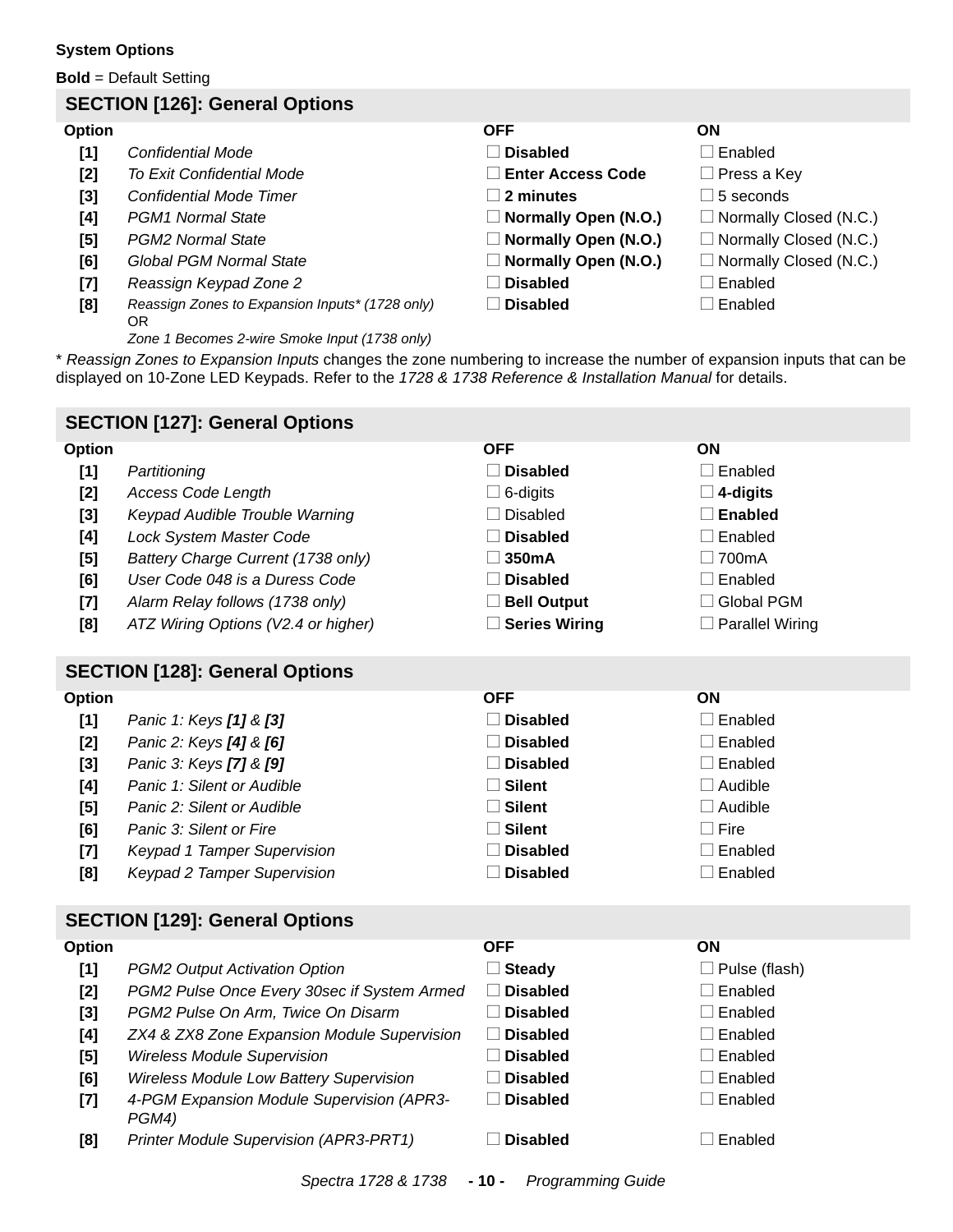**Bold** = Default Setting

# **SECTION [130]: Arming/Disarming Options**

| Option |                                           | <b>OFF</b>      | <b>ON</b> |
|--------|-------------------------------------------|-----------------|-----------|
| [1]    | One-Touch Regular Arming*                 | <b>Disabled</b> | Enabled   |
| $[2]$  | One-Touch Stay Arming*                    | <b>Disabled</b> | Enabled   |
| [3]    | One-Touch Force Arming*                   | <b>Disabled</b> | Enabled   |
| [4]    | One-Touch Bypass Programming*             | <b>Disabled</b> | Enabled   |
| [5]    | <b>Restrict Arming on Battery Failure</b> | <b>Disabled</b> | Enabled   |
| [6]    | <b>Restrict Arming on Tamper Failure</b>  | <b>Disabled</b> | Enabled   |
| [7]    | Bell Squawk on Arm/Disarm with Keypad     | <b>Disabled</b> | Enabled   |
| [8]    | Beep on Exit Delay                        | <b>Disabled</b> | Enabled   |

# **SECTION [131]: Arming/Disarming Options**

| <b>Option</b> |                                                                                         | <b>OFF</b>      | ON                      |
|---------------|-----------------------------------------------------------------------------------------|-----------------|-------------------------|
| $[1]$         | <b>Report Disarming</b>                                                                 | ∟ Always        | $\Box$ Only after alarm |
| $[2]$         | Regular Arming Switches to Force Arming* †                                              | <b>Disabled</b> | $\Box$ Enabled          |
| $[3]$         | Bell Squawk on Arm/Disarm with Remote Control<br>(must be enabled for UL installations) | <b>Disabled</b> | ⊟ Enabled               |
| [4]           | No Exit Delay When Arming with a Remote Control $\Box$                                  | <b>Disabled</b> | Enabled                 |
| [5]           | No Exit Delay Beeps and No Bell Squawk When<br><b>Stay Arming</b>                       | <b>Disabled</b> | ∣ l Enabled             |
| [6]           | <b>Restrict Arming On Wireless Transmitter</b><br><b>Supervision Loss</b>               | <b>Disabled</b> | Enabled                 |
| $[7]$         | Generate Supervision Loss if Detected on<br><b>Bypassed Wireless Zone</b>               | $\sqsupset$ Yes | l I No                  |
| [8]           | <b>Future Use</b>                                                                       | N/A             | $\Box$ N/A              |

# **SECTION [132]: Zone Options**

| Option        |                                                     |                                                         |                                                                                | <b>OFF</b>                              | ON                                                    |
|---------------|-----------------------------------------------------|---------------------------------------------------------|--------------------------------------------------------------------------------|-----------------------------------------|-------------------------------------------------------|
| $[1]$ & $[2]$ | <b>Tamper Recognition Options</b><br>$[2]$<br>$[1]$ |                                                         |                                                                                | $\Box$ see table<br>$\Box$ see table    | $\Box$ see table<br>see table<br>$\Box$               |
|               | <b>OFF</b>                                          | OFF                                                     | Disabled (default)                                                             |                                         |                                                       |
|               | <b>OFF</b>                                          | ON                                                      | When disarmed: GENERATES TROUBLE ONLY<br>When armed: Follows Zone Alarm Types  |                                         |                                                       |
|               | ON                                                  | OFF                                                     | When disarmed: GENERATES SILENT ALARM<br>When armed: Follows Zone Alarm Types  |                                         |                                                       |
|               | ON                                                  | ON                                                      | When disarmed: GENERATES AUDIBLE ALARM<br>When armed: Follows Zone Alarm Types |                                         |                                                       |
| $[3]$         | Generate Tamper if detected on Bypassed Zone        |                                                         |                                                                                | $\Box$ Yes                              | $\Box$ No                                             |
| [4]           |                                                     | EOL (end-of-line) Resistors<br><b>ATZ Zone Doubling</b> |                                                                                | $\Box$ No EOL                           | $\Box$ Use EOL Resistors                              |
| [5]           |                                                     |                                                         |                                                                                | <b>Disabled</b>                         | $\Box$ Enabled                                        |
| [6]           | <b>Report Zone Restore</b>                          |                                                         | □ On Bell Cut-off                                                              | $\Box$ On Zone Closure                  |                                                       |
| $[7]$ &[8]    | <b>Wireless Transmitter Supervision Options</b>     |                                                         |                                                                                | $\Box$ see table<br>see table<br>$\Box$ | l Isee table<br>see table<br>$\overline{\phantom{a}}$ |
|               | $[7]$                                               | [8]                                                     |                                                                                |                                         |                                                       |
|               | OFF                                                 | OFF                                                     | Disabled (default)                                                             |                                         |                                                       |
|               | OFF                                                 | ON                                                      | When disarmed: GENERATES TROUBLE ONLY<br>When armed: Follows Zone Alarm Types  |                                         |                                                       |
|               | ON                                                  | OFF                                                     | When disarmed: GENERATES SILENT ALARM<br>When armed: Follows Zone Alarm Types  |                                         |                                                       |
|               | ON                                                  | ON                                                      | When disarmed: GENERATES AUDIBLE ALARM<br>When armed: Follows Zone Alarm Types |                                         |                                                       |

*\* Not to be used with UL installations.*

*† This cannot be done using a keyswitch. Force arming is not supported by keyswitches.*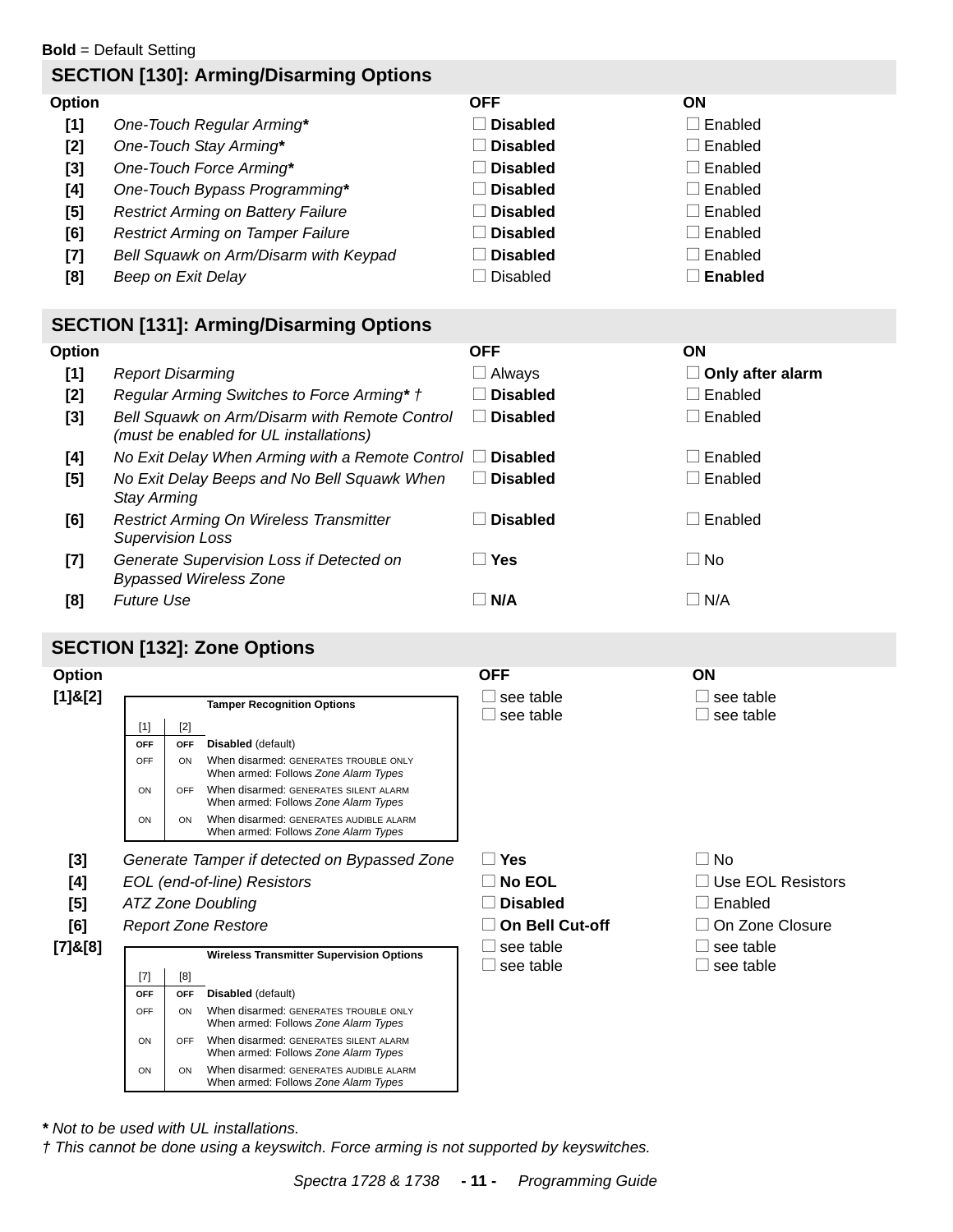#### **Bold** = Default Setting

# **SECTION [133]: Partition 1 Options**

# **Option OFF ON [1]** *Auto-Arm on Time* N Enabled Disabled Disabled Disabled Disabled **[2]** *Auto-Arm on No Movement* N **Disabled** N Enabled **[3]** *Auto Arming = Regular or Stay<sup>\*</sup>*  $\Box$  *Regular Arming*  $\Box$  *Stay Arming* **[4]** Switch to Stay Arming if no entry delay is opened  $\Box$  **Disabled**  $\Box$  Enabled **[5]** *Stay Arming with Delay Partition 1 (Delay = [070])*  $\Box$  **Disabled**  $\Box$  Enabled **[6]** *Future Use* N **N/A** N N/A **[7]** *Future Use* N/A  $\Box$  **N/A**  $\Box$  **N/A [8]** *Future Use* N **N/A** N N/A

# **SECTION [134]: Partition 2 Options**

| Option |                                                    | <b>OFF</b>            | <b>ON</b>          |
|--------|----------------------------------------------------|-----------------------|--------------------|
| $[1]$  | Auto-Arm on Time                                   | $\Box$ Disabled       | ∟ Enabled          |
| [2]    | Auto-Arm on No Movement                            | Disabled              | $\Box$ Enabled     |
| $[3]$  | Auto Arming = Regular or Stay*                     | $\Box$ Regular Arming | $\Box$ Stay Arming |
| [4]    | Switch to Stay Arming if no entry delay is opened  | <b>Disabled</b>       | $\Box$ Enabled     |
| [5]    | Stay Arming with Delay Partition 2 (Delay = [070]) | <b>Disabled</b>       | $\Box$ Enabled     |
| [6]    | <b>Future Use</b>                                  | $\neg$ N/A            | $\Box$ N/A         |
| $[7]$  | <b>Future Use</b>                                  | $\Box$ N/A            | $\Box$ N/A         |
| [8]    | <b>Future Use</b>                                  | $\neg$ N/A            | $\Box$ N/A         |

# **SECTION [135]: Dialer Options**

| Option        |                                  |                                  |                                                                                                                                                                | <b>OFF</b>              | ΟN                         |
|---------------|----------------------------------|----------------------------------|----------------------------------------------------------------------------------------------------------------------------------------------------------------|-------------------------|----------------------------|
| $[1]$ & $[2]$ | $[1]$<br><b>OFF</b><br>OFF<br>ON | $[2]$<br><b>OFF</b><br>ON<br>OFF | <b>Telephone Line Monitoring (TLM) Options</b><br><b>TLM Disabled (default)</b><br>TLM generates a trouble if armed<br>TLM generates an audible alarm if armed | see table<br>see table  | see table<br>see table     |
|               | ON                               | ON                               | Silent alarms become audible                                                                                                                                   |                         |                            |
| $[3]$         |                                  |                                  | Reporting (Dialer)                                                                                                                                             | <b>Disabled</b>         | Enabled                    |
| [4]           | <b>Dialing Method</b>            |                                  |                                                                                                                                                                | Pulse Dialing<br>$\Box$ | <b>Tone (DTMF) Dialing</b> |
| $[5]$         |                                  | Pulse Ratio                      |                                                                                                                                                                | $\Box$ 1:2              | $\Box$ 1:1.5               |
| [6]           |                                  |                                  | If armed, activate bell output on Com. Failure                                                                                                                 | <b>Disabled</b>         | Enabled                    |
| $[7]$         | <b>Future Use</b>                |                                  |                                                                                                                                                                | $\neg$ N/A              | $\Box$ N/A                 |
| [8]           | <b>Future Use</b>                |                                  |                                                                                                                                                                | N/A                     | N/A                        |

*\* Not to be used with UL installations.*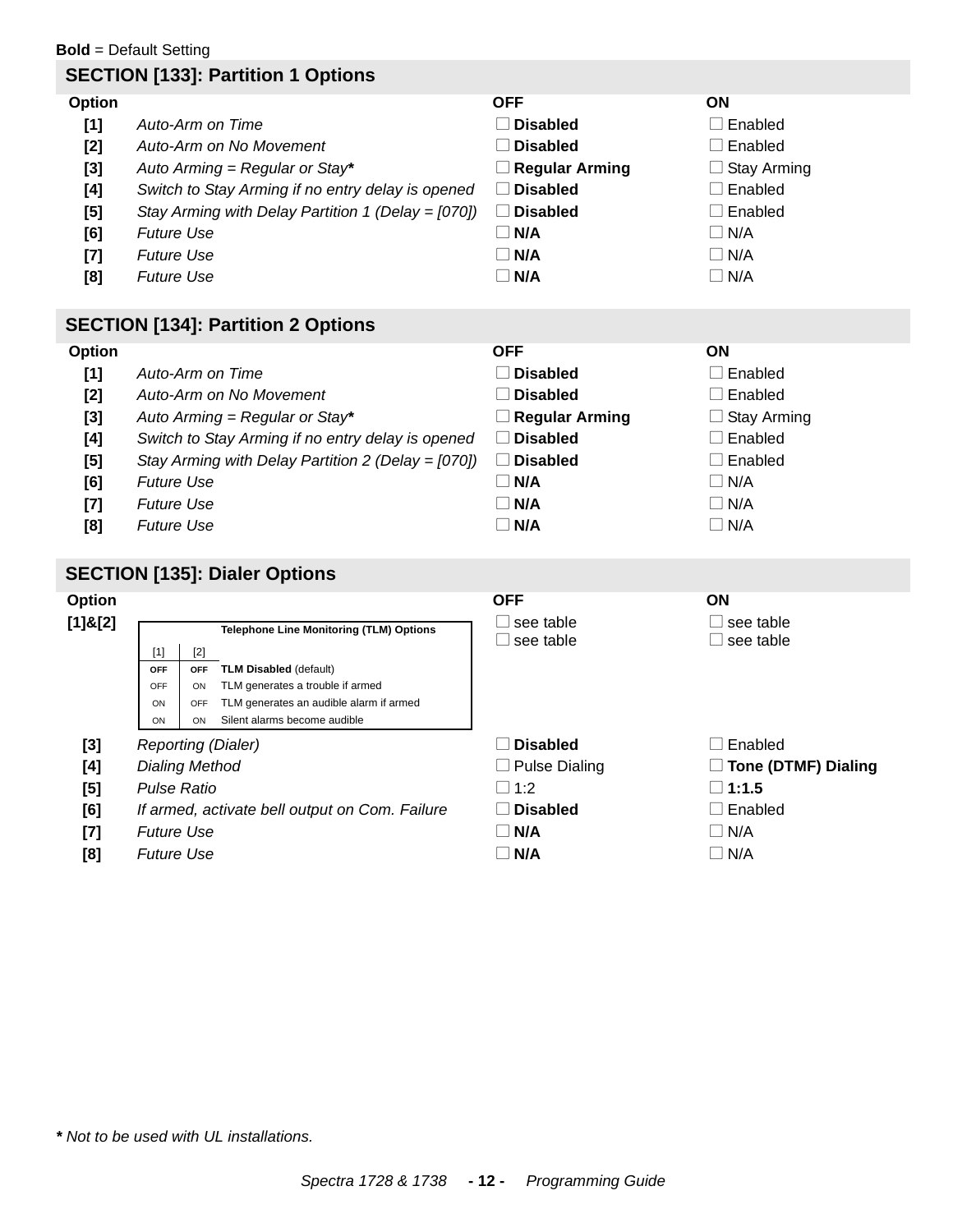# **Bold** = Default Setting **SECTION [136]: Dialer Options Option Community Community Community Community Community Community Community Community Community Community Com [1]** Call Back WinLoad Disabled Disabled Disabled Disabled Brabled **[2]** *Automatic Event Buffer Transmission* Disabled Disabled **N Enabled [3]** *Contact I.D. Report Codes*  $\Box$  Programmable  $\Box$  **All Codes (automatic) [4]** *Alternate Dial* 2013 **CONSERVING Disabled** Disabled Disabled **N** Enabled **[5]** *If no dial tone is present*  $\Box$  **Continue after 4 sec.**  $\Box$  Hang-up after 16 sec. **[6]&[7] N Pager Reporting Format Dialer Options Department Container Properties**  $\Box$  see table  $\square$  see table  $\Box$  see table **[8]** *Pager Format Transmits (V2.4 & higher)* **After Pager Delay in section [083]**  $\Box$  Immediately (Personal Dialing) **SECTION [137]: Event Call Direction Option Community Community Community Community Community Community Community Community Community Community Com [1]** *Call Telephone #1 for Arming/Disarming Report Codes*  $\Box$  Disabled  $\Box$  **Enabled [2]** *Call Telephone #2 for Arming/Disarming Report Codes*  $\Box$  **Disabled**  $\Box$  Enabled **[3]** *Call Telephone #1 for Alarm/Restore Report Codes*  $\Box$  Disabled  $\Box$  **Enabled [4]** *Call Telephone #2 for Alarm/Restore Report Codes* **Disabled** Disabled **N Enabled [5]** *Call Telephone #1 for Tamper/Restore Report Codes*  $\Box$  Disabled  $\Box$  **Enabled [6]** *Call Telephone #2 for Tamper/Restore Report Codes* **Disabled**  $\Box$  **Enabled [7]** *Future Use*  $\Box$  **N/A**  $\Box$  **N/A**  $\Box$  **N/A [8]** *Future Use*  $\Box$  **N/A**  $\Box$  **N/A**  $\Box$  **N/A SECTION [138]: Event Call Direction Option Community Community Community Community Community Community Community Community Community Community Com [1]** *Call Telephone #1 for Trouble/Restore Report Codes*  $\Box$  Disabled  $\Box$  **Enabled [2]** *Call Telephone #2 for Trouble/Restore Report Codes* **Disabled**  $\Box$  Enabled **[3]** *Call Telephone #1 for Special Report Codes*  $\Box$  Disabled  $\Box$  **Enabled [4] Call Telephone #2** for Special Report Codes **Disabled** Distribution  $\Box$  Enabled **[5]** *Future Use*  $\Box$  **N/A**  $\Box$  **N/A**  $\Box$  **N/A [6]** *Future Use*  $\Box$  **N/A**  $\Box$  **N/A**  $\Box$  **N/A [7]** *Future Use*  $\Box$  **N/A**  $\Box$  **N/A**  $\Box$  **N/A [8]** *Future Use*  $\Box$  **N/A**  $\Box$  **N/A**  $\Box$  **N/A** [6] [7] **OFF OFF 1 call to pager or cellular telephone** (default) OFF ON 2 calls to pager or cellular telephone ON OFF 3 calls to pager or cellular telephone ON ON 4 calls to pager or cellular telephone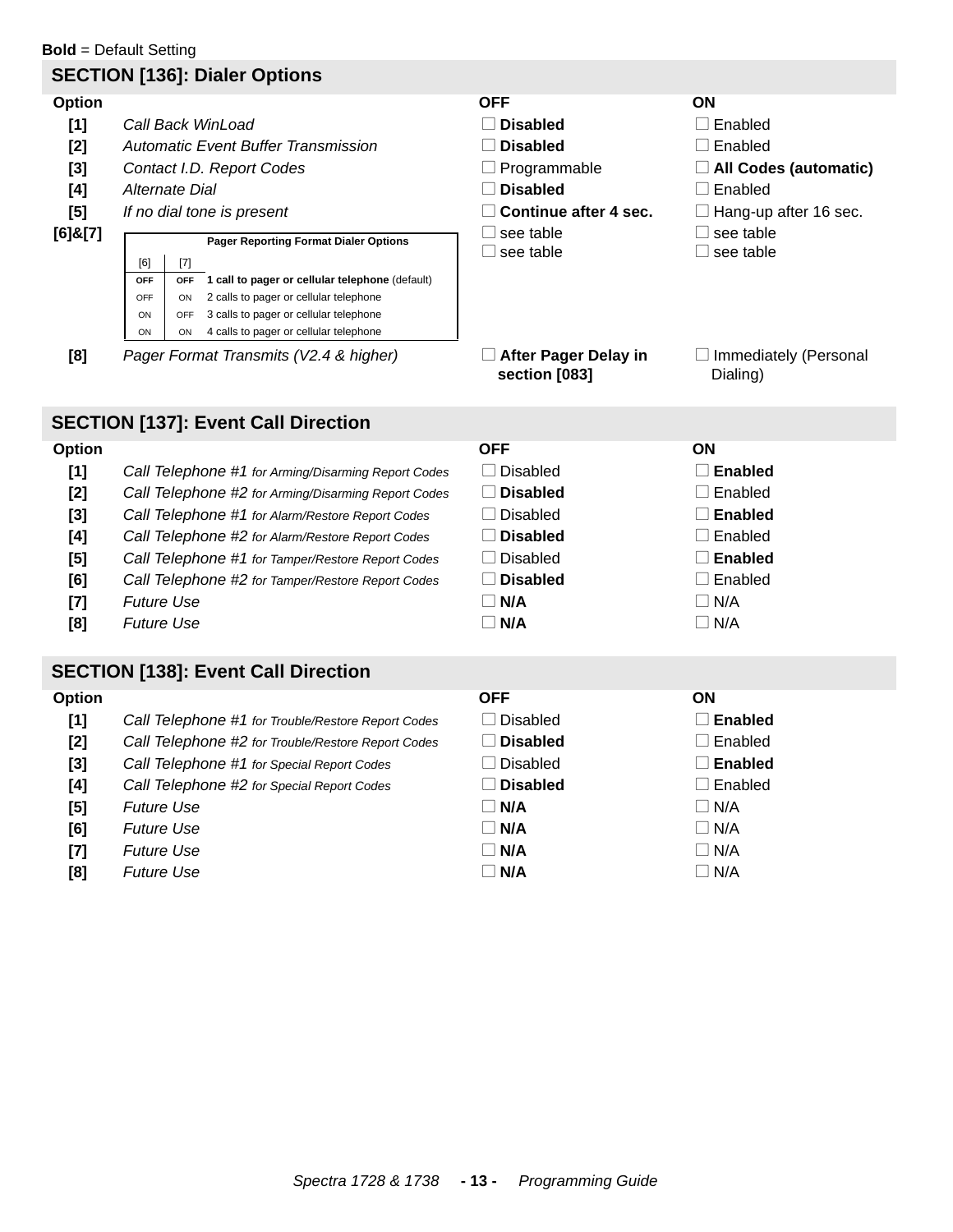# <span id="page-13-0"></span>**Communication Settings**

| Section # |  |
|-----------|--|
|-----------|--|

| <del>טכ</del> טווטוו <del>וו</del> |                                                                                                                                                                                                                                                                                                                                                                                                                             |
|------------------------------------|-----------------------------------------------------------------------------------------------------------------------------------------------------------------------------------------------------------------------------------------------------------------------------------------------------------------------------------------------------------------------------------------------------------------------------|
| $[140]$ *                          | <b>REPORTING FORMATS*</b><br>TEL1 TEL2<br>$1 =$ ADEMCO SLOW (1400HZ, 1900HZ, 10BPS)<br>$2$ = SILENT KNIGHT FAST (1400HZ, 1900HZ, 20BPS)<br>$3 = SESCOA (2300 Hz, 1800 Hz, 20 BPS)$<br>$4 =$ ADEMCO EXPRESS (DTMF 4+2)<br>5 = ADEMCO CONTACT ID (DEFAULT) ALSO, SEE OPTION [3] IN SECTION [136]<br>$6$ = PAGER FORMAT<br>If hexadecimals (0 to FF) are used to program the report codes, verify that the pager also supports |
|                                    | hexadecimals. If the pager does not support hexadecimals, use only the digits 0 to 9.                                                                                                                                                                                                                                                                                                                                       |
| $[141]$<br>$[142]$                 | PANEL IDENTIFIER (WINLOAD SOFTWARE)<br>PC PASSWORD (WINLOAD SOFTWARE)                                                                                                                                                                                                                                                                                                                                                       |
| $[143]$<br>$[144]$                 | PARTITION ACCOUNT NUMBER 1 (For less than 4 digits, use the [FORCE] key to enter blanks.)<br>PARTITION ACCOUNT NUMBER 2 (For less than 4 digits, use the [FORCE] key to enter blanks.)                                                                                                                                                                                                                                      |
| $[150]$                            | PC TELEPHONE NUMBER FOR WINLOAD SOFTWARE (32-digits, if less than 32 press [ENTER] to accept)                                                                                                                                                                                                                                                                                                                               |
| $[151]$                            | CENTRAL STATION TELEPHONE OR PAGER NUMBER 1 (32-digits, if less than 32 press [ENTER] to accept)                                                                                                                                                                                                                                                                                                                            |
| [152]                              | CENTRAL STATION TELEPHONE OR PAGER NUMBER 2 (32-digits, if less than 32 press [ENTER] to accept)                                                                                                                                                                                                                                                                                                                            |
| [153]                              | BACK UP TELEPHONE NUMBER (32-digits, if less than 32 press [ENTER] to accept)                                                                                                                                                                                                                                                                                                                                               |

| <b>Special Keys for Telephone Numbers</b> |                                                         |                                      |  |
|-------------------------------------------|---------------------------------------------------------|--------------------------------------|--|
| $\mathsf{[STAT]} = \text{*}$              | [MEM] = Switch from pulse to tone dialing or vice versa | $[FORCE] = Delete current digit$     |  |
| $[BYP] = #$                               | $[TBL]$ or $[TRBL] = 4$ -second pause                   | [PG] or [FNC1] = Inserts Blank Space |  |

*\* UL Note: The installer is required to verify the complete compatibility of the DAC Receiver and formats at least once per year.*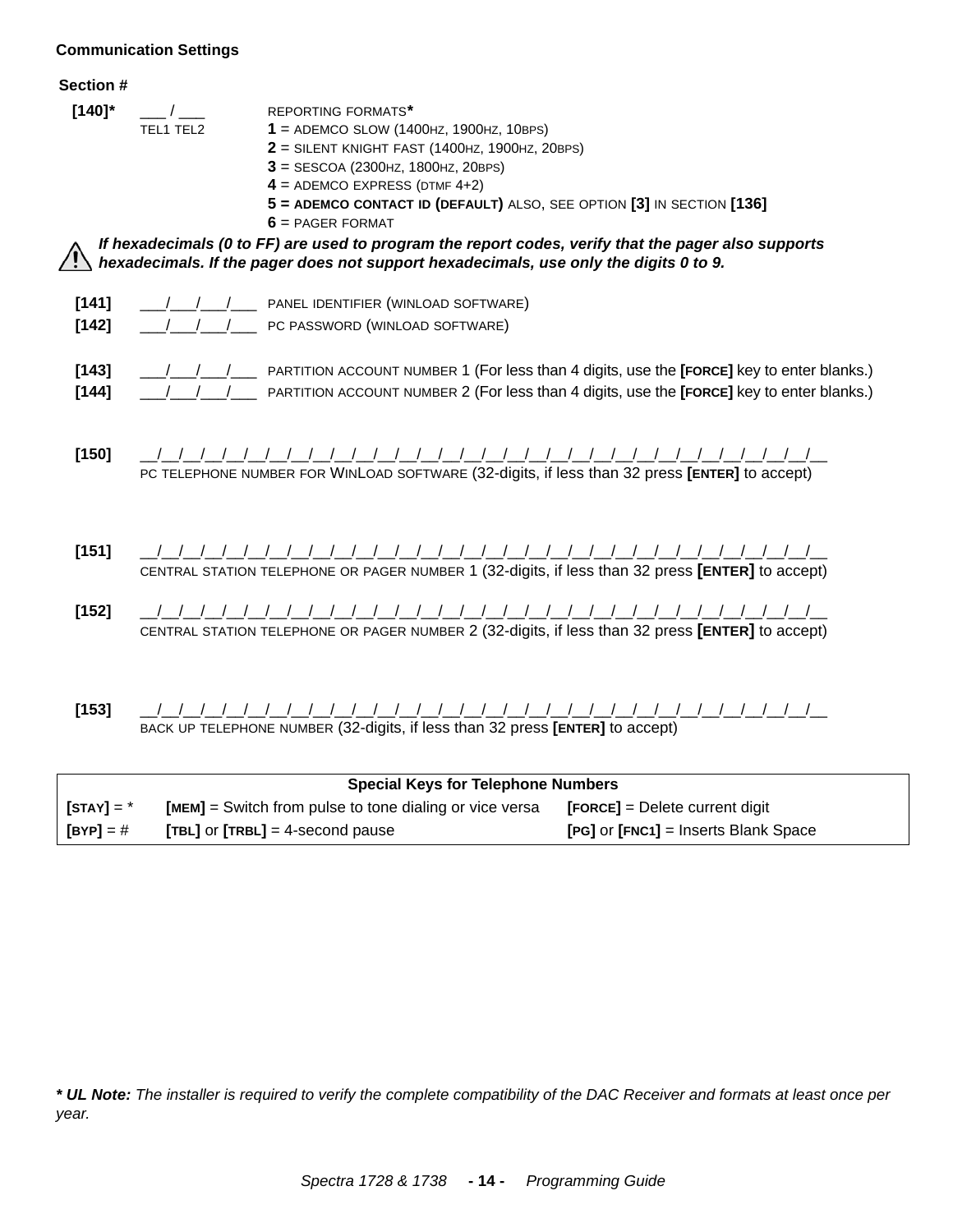## <span id="page-14-0"></span>**Report Codes**

**Ademco Slow**, **Silent Knight**, **SESCOA**, **Ademco Express** and **Pager Formats**: Enter the desired 1- or 2-digit hex-value (0-F or 00-FF). **Ademco "Programmable" Format**: Enter the desired 2-digit hex values from the "Ademco Report Code List - Programmable" (see Appendix A on [page 29\)](#page-28-0). Also Note that entering FF will set the report code to the default Ademco Report Code. **Ademco "All Codes" Format**: The control panel automatically generates report codes from the "Ademco Report Code List - All Codes" (see Appendix B on [page 30\)](#page-29-0).

# **Arming Report Codes**

| [160]<br>Access Code 01   | [165]<br>Access Code 21     | $[170]$<br>Access Code 41      |
|---------------------------|-----------------------------|--------------------------------|
| Access Code 02            | Access Code 22              | Access Code 42                 |
| Access Code 03            | Access Code 23              | Access Code 43                 |
| Access Code 04            | Access Code 24              | Access Code 44                 |
| [161]<br>Access Code 05   | $[166]$<br>Access Code 25   | Access Code 45<br>[171]        |
| Access Code 06            | Access Code 26              | Access Code 46                 |
| Access Code 07            | Access Code 27              | Access Code 47                 |
| Access Code 08            | Access Code 28              | Access Code 48                 |
| Access Code 09<br>$[162]$ | [167]<br>Access Code 29     |                                |
| Access Code 10            | Access Code 30              |                                |
| Access Code 11            | Access Code 31              |                                |
| Access Code 12            | Access Code 32              | <b>SPECIAL ARMING CODES</b>    |
| Access Code 13<br>$[163]$ | Access Code 33<br>[168]     | $[172]$<br>Auto-Arming         |
| Access Code 14            | Access Code 34              | Late to Close                  |
| Access Code 15            | Access Code 35              | No Movement                    |
| Access Code 16            | Access Code 36              | Partial Arming                 |
| $[164]$<br>Access Code 17 | [169]<br>Access Code 37     | $[173]$<br>__/___Quick Arming  |
| Access Code 18            | Access Code 38              | Arming via PC                  |
| Access Code 19            | Access Code 39              | <b>Keyswitch Arming</b>        |
| Access Code 20            | Access Code 40              | Closing Delinquency            |
| $[174]$<br>Access Code 01 | [179]<br>Access Code 21     | [184]<br>Access Code 41        |
|                           |                             |                                |
| Access Code 02            | Access Code 22              | Access Code 42                 |
| Access Code 03            | Access Code 23              | Access Code 43                 |
| Access Code 04            | Access Code 24              | Access Code 44                 |
| Access Code 05<br>$[175]$ | [180]<br>Access Code 25     | $[185]$<br>Access Code 45      |
| Access Code 06            | Access Code 26              | Access Code 46                 |
| Access Code 07            | Access Code 27              | Access Code 47                 |
| Access Code 08            | Access Code 28              | Access Code 48                 |
| Access Code 09<br>[176]   | / Access Code 29<br>$[181]$ |                                |
| Access Code 10            | /__Access Code 30           |                                |
| Access Code 11            | Access Code 31              |                                |
| Access Code 12            | Access Code 32              | <b>SPECIAL DISARMING CODES</b> |
| Access Code 13<br>$[177]$ | Access Code 33<br>$[182]$   | Cancel Auto-Arm<br>$[186]$     |
| Access Code 14            | Access Code 34              | Disarming via PC               |
| Access Code 15            | Access Code 35              | <b>Keyswitch Disarm</b>        |
| Access Code 16            | Access Code 36              | N/A                            |
| $[178]$<br>Access Code 17 | Access Code 37<br>$[183]$   |                                |
| Access Code 18            | Access Code 38              |                                |
| Access Code 19            | Access Code 39              |                                |
| Access Code 20            | Access Code 40              |                                |
|                           |                             |                                |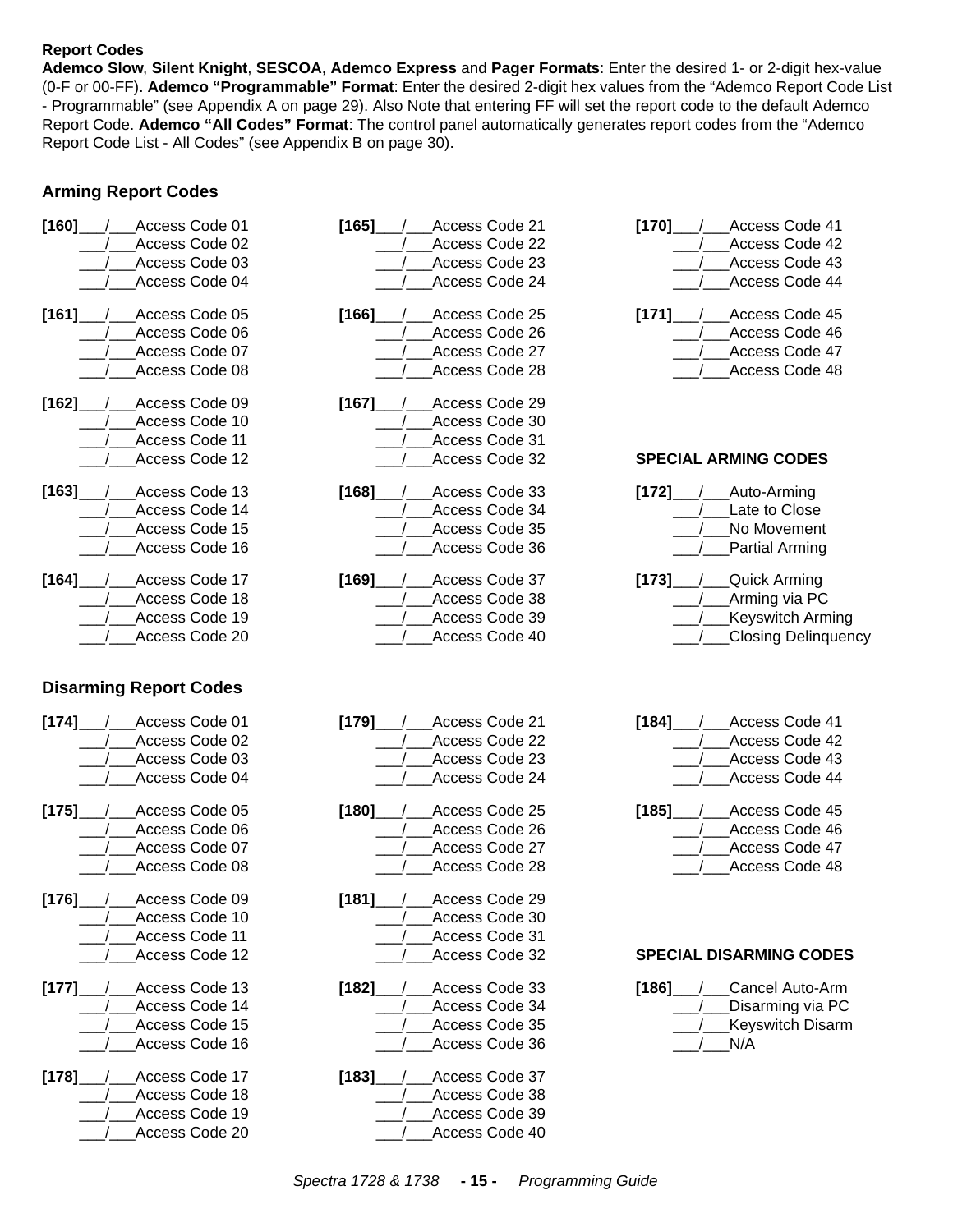## **Alarm Report Codes**

| <b>RESTORE</b>     | <b>SPECIAL</b>                                                                       |  |
|--------------------|--------------------------------------------------------------------------------------|--|
| [191]<br>Zone 01   | $[195]$<br>Eı                                                                        |  |
| Zone 02            | A١                                                                                   |  |
| Zone 03            | Fi                                                                                   |  |
| Zone 04            | R                                                                                    |  |
| $[192]$<br>Zone 05 | $[196]$<br>Z                                                                         |  |
| Zone 06            | D                                                                                    |  |
|                    | Κ                                                                                    |  |
| Zone 08            | $N_{\rm s}$                                                                          |  |
| Zone 09            |                                                                                      |  |
|                    |                                                                                      |  |
|                    |                                                                                      |  |
| Zone 12            |                                                                                      |  |
| Zone 13            |                                                                                      |  |
|                    |                                                                                      |  |
|                    |                                                                                      |  |
|                    |                                                                                      |  |
|                    | Zone 07<br>$[193]$<br>Zone 10<br>Zone 11<br>$[194]$<br>Zone 14<br>Zone 15<br>Zone 16 |  |

# **Tamper Report Codes**

|         | <b>TROUBLE</b> |  |
|---------|----------------|--|
| [197]   | Zone 01        |  |
|         | Zone 02        |  |
|         | Zone 03        |  |
|         | Zone 04        |  |
|         |                |  |
| $[198]$ | Zone 05        |  |
|         | Zone 06        |  |
|         | Zone 07        |  |
|         | Zone 08        |  |
| [199]   | Zone 09        |  |
|         | Zone 10        |  |
|         | Zone 11        |  |
|         | Zone 12        |  |
|         |                |  |

# **System Trouble Report Codes**

## **SYSTEM TROUBLE RESTORE SPECIAL**

|       | N/A                           |
|-------|-------------------------------|
|       | <b>AC Failure</b>             |
|       | <b>Battery Failure</b>        |
|       | <b>Auxiliary Supply</b>       |
| [206] | <b>Bell Output Overload</b>   |
|       | <b>Bell Output Disconnect</b> |
|       | <b>Timer Loss</b>             |
|       | <b>Fire Loop Trouble</b>      |
| [207] | <b>Wireless Low Battery</b>   |
|       | <b>Module Fault</b>           |
|       | <b>Printer Fault</b>          |
|       | <b>Fail to Communicate</b>    |
|       |                               |

| [191]____/__ |            | Zone 01 |
|--------------|------------|---------|
|              |            | Zone 02 |
|              |            | Zone 03 |
|              |            | Zone 04 |
| [192]__      | $\sqrt{2}$ | Zone 05 |
|              |            | Zone 06 |
|              |            | Zone 07 |
|              |            | Zone 08 |
|              |            |         |
| [193]____/__ |            | Zone 09 |
|              |            | Zone 10 |
|              |            | Zone 11 |
|              |            | Zone 12 |
| [194]        |            | Zone 13 |
|              |            | Zone 14 |
|              |            | Zone 15 |
|              |            | Zone 16 |
|              |            |         |
|              |            |         |

| Zone 13 |
|---------|
| Zone 14 |
| Zone 15 |
| Zone 16 |
|         |

| <b>RESTORE</b> |  |                   |  |  |
|----------------|--|-------------------|--|--|
|                |  | $[201]$ / Zone 01 |  |  |
|                |  | / Zone 02         |  |  |
|                |  | Zone 03           |  |  |
|                |  | Zone 04           |  |  |
|                |  | $[202]$ / Zone 05 |  |  |

| Zone 06 |
|---------|
| Zone 07 |
| Zone 08 |

| $[208]$ $\_$ / $\_$ TLM   |
|---------------------------|
| <b>AC Failure</b>         |
| <b>Battery Failure</b>    |
| / Auxiliary Supply        |
| [209] / Bell Output Overk |
|                           |

| [209] / Bell Output Overload  |  |
|-------------------------------|--|
| <b>Bell Output Disconnect</b> |  |
| Timer Loss                    |  |
| /___Fire Loop Trouble         |  |

|  | [210] / Wireless Low Battery |
|--|------------------------------|
|  | Module Fault                 |
|  | Printer Fault                |
|  | Fail to Communicate          |

| [195] | <b>Emergency Panic</b><br><b>Auxiliary Panic</b><br>Fire Panic |
|-------|----------------------------------------------------------------|
|       |                                                                |
|       | <b>Recent Closing</b>                                          |
| [196] | Zone Shutdown                                                  |
|       | Duress                                                         |
|       | <b>Keypad Lockout</b>                                          |
|       | N/A                                                            |
|       |                                                                |

| [203] | Zone 09 |  |
|-------|---------|--|
|       | Zone 10 |  |
|       | Zone 11 |  |
|       | Zone 12 |  |
|       |         |  |

| [204] | Zone 13 |  |
|-------|---------|--|
|       | Zone 14 |  |
|       | Zone 15 |  |
|       | Zone 16 |  |

| [211]        | Cold Start (Shutdown)         |
|--------------|-------------------------------|
|              | <b>Test Report</b>            |
|              | N/A                           |
|              | <b>PC Exit</b>                |
| $[212] \_\_$ | Installer In                  |
|              | <b>Installer Out</b>          |
|              | N/A                           |
|              | N/A                           |
| [213]_       | <b>TX Supervision Loss</b>    |
|              | <b>TX Supervision Restore</b> |
|              | N/A                           |
|              | N/A                           |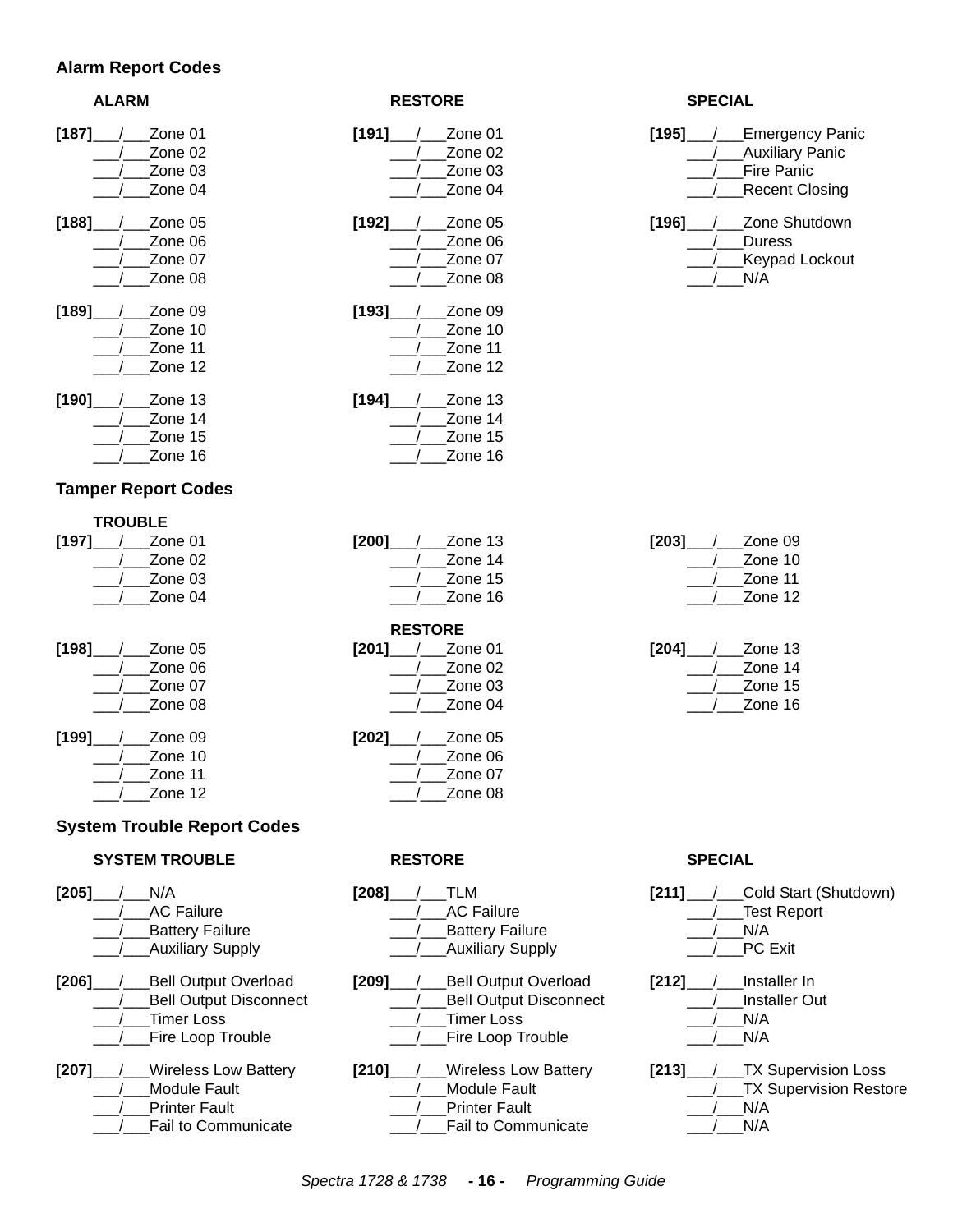#### <span id="page-16-0"></span>**System Settings**

**Section # Description [280]** \_\_\_/\_\_\_:\_\_\_/\_\_\_ SYSTEM REAL TIME CLOCK (HH:MM) **[281]** \_\_\_/\_\_\_/\_\_\_/\_\_\_/\_\_\_/\_\_\_ INSTALLER CODE, **DEFAULT: 0000 / 000000 [282]** \_\_\_/\_\_\_/\_\_\_ INSTALLER CODE LOCK, **DEFAULT: 000** (147 TO LOCK, 000 TO UNLOCK) **[301]** \_\_\_/\_\_\_/\_\_\_/\_\_\_/\_\_\_/\_\_\_ SYSTEM MASTER CODE, **DEFAULT: 1234 / 123456**

#### <span id="page-16-1"></span>**User Code Options**

*System Master Code* arms or disarms partitions using any arming method and can create, modify or delete any User Access Code. Only the System Master Code can modify or delete User Access Codes assigned to both partitions.

*Master Code 1* is permanently assigned to partition 1 and can be used to create, modify or delete User Access Codes that are assigned to partition 1.

*Master Code 2* is permanently assigned to partition 2 (except when partitioning is disabled, *Master Code 2* will be assigned to partition 1) and can be used to create, modify or delete User Access Codes that are assigned to the same partition.

| Default for all user codes is options [1], [3] and [4] ON. $\vert$ [1] ON = Partition 1 Access |                                    | $[5]$ ON = Force Arming        |
|------------------------------------------------------------------------------------------------|------------------------------------|--------------------------------|
| $ON = Option$ Enabled                                                                          | <b>[2]</b> ON = Partition 2 Access | $[6]$ ON = Arm Only            |
| $OFF = Option Disabled$                                                                        | $\mid$ [3] ON = Bypass Programming | $[7]$ ON = PGM Activation Only |
|                                                                                                | $[4]$ ON = Stay Arming             | $[8]$ ON = Future Use          |

| Section # |               |              |                       |         |                     |                 |     |       | <b>User Code Options (ON/OFF)</b> | <b>Section</b> |               |              |                      |                |   |   |   |     | <b>User Code Options (ON/OFF)</b> |
|-----------|---------------|--------------|-----------------------|---------|---------------------|-----------------|-----|-------|-----------------------------------|----------------|---------------|--------------|----------------------|----------------|---|---|---|-----|-----------------------------------|
| $[302]$   | Master Code 1 | $\mathbf{1}$ |                       | 2 3 4 5 |                     |                 | - 6 | 78    |                                   | $[325]$        | User Code 025 | 1            |                      | 2 3            | 4 | 5 | 6 | 78  |                                   |
| $[303]$   | Master Code 2 | $\mathbf 1$  | $\overline{2}$        | 3       |                     | 4 5             | 6   | 78    |                                   | $[326]$        | User Code 026 | $\mathbf 1$  | 2                    | 3              | 4 | 5 | 6 | 78  |                                   |
| $[304]$   | User Code 004 | 1.           | $\overline{2}$        | 3       |                     | 45              | -6  | 78    |                                   | $[327]$        | User Code 027 | 1.           | 2                    | 3              | 4 | 5 | 6 | 78  |                                   |
| $[305]$   | User Code 005 | 1.           | 2                     | 3       | 4                   | 5               | 6   | 78    |                                   | $[328]$        | User Code 028 | $\mathbf{1}$ | $\overline{2}$       | 3              | 4 | 5 | 6 | 78  |                                   |
| $[306]$   | User Code 006 | 1            | 2                     |         | 3 4 5               |                 |     | 678   |                                   | $[329]$        | User Code 029 | 1            | 2                    | 3              | 4 | 5 | 6 | 78  |                                   |
| $[307]$   | User Code 007 | 1.           | $\mathbf{2}^{\prime}$ | 3       | $\overline{4}$      | -5              | -6  | 78    |                                   | $[330]$        | User Code 030 | $\mathbf{1}$ | $\overline{2}$       | 3              | 4 | 5 | 6 | 78  |                                   |
| $[308]$   | User Code 008 | 1.           | 2                     |         | $3 \quad 4 \quad 5$ |                 |     | 678   |                                   | $[331]$        | User Code 031 | $\mathbf{1}$ | $\mathbf{2}$         | 3              | 4 | 5 | 6 | 78  |                                   |
| $[309]$   | User Code 009 | 1.           | 2                     | 3       | -4                  | $\sqrt{5}$      | 6   | 78    |                                   | $[332]$        | User Code 032 | $\mathbf{1}$ | $\overline{2}$       | 3              | 4 | 5 | 6 | 78  |                                   |
| $[310]$   | User Code 010 | 1            | 2                     | 3       | -4                  | $5\phantom{.0}$ |     | 6 7 8 |                                   | $[333]$        | User Code 033 | 1.           | $\overline{2}$       | 3              | 4 | 5 | 6 | 78  |                                   |
| [311]     | User Code 011 | 1.           | $\overline{2}$        | 3       | 4                   | 5               | 6   | 78    |                                   | $[334]$        | User Code 034 | 1            | $\overline{2}$       | 3              | 4 | 5 | 6 | 78  |                                   |
| $[312]$   | User Code 012 | 1.           | $\overline{2}$        | 3       | 4                   | $5\phantom{.0}$ | 6   | 78    |                                   | $[335]$        | User Code 035 | $\mathbf 1$  | $\overline{2}$       | 3              | 4 | 5 | 6 | 78  |                                   |
| $[313]$   | User Code 013 | 1.           | $\overline{2}$        | 3       | $\overline{4}$      | 5               | 6   | 78    |                                   | $[336]$        | User Code 036 | $\mathbf 1$  | $\overline{2}$       | 3              | 4 | 5 | 6 | 78  |                                   |
| $[314]$   | User Code 014 | 1.           | $\overline{2}$        | 3       | 4                   | 5               | -6  | 78    |                                   | $[337]$        | User Code 037 | 1            | $\overline{2}$       | 3              | 4 | 5 | 6 | 78  |                                   |
| $[315]$   | User Code 015 | 1.           | 2                     | 3       | $\overline{4}$      | 5               | 6   | 78    |                                   | $[338]$        | User Code 038 | $\mathbf 1$  | $\overline{2}$       | 3              | 4 | 5 | 6 | 78  |                                   |
| [316]     | User Code 016 | 1.           | $\overline{2}$        | 3       | 4                   | 5               | -6  | 78    |                                   | $[339]$        | User Code 039 | $\mathbf 1$  | $\overline{2}$       | 3              | 4 | 5 | 6 | 78  |                                   |
| $[317]$   | User Code 017 | 1            | 2                     | 3       |                     | 45              | 6   | 78    |                                   | $[340]$        | User Code 040 | 1            |                      | 2 3            | 4 | 5 | 6 | 78  |                                   |
| $[318]$   | User Code 018 | 1            | 2                     | 3       | 4                   | - 5             | -6  | 78    |                                   | $[341]$        | User Code 041 | 1            | $\mathbf{2}^{\circ}$ | 3              | 4 | 5 | 6 | 78  |                                   |
| $[319]$   | User Code 019 | 1.           | 2                     | 3       | 4                   | - 5             | -6  | 78    |                                   | $[342]$        | User Code 042 | 1            |                      | 2 3            | 4 | 5 | 6 | 78  |                                   |
| $[320]$   | User Code 020 | 1.           | 2                     | 3       | 4                   | -5              | 6   | 78    |                                   | $[343]$        | User Code 043 | 1            | 2                    | 3              | 4 | 5 | 6 | 78  |                                   |
| $[321]$   | User Code 021 | 1.           | 2                     | 3       | 4                   | $5\phantom{.0}$ | 6   | 78    |                                   | $[344]$        | User Code 044 | 1            | $\overline{2}$       | 3              | 4 | 5 | 6 | 78  |                                   |
| $[322]$   | User Code 022 | 1            | 2                     | 3       | 4                   | -5              | -6  | 78    |                                   | $[345]$        | User Code 045 | 1            | $\overline{2}$       | 3              | 4 | 5 | 6 | 78  |                                   |
| $[323]$   | User Code 023 | 1.           | $\mathbf{2}$          | 3       | 4                   | 5               | 6   | 78    |                                   | $[346]$        | User Code 046 | 1            | $\overline{2}$       | 3              | 4 | 5 | 6 | 78  |                                   |
| $[324]$   | User Code 024 | 1            | 2                     | 3       |                     | 4 5             | -6  | 78    |                                   | $[347]$        | User Code 047 | 1            | $\overline{2}$       | 3              | 4 | 5 | 6 | 7 8 |                                   |
|           |               |              |                       |         |                     |                 |     |       |                                   | [348]          | User Code 048 | $\mathbf{1}$ |                      | 2 <sub>3</sub> | 4 | 5 | 6 | 78  |                                   |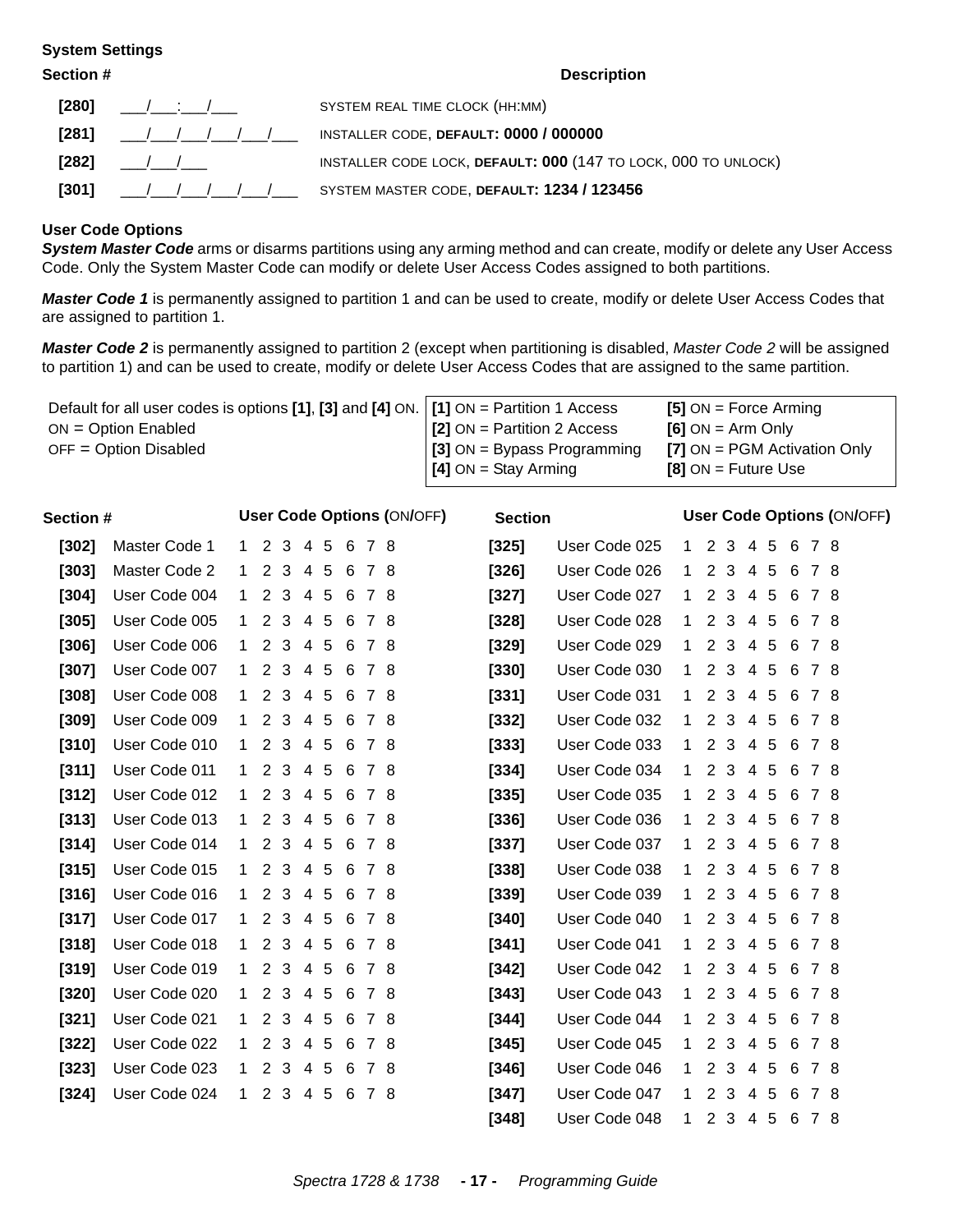#### *Spectra 1728 & 1738* **- 18 -** *Programming Guide*

#### <span id="page-17-0"></span>**Reprogram All Modules**

**[750]** After removing an expansion module from the communication bus, the control panel keeps the module's programmed sections in memory. Therefore, if you add or replace a module you can re-program the module with the settings saved in the control panel. To do so, enter section **[750]** and press **[ENTER]**. The keypads will beep twice every second until the procedure is completed.

# <span id="page-17-1"></span>**Paradox Memory Key (PMC-3)**

- **[900]** DOWNLOAD FROM PARADOX MEMORY KEY TO DESTINATION CONTROL PANEL.
- **[902]** COPY TO MEMORY KEY FROM SOURCE CONTROL PANEL.

# **Download to DESTINATION Control Panel**

- 1. Insert the Memory Key onto the serial connector labelled KEY on the Spectra control panel to which you wish to download the contents of the memory key to.
- 2. Re-apply AC and battery power.
- 3. Enter installer programming mode, enter section **[900]**, then press **[ENTER]** to acknowledge.
- 4. When the keypad emits a confirmation beep, remove the Memory Key.
- 5. Enter section **[750]** to reprogram the modules with the information downloaded from the Paradox Memory Key.

# **Copy to Memory Key from SOURCE Control Panel**

- 1. Remove AC and battery power from the control panel.
- 2. Insert Memory Key onto the serial connector labelled KEY on the Spectra control panel that you want to copy. Make sure the write protect jumper of the Memory Key is on.
- 3. Re-apply AC and battery power.
- 4. Enter installer programming mode, enter section **[902]**, then press **[ENTER]** to acknowledge.
- 5. When the keypad emits a confirmation beep, remove the Memory Key. Remove the Memory Key's jumper if you do not wish to accidentally overwrite its contents*.*



#### <span id="page-17-2"></span>**Programming a Wireless Fire Zone**

With Spectra systems, fire zones cannot be assigned to expansion zones. As a result, when installing a wireless smoke detector to be used with a Spectra system, the corresponding zone must be programmed as follows:

- 1. The zone must be defined as a 24Hr Burglary zone.
- 2. The zone's alarm type must be set to Audible Alarm (pulsed).
- 3. The zone's Auto-Zone Shutdown (zone option **[1]**) and Bypass (zone option **[2]**) features must be disabled.
- 4. Change the zone's report code from a burglary report code to a fire report code. If using Ademco Contact I.D., change the Contact ID Options from All Codes to Programmable (section **[136]** option **[3]** = OFF) and then enter the report code manually.



read from memory key

> **Spectra Control Panel**

**Spectra Control Panel**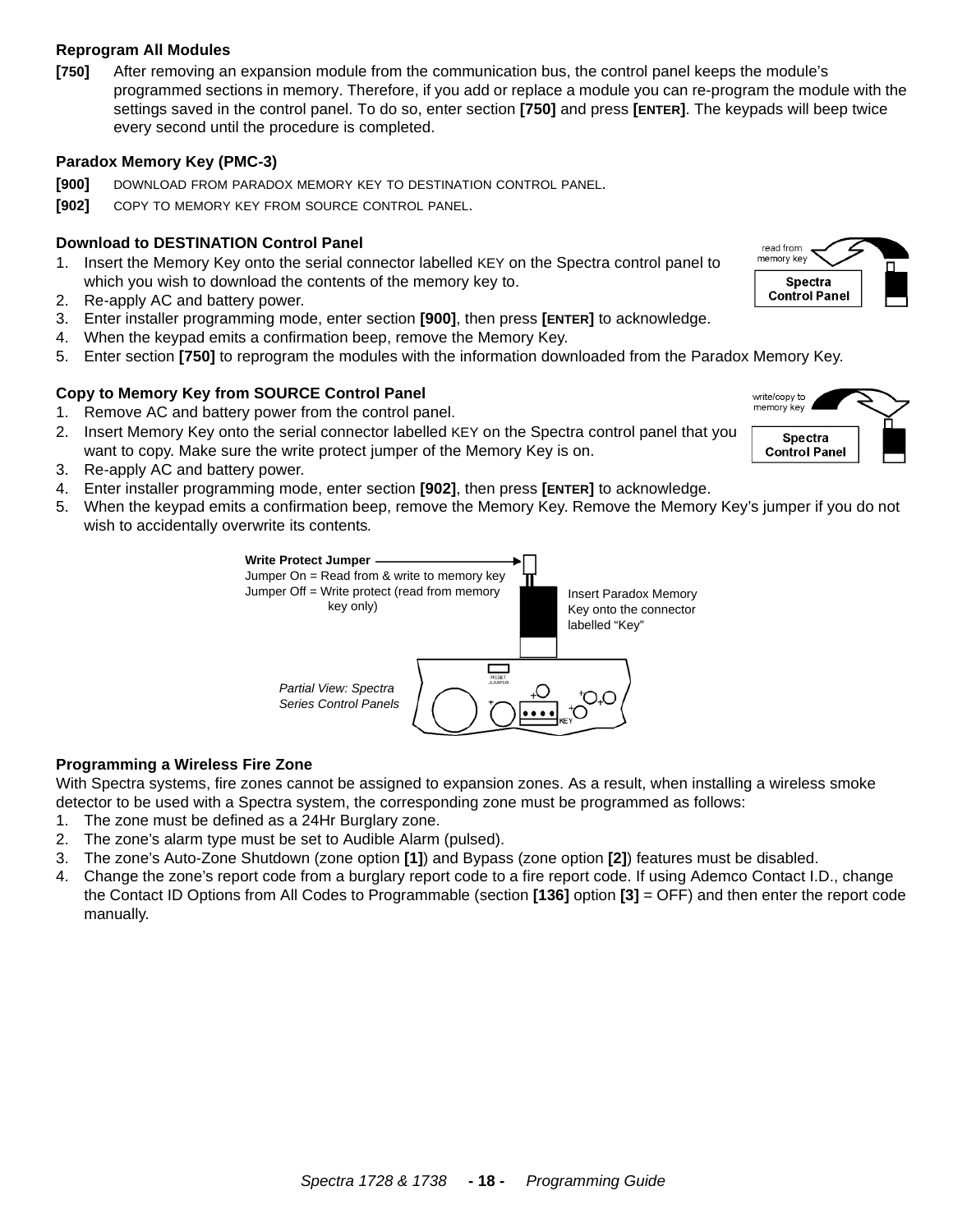# **4-PGM Expansion Module**

<span id="page-18-0"></span>Due to the APR3-PGM4's Auto-recognition feature, it can be used with either the Spectra (V2.0 or higher), Digiplex DGP-848 or DGP-NE96 control panel. When connected to the bus, the APR3-PGM4 automatically detects which control panel it is connected to and adjusts its internal communication parameters to function accordingly. Only one APR3-PGM4 can be connected to each Spectra control panel.



Modules with the APR- prefix are compatible with Spectra (versions 2.0 and higher) and DGP-848. Modules with the APR3- prefix are compatible with Spectra (versions 2.0 and higher), DGP-848 and DGP-NE96.

**Bold** = Default Setting

# **SECTION [500]: General Options**

| <b>Option</b> |                          | <b>OFF</b>     | ΟN         |
|---------------|--------------------------|----------------|------------|
| [1]           | PGM1 Time Base Selection | $\Box$ Seconds | Minutes    |
| [2]           | PGM2 Time Base Selection | ∣ Seconds      | Minutes    |
| $[3]$         | PGM3 Time Base Selection | $\Box$ Seconds | Minutes    |
| [4]           | PGM4 Time Base Selection | $\Box$ Seconds | Minutes    |
| [5]           | <b>Future Use</b>        | $\Box$ N/A     | $\Box$ N/A |
| [6]           | <b>Future Use</b>        | $\Box$ N/A     | $\Box$ N/A |
| $[7]$         | <b>Future Use</b>        | $\square$ N/A  | $\Box$ N/A |
| [8]           | <b>Future Use</b>        | $\square$ N/A  | $\Box$ N/A |

## **PGM Programming**

Each PGM Deactivation event can be used as another activation event if their respective PGM timer (see sections [501] to [504]) is programmed with a value other than 000. The APR3-PGM4 uses the same PGM events as the Spectra control panel, please refer to ["Programmable Outputs" on page 7](#page-6-0).

| Section #   | Decimal Value (000-255)                                                              | Description | Default Value |
|-------------|--------------------------------------------------------------------------------------|-------------|---------------|
| $[501]$ / / | $(000 =$ follow deactivation event) PGM1 TIMER                                       |             | 5 sec.        |
|             | $[502]$ $/$ $/$ $/$ $(000)$ = follow deactivation event) PGM2 TIMER                  |             | 5 sec.        |
|             | $[503]$ $\frac{1}{100}$ $\frac{1}{100}$ (000 = follow deactivation event) PGM3 TIMER |             | 5 sec.        |
|             | $[504]$ $\frac{1}{\sqrt{2}}$ (000 = follow deactivation event) PGM4 TIMER            |             | 5 sec.        |

| Section #<br>[505] PGM1 Activation Event<br>[506] PGM1 Deactivation Event | Event Group # Sub-Group # | Partition # |
|---------------------------------------------------------------------------|---------------------------|-------------|
| [507] PGM2 Activation Event<br>[508] PGM2 Deactivation Event              |                           |             |
| [509] PGM3 Activation Event<br>[510] PGM3 Deactivation Event              |                           |             |
| [511] PGM4 Activation Event<br>[512] PGM4 Deactivation Event              |                           |             |

*UL Note: The 4-PGM Expansion Module is not UL listed.*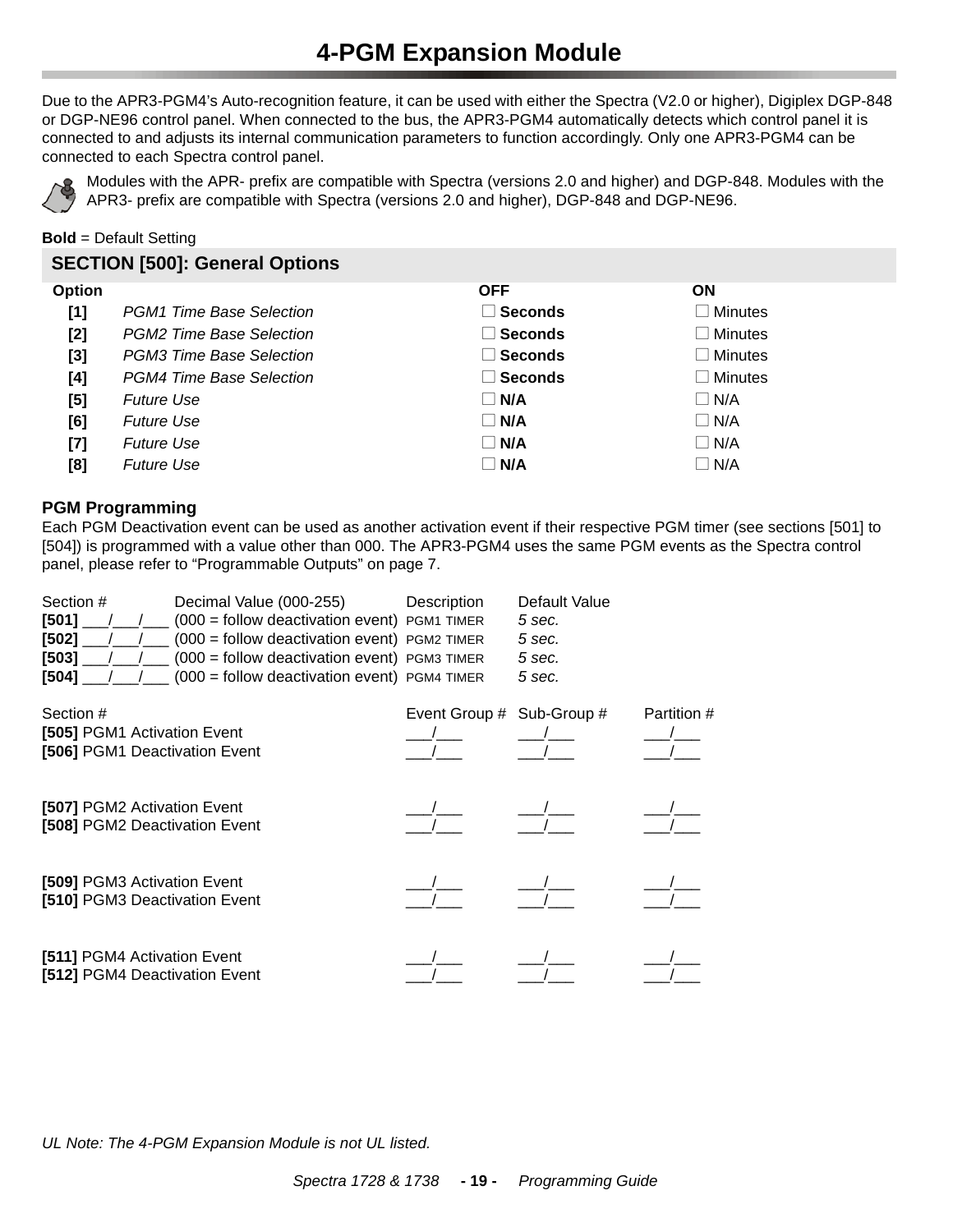# **Printer Module**

<span id="page-19-0"></span>Due to the APR3-PRT1's Auto-recognition feature, it can be used with either the Spectra (V2.0 or higher), Digiplex DGP-848 or DGP-NE96 control panel. When connected to the bus, the APR3-PRT1 automatically detects which control panel it is connected to and adjusts its internal communication parameters to function accordingly. Only one APR3-PRT1 can be connected to each Spectra control panel.



Modules with the APR- prefix are compatible with Spectra (versions 2.0 and higher) and DGP-848. Modules with the APR3- prefix are compatible with Spectra (versions 2.0 and higher), DGP-848 and DGP-NE96.

**Bold** = Default Setting

#### **SECTION [550]: General Options**

| <b>Option</b> | OFF | ON |
|---------------|-----|----|
|               |     |    |

- **[1] Assigned to Partition 1 Disabled Disabled Denabled**
- **[2] Assigned to Partition 2 Disabled Disabled Denabled**
- **[3]** *PGM Normal State* Normal State **No. 2016 Normally Open (N.O.) Normally Closed (N.C.)**
- **[4]** *Print Arming and Disarming Events* **Disabled N Disabled N Automatically**
- **[5] Print Alarm and Alarm Restore Events Disabled N Automatically**
- **[6]** *Print Tamper and Tamper Restore Events*  $\Box$  **Disabled**  $\Box$  Automatically
- **[7]** *Print Trouble and Trouble Restore Events* **Disabled N Automatically**
- **[8] Print Special Events N Automatically Disabled N Disabled N Automatically**

#### **SECTION [551]: Automatic Zone Status Printing**

| Option |                               | <b>OFF</b>      | <b>ON</b>            |
|--------|-------------------------------|-----------------|----------------------|
| [1]    | <b>Print Status of Zone 1</b> | $\Box$ Disabled | $\Box$ Automatically |
| [2]    | Print Status of Zone 2        | $\Box$ Disabled | $\Box$ Automatically |
| $[3]$  | Print Status of Zone 3        | $\Box$ Disabled | $\Box$ Automatically |
| [4]    | Print Status of Zone 4        | $\Box$ Disabled | $\Box$ Automatically |
| [5]    | Print Status of Zone 5        | $\Box$ Disabled | $\Box$ Automatically |
| [6]    | Print Status of Zone 6        | $\Box$ Disabled | $\Box$ Automatically |
| $[7]$  | Print Status of Zone 7        | $\Box$ Disabled | $\Box$ Automatically |
| [8]    | Print Status of Zone 8        | Disabled        | $\Box$ Automatically |

# **SECTION [552]: Automatic Zone status Printing**

| <b>Option</b> |                                | <b>OFF</b>        | <b>ON</b>            |
|---------------|--------------------------------|-------------------|----------------------|
| [1]           | Print Status of Zone 9         | $\Box$ Disabled   | $\Box$ Automatically |
| $[2]$         | Print Status of Zone 10        | $\Box$ Disabled   | $\Box$ Automatically |
| $[3]$         | <b>Print Status of Zone 11</b> | $\Box$ Disabled   | $\Box$ Automatically |
| [4]           | Print Status of Zone 12        | <b>⊥ Disabled</b> | $\Box$ Automatically |
| $[5]$         | <b>Print Status of Zone 13</b> | $\Box$ Disabled   | $\Box$ Automatically |
| [6]           | Print Status of Zone 14        | $\Box$ Disabled   | $\Box$ Automatically |
| $[7]$         | Print Status of Zone 15        | $\Box$ Disabled   | $\Box$ Automatically |
| [8]           | <b>Print Status of Zone 16</b> | <b>Disabled</b>   | $\Box$ Automatically |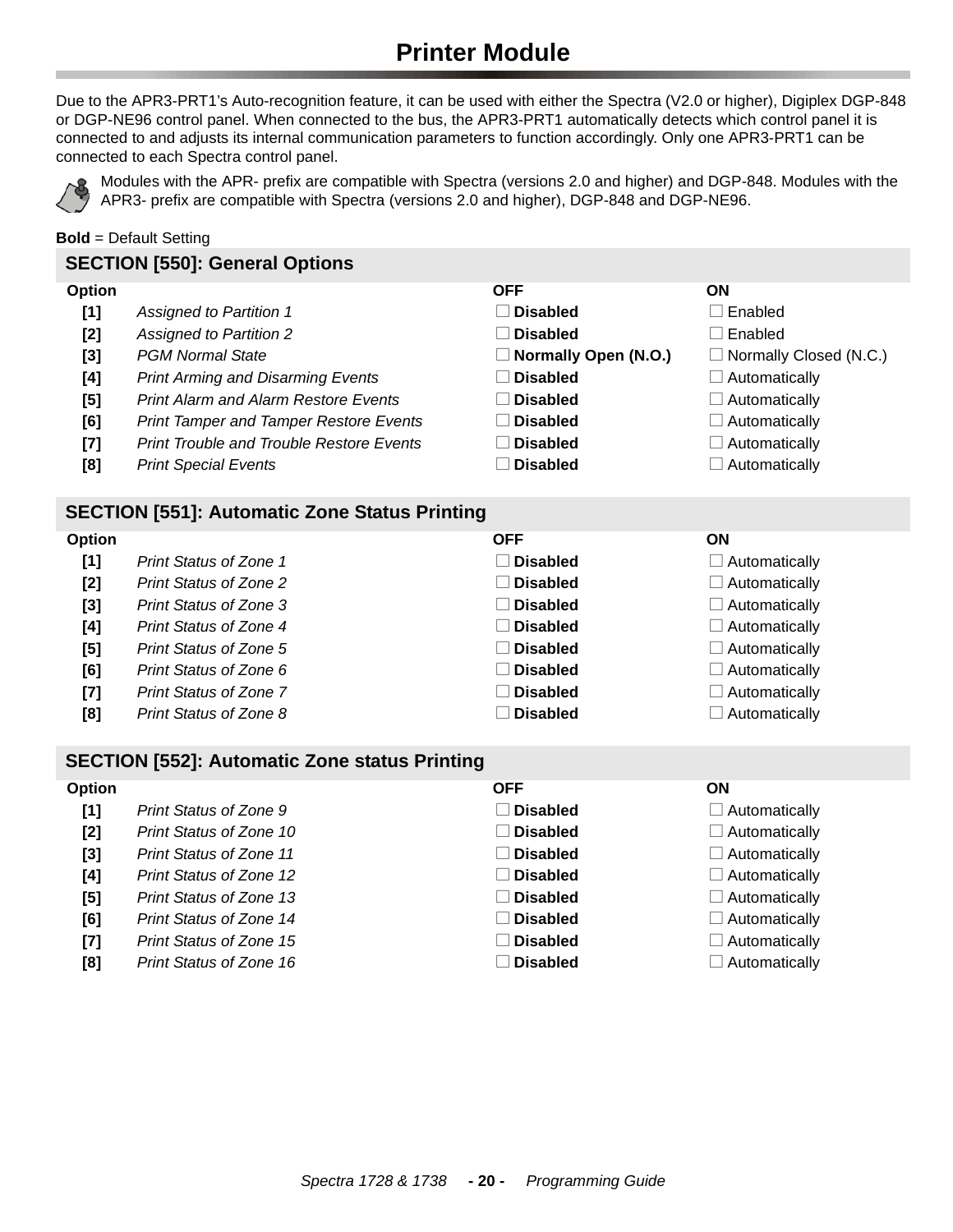# **SECTION [553]: Serial and Parallel Port Setup Options**

| <b>Option</b>                                                                                                                                                                                                        |                      |            |                                              |                                                   | <b>OFF</b>      | <b>ON</b> |
|----------------------------------------------------------------------------------------------------------------------------------------------------------------------------------------------------------------------|----------------------|------------|----------------------------------------------|---------------------------------------------------|-----------------|-----------|
| [1]                                                                                                                                                                                                                  | <b>Serial Port</b>   |            |                                              |                                                   | <b>Disabled</b> | Enabled   |
| $[2]$ & $[3]$                                                                                                                                                                                                        |                      |            |                                              |                                                   | see table       | see table |
|                                                                                                                                                                                                                      |                      |            |                                              | <b>Baud Rate Settings</b>                         |                 | see table |
|                                                                                                                                                                                                                      | [2]                  | $[3]$      | APR-PRT1                                     | APR3-PRT1                                         | see table       |           |
|                                                                                                                                                                                                                      | <b>OFF</b>           | <b>OFF</b> | 1200 baud (default)                          | 2400 baud (default)                               |                 |           |
|                                                                                                                                                                                                                      | ON                   | OFF        | 2400 baud                                    | 9600 baud                                         |                 |           |
|                                                                                                                                                                                                                      | OFF                  | ON         | 9600 baud                                    | 19200 baud                                        |                 |           |
|                                                                                                                                                                                                                      | ON                   | ON         | 19200 baud                                   | 57600 baud                                        |                 |           |
| [4]                                                                                                                                                                                                                  | <b>Parallel Port</b> |            |                                              |                                                   | <b>Disabled</b> | Enabled   |
| [5]                                                                                                                                                                                                                  |                      |            | Off-line Status Ignored (parallel port only) |                                                   | <b>Disabled</b> | Enabled   |
| [6]                                                                                                                                                                                                                  |                      |            |                                              | Paper Empty Status Ignored (parallel port only)   | <b>Disabled</b> | Enabled   |
| $[7] \centering% \includegraphics[width=1\textwidth]{images/TransY.pdf} \caption{The first two different values of $d=3$ and $d=4$ (left) and $d=5$ (right) and $d=6$ (right) and $d=6$ (right).} \label{fig:class}$ |                      |            |                                              | Printer Fault Status Ignored (parallel port only) | <b>Disabled</b> | Enabled   |
| [8]                                                                                                                                                                                                                  |                      |            |                                              | Printer Busy Status Ignored (parallel port only)  | <b>Disabled</b> | Enabled   |

#### **PGM Programming**

The PGM Deactivation event can be used as another activation event if the PGM Timer (section [554]) is programmed with a value other than 000. The APR3-PRT1 module uses the same PGM events as the Spectra control panel, please refer to ["Programmable Outputs" on page 7](#page-6-0)

| Section #                                                                 | Decimal Value (000-255)                     |                           | Description | Default Value |
|---------------------------------------------------------------------------|---------------------------------------------|---------------------------|-------------|---------------|
| [554]                                                                     | seconds $(000 =$ follow deactivation event) |                           | PGM1 TIMER  | 5 sec.        |
| Section #<br>[555] PGM1 Activation Event<br>[556] PGM1 Deactivation Event |                                             | Event Group # Sub-Group # |             | Partition #   |

#### **Clock Programming**

For example, to enter the date March 26, 2000 you would enter 20 (century), 00 (year), 03 (month), and 26 (day).

Section # Value **[557]** Year 1.1 Year 1.1 Month 1.2 Day 1.2 Month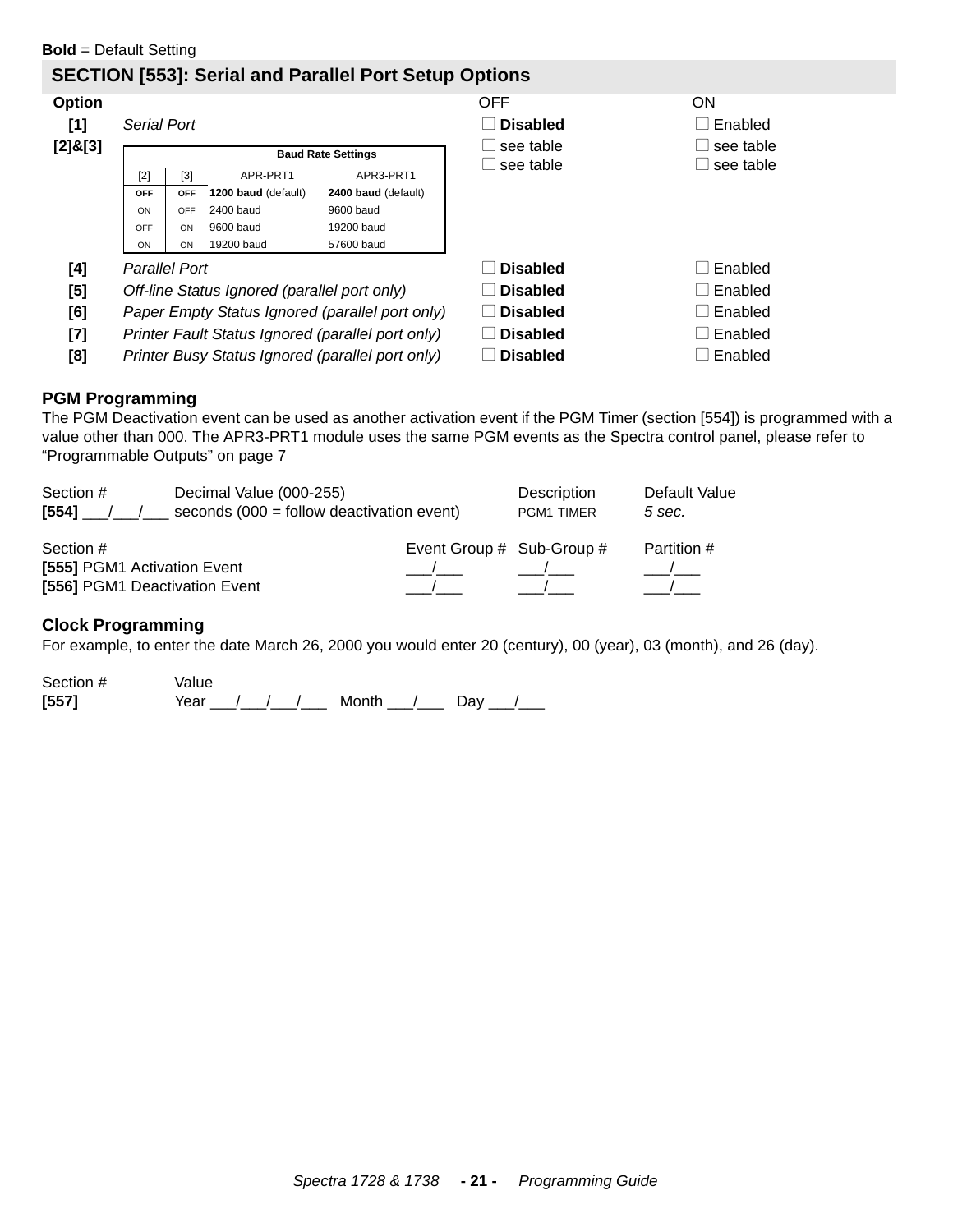

# **Voice-assisted Arm/Disarm Module**

<span id="page-21-0"></span>Due to InTouch's Auto-recognition feature, it can be used with either the Spectra (V2.0 or higher), Digiplex DGP-848 or DGP-NE96 control panel. When connected to the bus, InTouch automatically detects which control panel it is connected to and adjusts its internal communication parameters to function accordingly. Only one InTouch can be connected to each Spectra control panel.

APR3-ADM2 can also be programmed using the WinLoad Software. Refer to the *WinLoad Online Help* for more information.

Modules with the APR- prefix are compatible with Spectra (versions 2.0 and higher) and DGP-848. Modules with the APR3- prefix are compatible with Spectra (versions 2.0 and higher), DGP-848 and DGP-NE96.

| Section #   | Decimal Value (000-255)                    | <b>Description</b>         | Default Value |
|-------------|--------------------------------------------|----------------------------|---------------|
| $[575]$ / / | rings $(000 =$ disabled)                   | NUMBER OF RINGS            | 8 rings       |
| $[576]$     | seconds $(010-255, 000 =$ disabled)        | ANSWERING MACHINE OVERRIDE | 000           |
| $[577]$     | seconds/minutes $(000 = \text{disabeled})$ | <b>PGM TIMER</b>           | 005           |

#### **Bold** = Default Setting

# **SECTION [578]: General Options Option** OFF ON **[1]** Stand-alone Code Length  $\Box$  **6-digits**  $\Box$  4-digits **[2]** *Partitioned System* N **Disabled** Disabled **Disabled N** Enabled **[3]** *PGM Output* N N Disabled Disabled Disabled Disabled Disabled **[4]** *PGM Time in* N Minutes **N Minutes**  $\Box$  **Seconds**  $\Box$  Minutes **[5]** *Future Use*  $\Box$  **N/A**  $\Box$  **N/A**  $\Box$  **N/A [6]** *Future Use*  $\Box$  **N/A**  $\Box$  **N/A**  $\Box$  **N/A [7]** *Future Use*  $\Box$  **N/A**  $\Box$  **N/A**  $\Box$  **N/A [8]** *Future Use*  $\Box$  **N/A**  $\Box$  **N/A**  $\Box$  **N/A**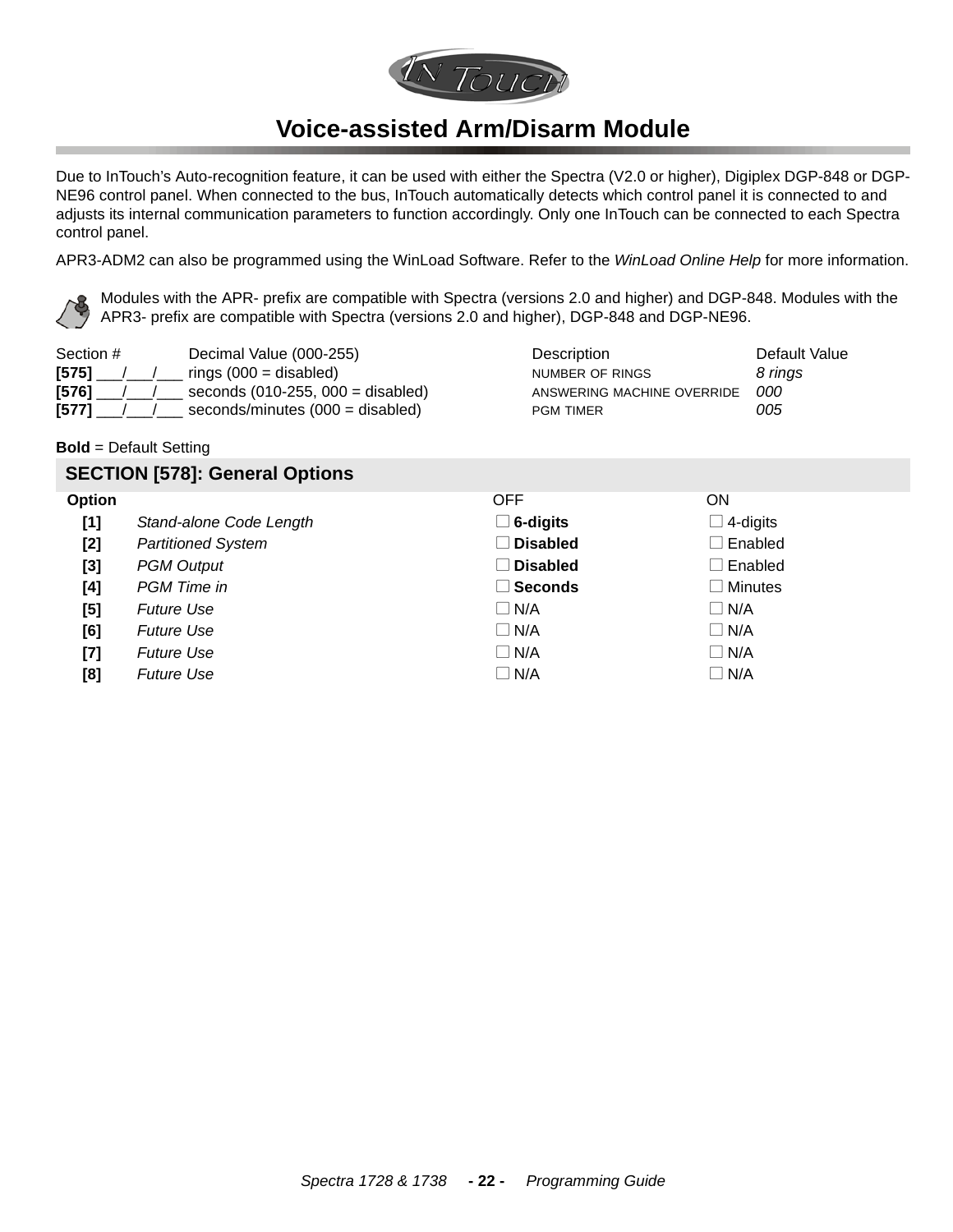<span id="page-22-0"></span>Only one MG-RCV3 (Magellan) can be connected to each Spectra control panel.

*Do not cut, bend or alter MG-RCV3's antenna and ensure that electrical wires do not cross over the antenna, as this may affect signal reception.*

### **Zone Assignment**

The serial number can be located on the inside of the transmitter or you can use the Serial Number Display feature (see page 24). Also, refer to "Zone Recognition Table for 1728" and ["Zone Recognition Table for 1738" on page 4.](#page-3-1)

| Section # Serial # |  |  |                                                                                                   |
|--------------------|--|--|---------------------------------------------------------------------------------------------------|
|                    |  |  | $[601]$ $\frac{1}{2}$ $\frac{1}{2}$ $\frac{1}{2}$ $\frac{1}{2}$ $\frac{1}{2}$ = EXPANSION INPUT 1 |
|                    |  |  | $[602]$ $\frac{1}{2}$ $\frac{1}{2}$ $\frac{1}{2}$ $\frac{1}{2}$ = EXPANSION INPUT 2               |
|                    |  |  | $[603]$ $\frac{1}{2}$ $\frac{1}{2}$ $\frac{1}{2}$ $\frac{1}{2}$ $\frac{1}{2}$ = EXPANSION INPUT 3 |
|                    |  |  | $[604]$ $\frac{1}{2}$ $\frac{1}{2}$ $\frac{1}{2}$ $\frac{1}{2}$ $\frac{1}{2}$ = EXPANSION INPUT 4 |
|                    |  |  | $[605]$ $\frac{1}{2}$ $\frac{1}{2}$ $\frac{1}{2}$ $\frac{1}{2}$ = EXPANSION INPUT 5               |
|                    |  |  | $[606]$ / / / / / / / = EXPANSION INPUT 6                                                         |
|                    |  |  | $[607]$ $\frac{1}{2}$ $\frac{1}{2}$ $\frac{1}{2}$ $\frac{1}{2}$ $\frac{1}{2}$ = EXPANSION INPUT 7 |
|                    |  |  | $[608]$ / / / / / / / = EXPANSION INPUT 8                                                         |

#### **Bold** = Default Setting

#### **SECTION [610]: General Options**

| <b>Option</b> |                                                                                               | <b>OFF</b>                  | OΝ                           |
|---------------|-----------------------------------------------------------------------------------------------|-----------------------------|------------------------------|
| [1]           | Wireless Transmitter Check-in Supervision*                                                    | <b>Disabled</b>             | ∣Enabled                     |
| [2]           | Check-in Supervision Base Time Interval (must<br>be same as the transmitter's jumper setting) | 24 Hours                    | $\Box$ 80 Minutes            |
| $[3] - [5]$   | <b>Future Use</b>                                                                             | $\overline{\mathsf{N}}$ N/A | $\neg$ N/A                   |
| [6]           | PGM3 Deactivation                                                                             | $\vert$ 2 second Timer      | $\Box$ Manually              |
| $[7]$         | <b>PGM4 Deactivation</b>                                                                      | $\Box$ 2 second Timer       | $\Box$ Manually              |
| [8]           | Ignore Wireless Tamper Signal                                                                 | Ignores tamper signal       | $\Box$ Reports tamper signal |

#### *\* Section [610] option [1] Wireless Transmitter Check-in Supervision must be enabled (ON) for UL installations.*

| Section # | Decimal Value (000-255)             | <b>Description</b>           | Default Value |
|-----------|-------------------------------------|------------------------------|---------------|
| $[615]$   | $(001-008)$ = expansion inputs 1-8) | ON-BOARD TAMPER ZONE ASSIGN. | <i>000</i>    |

#### **PGM Activation/Deactivation**

PGM1 is always enabled and is activated through the Magellan Remote Control (MG-REM1). Remote control button  $\bf{\dot{\cup}}$ controls PGM1. A second 5A PGM relay output (PGM2) is available as an option. Remote control button  $\rightarrow$  controls PGM2 (optional). Press the appropriate button to activate the PGM that it controls. Section **[610]** options **[6]** and **[7]** determine how the respective PGM will deactivate. If the option is OFF, the activated PGM will automatically deactivate after 2 seconds. If the option is ON, each activated PGM can be deactivated only by pressing the appropriate button on an Magellan Remote Control that controls a PGM. For a diagram of the Magellan Remote Control, refer to "Button Options" on page 24.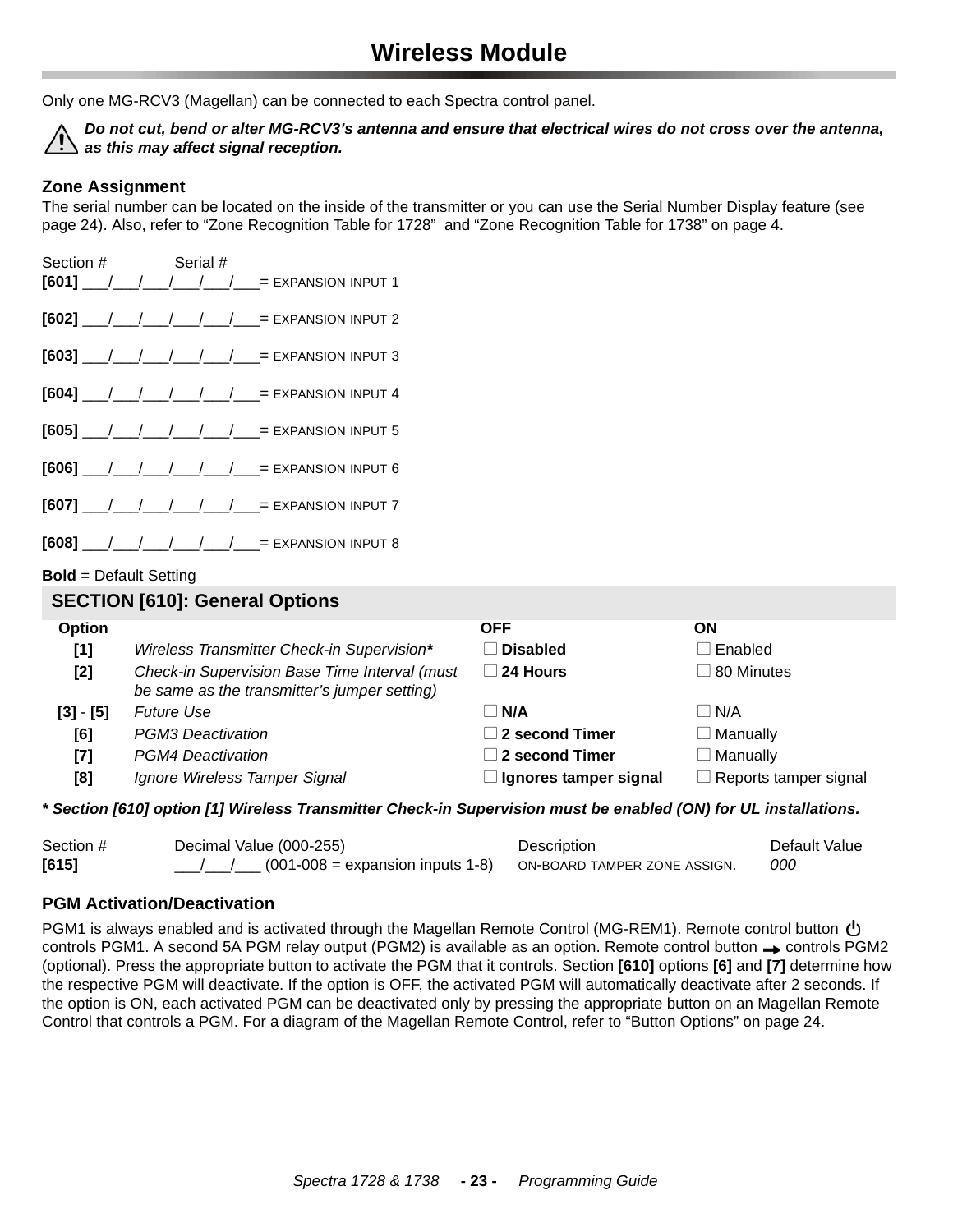#### **Serial Number Display**

Section # Description

**[630]** Press the tamper switch of the Magellan Wireless Transmitter. The keypad will emit a confirmation beep. On LED keypads, press the **[ENTER]** key to view the digits one at a time. On LCD keypads, the first 3 digits of the serial number will appear. Press the **[ENTER]** key 3 times to view the next 3 digits. Continue activating the desired transmitters or press **[CLEAR]** to exit.

#### **Signal Strength Display**

| Section # | Description<br>After entering the desired section, activate the Magellan transmitter by opening/closing the zone or by<br>pressing the tamper switch. Always ignore the first reading as it won't be accurate. An average reading of<br>3 and up is acceptable.<br><b>LED Keypads:</b> The keypad will illuminate numbers 1 to 8.<br><b>LCD Keypads:</b> The keypad will display from 1 to 8 characters on the screen. |
|-----------|------------------------------------------------------------------------------------------------------------------------------------------------------------------------------------------------------------------------------------------------------------------------------------------------------------------------------------------------------------------------------------------------------------------------|
| [631]     | Display Signal Strength of Expansion Input 1 - Section [601]                                                                                                                                                                                                                                                                                                                                                           |
| $[632]$   | Display Signal Strength of Expansion Input 2 - Section [602]                                                                                                                                                                                                                                                                                                                                                           |
| [633]     | Display Signal Strength of Expansion Input 3 - Section [603]                                                                                                                                                                                                                                                                                                                                                           |
| $[634]$   | Display Signal Strength of Expansion Input 4 - Section [604]                                                                                                                                                                                                                                                                                                                                                           |
| $[635]$   | Display Signal Strength of Expansion Input 5 - Section [605]                                                                                                                                                                                                                                                                                                                                                           |
| [636]     | Display Signal Strength of Expansion Input 6 - Section [606]                                                                                                                                                                                                                                                                                                                                                           |
| $[637]$   | Display Signal Strength of Expansion Input 7 - Section [607]                                                                                                                                                                                                                                                                                                                                                           |

**[638]** Display Signal Strength of Expansion Input 8 - Section [608]

#### **Remote Control User Assignment**

| Section # | Decimal Value           | Description                                 | Default Value |
|-----------|-------------------------|---------------------------------------------|---------------|
| $[701]$   | $(001 - 048)$ = user #) | remote control #1 - section $[721]/[731]^*$ | 000           |
| $[702]$   | $(001-048)$ = user #)   | remote control #2 - section [722]/[732]*    | 000           |
| $[703]$   | $(001-048)$ = user #)   | remote control #3 - section [723]/[733]*    | 000           |
| $[704]$   | $(001 - 048)$ = user #) | remote control #4 - section [724]/[734]*    | 000           |
| $[705]$   | $(001 - 048)$ = user #) | remote control #5 - section [725]/[735]*    | 000           |
| $[706]$   | $(001-048)$ = user #)   | remote control #6 - section [726]/[736]*    | 000           |
| $[707]$   | $(001 - 048)$ = user #) | remote control #7 - section [727]/[737]*    | 000           |
| $[708]$   | $(001 - 048 =$ user #)  | remote control #8 - section [728]/[738]*    | 000           |

\* refer to "Remote Control Assignment" on page 25 and the *MG-RCV3 Reference & Installation Manual*.

## **Button Options**

*NOTE: When using the Magellan remote control (MG-REM1), regardless of what is programmed for the button, pressing button C will activate PGM1 while pressing button D will activate PGM2.*



# **Button Options Table \***

**Empty Slot [FORCE]** - Button disabled

- **1** Regular Arming
- **2** Stay Arming
- **3** Instant Arming
- **4** Force Arming
- **5** Disarm
- **6** Disarm when no alarm
- **7**  Regular Arm and Disarm
- **8** Panic 1
- **9** Panic 2
- **A** Panic 3
- **B** PGM Activation (Event Group #7, see PGM Programming)
- **C** PGM Activation (Event Group #8, see PGM Programming)
- **D** PGM Activation (Event Group #9, see PGM Programming)

*\* Only arming and disarming button functions were investigated by UL.*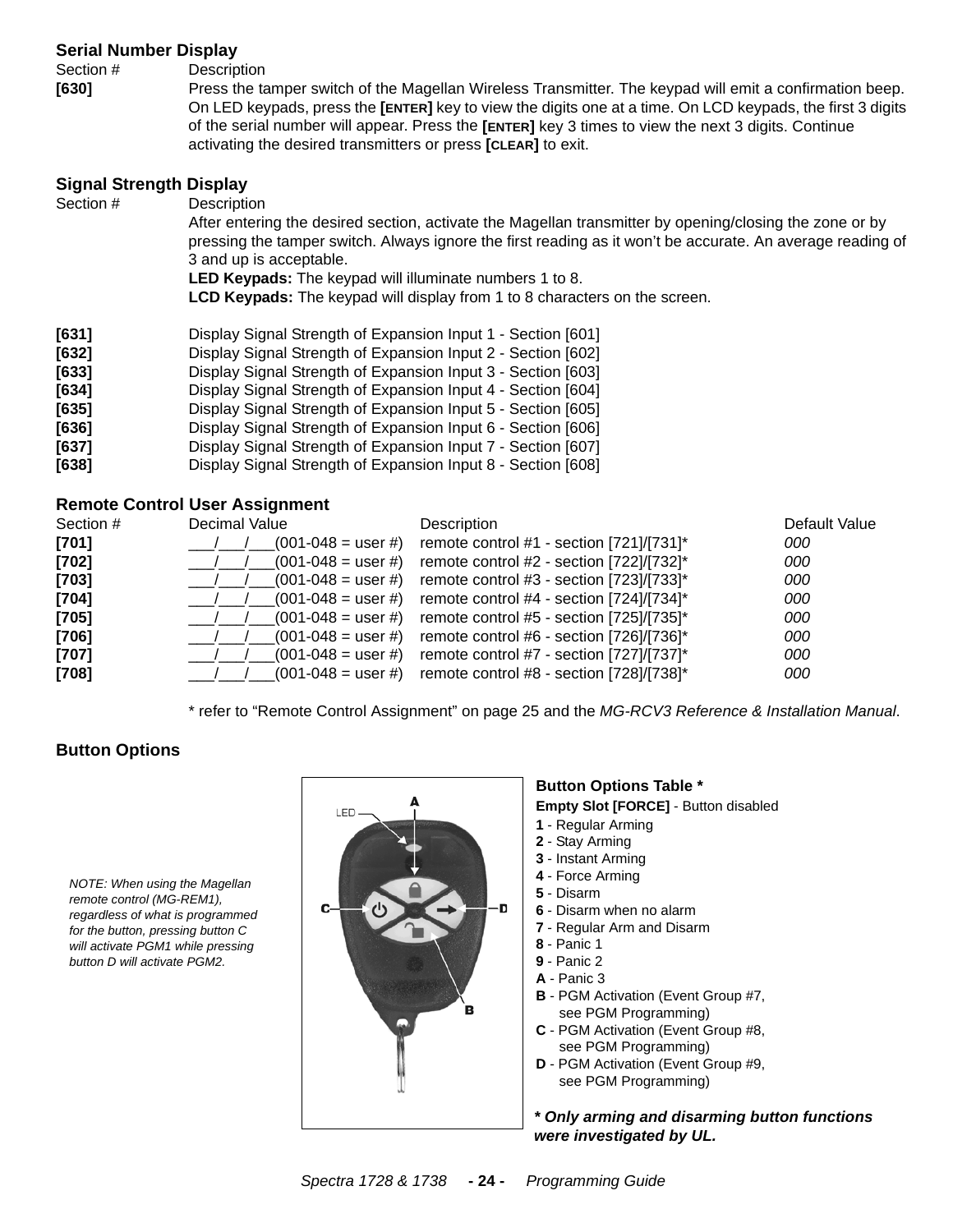| RC#            | <b>Section</b> | <b>RC Buttons</b><br>Default: (1 5 0 0 0 0 0 0)                |  |  |
|----------------|----------------|----------------------------------------------------------------|--|--|
| 1              | [711]          | ტ<br>ا ←⊩ل<br>ਿ"ਾ →<br>$\bigcap \mathbf{H} \bigcap \mathbf{H}$ |  |  |
| $\mathbf{2}$   | $[712]$        | ረካ<br>≙⊦0் ∎<br>$(') \rightarrow$<br>$\mathbf{a}$<br>⊦→        |  |  |
| 3              | $[713]$        | U<br>≙⊦ப்ி⊫→<br>৬→।<br>$\Box$                                  |  |  |
| 4              | $[714]$        | ტ<br>৬⊶<br>≙⊦∪^∎+→<br>$\mathbf{A}$                             |  |  |
| 5              | $[715]$        | ტ<br>▌᠂▔▊ᠿ <sup></sup> Ә▏▅▏▊᠂ᠿ▔▆                               |  |  |
| 6              | $[716]$        | ტ<br>ੁਿੰਦਾਂ→ਿਿੰੀ ਦ                                             |  |  |
| $\overline{7}$ | $[717]$        | ტ<br>ੁਿਿਾ ਹੈ <del>⊹→</del> ੁਿਿਾ ਾ                              |  |  |
| 8              | $[718]$        | (")<br>▌᠊᠆᠆᠆ڷ                                                  |  |  |

Remote Control Button Programming



Please note that the User Code assigned to the remote control (sections **[701]** to **[708]**) must have the same User Options and Button Options enabled. For example, if you enable the Force Arming button option you must enable the appropriate Force Arming user option. Also, if you enable any of the Panic button options, you must enable the Panic options in the control panel.

# **Remote Control Assignment**

If you have a Spectra control panel that is V2.0 or higher, you can use the Automatic Learning Method to assign your remote control(s). If you have a Spectra control panel that is V1.23 or lower, see the MG-RCV3 *Reference & Installation Manual* for how to program your remote control(s).

#### **Automatic Learning Method**

Enter the appropriate section and press any button on a Magellan remote control (MG-REM1) once, or until the confirmation beep sounds ("Beep-Beep-Beep-Beep-Beep"), to assign the remote control. If you hear a rejection beep, an error has occurred or the remote control has already been assigned. To delete a remote control, enter the appropriate section and then press the **[FORCE]** button.

| <b>Remote Control</b>    |
|--------------------------|
| <b>REMOTE CONTROL #1</b> |
| <b>REMOTE CONTROL #2</b> |
| <b>REMOTE CONTROL #3</b> |
| <b>REMOTE CONTROL #4</b> |
| <b>REMOTE CONTROL #5</b> |
| REMOTE CONTROL #6        |
| <b>REMOTE CONTROL #7</b> |
| <b>REMOTE CONTROL #8</b> |
|                          |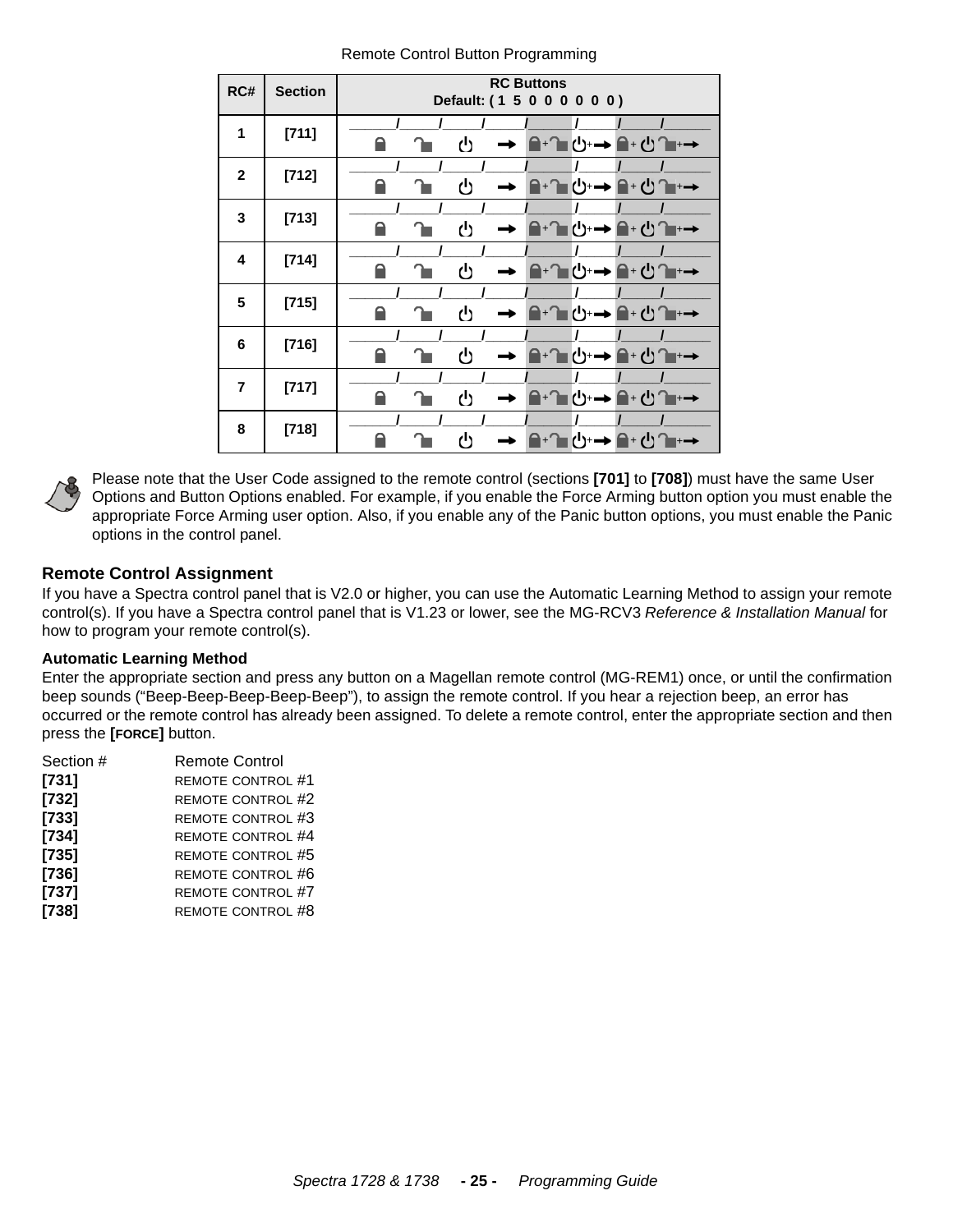# **Zone Expansion Modules**

<span id="page-25-0"></span>Only one SPC/APR3-ZX4 or one SPC/APR3-ZX8 can be connected to each Spectra control panel. The following sections are for SPC-ZX4 version 1.0, APR3-ZX4 version 1.0, SPC-ZX8 version 1.0 and APR3-ZX8 version 2.0.



Modules with the APR- prefix are compatible with Spectra (versions 2.0 and higher) and DGP-848. Modules with the APR3- prefix are compatible with Spectra (versions 2.0 and higher), DGP-848 and DGP-NE96.

#### **Bold** = Default Setting

|           | <b>SECTION [650]: Options</b>                       |                                                      |                  |                         |
|-----------|-----------------------------------------------------|------------------------------------------------------|------------------|-------------------------|
| Option    |                                                     |                                                      | <b>OFF</b>       | ON                      |
| [1]       |                                                     | EOL (end-of-line) Resistors for hardwire modules     | $\square$ No EOL | Use EOL Resistors       |
| $[2]$     |                                                     | Zone Expansion Module Tamper Recognition             | <b>Disabled</b>  | Z1 becomes tamper input |
| $[3]$     | programmed in sections [124] & [125]                | PGM1 on SPC/APR3-ZX8 follows Global PGM              | <b>Disabled</b>  | Enabled                 |
| $[4]-[8]$ | <b>Future Use</b>                                   |                                                      | $\Box$ N/A       | $\Box$ N/A              |
|           | <b>SECTION [651]: Zone Assignment</b>               |                                                      |                  |                         |
| Option    | See "Zone Recognition Table for 1728" on<br>page 4. |                                                      | <b>OFF</b>       | <b>ON</b>               |
| [1]       | Input $Z1$                                          | $=$ Expansion Input 1                                | <b>Disabled</b>  | Enabled                 |
| [2]       | Input Z2                                            | $=$ Expansion Input 2                                | $\Box$ Disabled  | Enabled                 |
| $[3]$     | Input $Z3$                                          | $=$ Expansion Input 3                                | $\Box$ Disabled  | Enabled                 |
| [4]       | Input $Z4$                                          | $=$ Expansion Input 4                                | $\Box$ Disabled  | Enabled                 |
| $[5]$     |                                                     | Input Z5 (SPC/APR3-ZX8 only) = Expansion Input 5     | <b>Disabled</b>  | Enabled                 |
| [6]       |                                                     | Input $Z6$ (SPC/APR3-ZX8 only) = Expansion Input 6   | $\Box$ Disabled  | Enabled                 |
| $[7]$     |                                                     | Input $Z7$ (SPC/APR3-ZX8 only) = Expansion Input $7$ | <b>Disabled</b>  | Enabled                 |
| [8]       |                                                     | Input $Z8$ (SPC/APR3-ZX8 only) = Expansion Input 8   | <b>Disabled</b>  | Enabled                 |

#### **PGM Programming (SPC-ZX8 and APR3-ZX8 Only)**

The PGM will only activate or deactivate 100mS after the selected event occurs. The PGM Deactivation event can be used as another activation event if the PGM Timer (section [655]) is programmed with a value other than 000. The system will ignore the PGM if it has been programmed to follow the Global PGM (option [3] in section [650]). Only PGM events from the table below can be used.

| Section #<br>[655]            | Decimal Value (000-255)<br>seconds $(000 =$ follow deactivation event) |                           | Description<br><b>PGM1 TIMER</b> | Default Value<br>5 sec. |
|-------------------------------|------------------------------------------------------------------------|---------------------------|----------------------------------|-------------------------|
| Section #                     |                                                                        | Event Group # Sub-Group # |                                  | Partition #             |
| [656] PGM1 Activation Event   |                                                                        |                           |                                  |                         |
| [657] PGM1 Deactivation Event |                                                                        |                           |                                  |                         |

| <b>Event Group #</b>                      | Sub-Group #                                    | <b>Partition #</b> |
|-------------------------------------------|------------------------------------------------|--------------------|
| For SPC-ZX8:                              | $01 =$ Expansion Input 1 - Section [651] - [1] | Not used; enter 00 |
| 60 = Hardwire Zone Opened                 | $02$ = Expansion Input 2 - Section [651] - [2] |                    |
| 61 = Hardwire Zone Closed                 | $03$ = Expansion Input 3 - Section [651] - [3] |                    |
| 62 = Hardwire Tamper Opened               | $04$ = Expansion Input 4 - Section [651] - [4] |                    |
| 63 = Hardwire Tamper Closed               | $05$ = Expansion Input 5 - Section [651] - [5] |                    |
|                                           | $06$ = Expansion Input 6 - Section [651] - [6] |                    |
| For APR3-ZX8:                             | $07$ = Expansion Input 7 - Section [651] - [7] |                    |
| 60 = Hardwire Zone/Hardwire Tamper Opened | $08$ = Expansion Input 8 - Section [651] - [8] |                    |
| 61 = Hardwire Zone/Hardwire Tamper Closed | $99$ = Any zone expansion module input         |                    |

*UL Note: The Zone Expansion Modules are not UL listed.*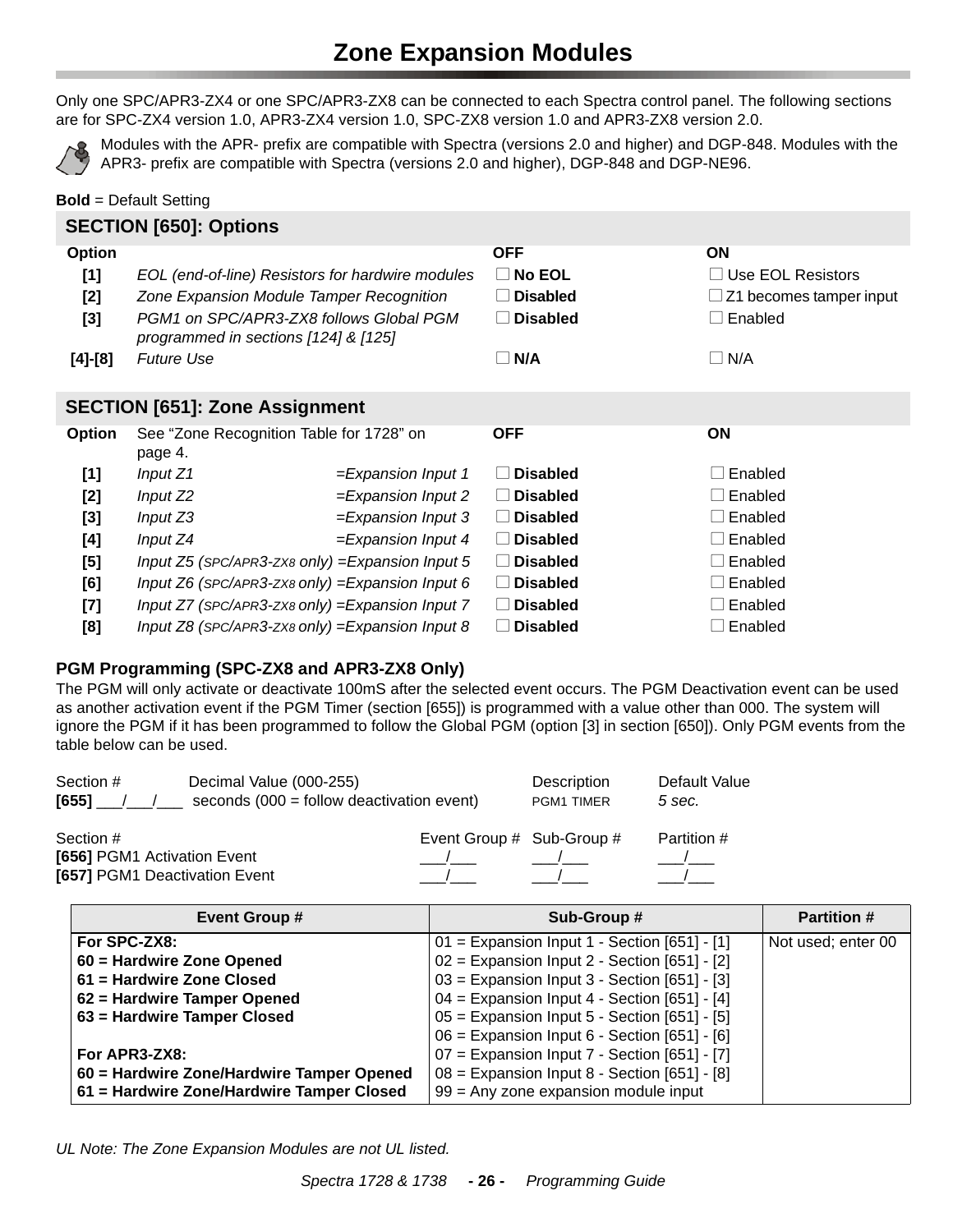## <span id="page-26-0"></span>**Partitioning**

The Spectra system is equipped with a partitioning feature which can divide the alarm system into two distinct areas identified as Partition 1 and Partition 2. Partitioning can be used in installations where shared security systems are more practical, such as an office/warehouse building. *If the system is not partitioned, all User Codes and features will be recognized as belonging to Partition 1.*

#### **How does a partitioned system work?**

- Users can only arm or disarm their assigned partitions.
- Only zones assigned to Partition 1 will arm or disarm when Partition 1 is armed or disarmed.
- Only zones assigned to Partition 2 will arm or disarm when Partition 2 is armed or disarmed.
- Zones assigned to both partitions will arm when both partitions are armed and will disarm when at least one disarms.
- Some of the system's features can be programmed separately for each partition.

#### **Programming Access Codes**

User Access Codes are personal identification numbers that allow users to enter certain programming modes, arm or disarm the alarm system as well as activate or deactivate PGMs. *Spectra* security systems support the following:

*System Master Code* can arm or disarm any partition using any arming method and can create, modify or delete any *User Access Code.* Only the System Master Code can modify or delete User Access Codes assigned to both partitions.

*Master Code 1* is permanently assigned to partition 1 and can be used to create, modify or delete *User Access Codes* that are assigned to partition 1.

*Master Code 2* is permanently assigned to partition 2 (except when partitioning is disabled, *Master Code 2* will be assigned to partition 1) and can be used to create, modify or delete *User Access Codes* that are assigned to the same partition.

#### **45** *User Access Codes* (including 1 Duress code)

#### **How Do I Program Access Codes?**

- 1. Press **[ENTER]**
- 2. Key in the **[SYSTEM MASTER CODE]** or **[MASTER CODE]**
- 3. Key in 3-digit **[SECTION]** (see User Code Table)
- 4. Key in new 4- or 6-digit **[ACCESS CODE]** *[ENTER] flashes. Return to step 3*

#### **How Do I Delete Access Codes?**

- 1. Repeat steps 1 to 3 (see above)
- 2. Press the **[FORCE]** key once for each digit in the access code (4 or 6 times) until the keypad emits a Confirmation Beep.

| <b>Section</b> | <b>User Codes</b>                  |
|----------------|------------------------------------|
| [001]          | User Code 001 = System Master Code |
| $[002]$        | User Code $002$ = Master Code 1    |
| $[003]$        | User Code $003$ = Master Code 2    |
| [004] то [047] | User Code 004 to User Code 047     |
| $[048]$        | User Code 048 or Duress Code       |

#### *User Code Table*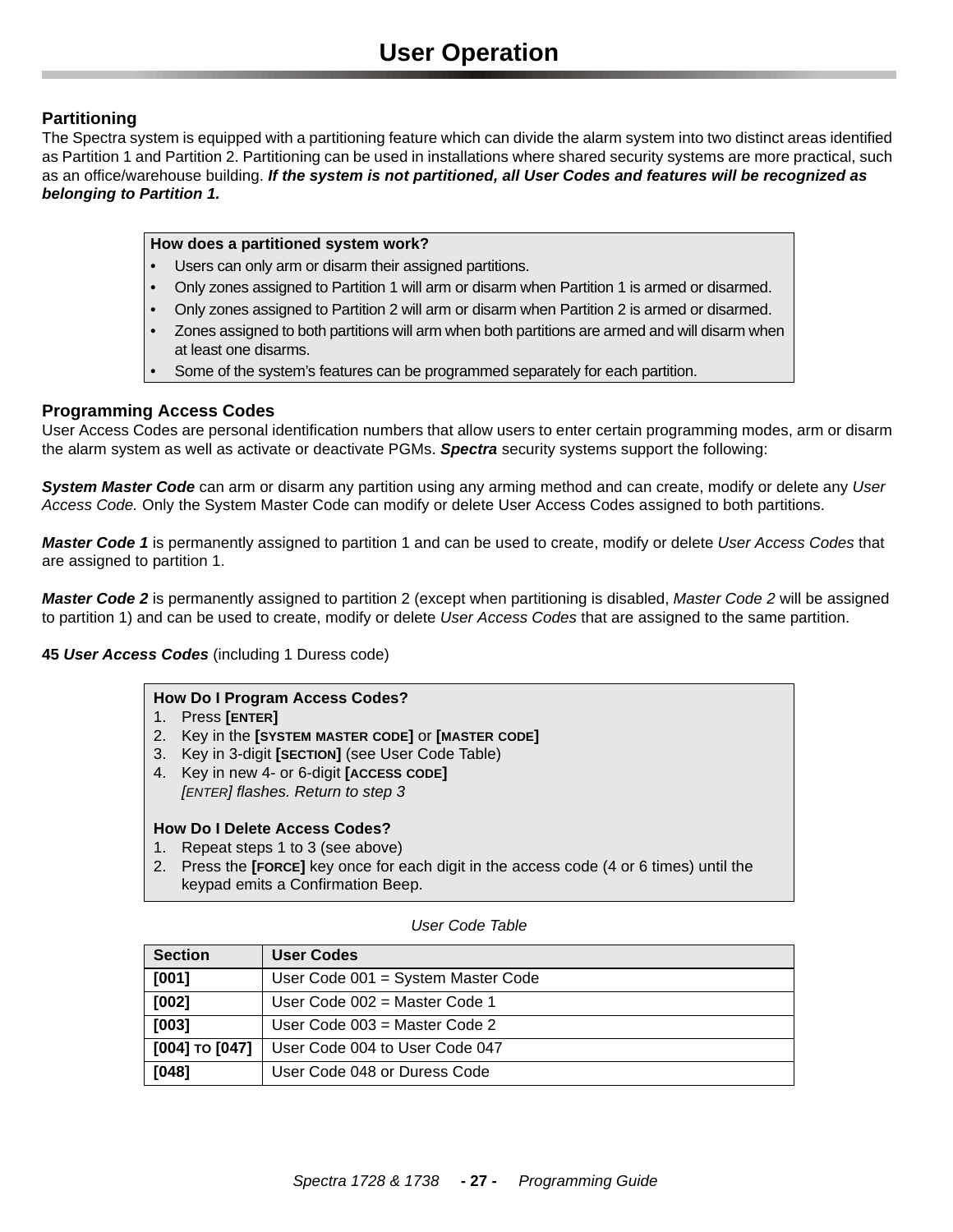# **Programming Chime Zones**

This feature allows users to program which zones will be *Chime Enabled*. A *Chime Enabled* zone will cause the keypad to emit a rapid intermittent beep tone (BEEP-BEEP-BEEP-BEEP) advising the user every time it is opened. Each keypad must be Chime Programmed separately. Keypad chimes must be re-programmed if the system suffers a total power loss.

#### **10-ZONE LED KEYPAD:**

Press and hold any key from **[1]** to **[10]** for 3 seconds to activate or deactivate Chiming for zones 1 to 10. For example, press and hold the [1] key to enable chiming on zone 1. If, after pressing and holding a key, the keypad emits a confirmation beep, this means the chime feature has been enabled for that zone. If the keypad emits a Rejection Beep, this means the Chime feature has been disabled for the corresponding zone.

#### **16-ZONE LED KEYPAD:**

Press and hold the **[9]** key. Enter the 2-digit (**01 to 16**) zone number(s). When the corresponding LED is on, the zone is chimed. When the corresponding LED is off, the zone is unchimed. When the desired zones are chimed, press **[ENTER]**.

#### **LCD KEYPAD:**

Press and hold the **[9]** key. Enter the 2-digit (**01 to 16**) zone number(s) or use the arrow keys to scroll through the zones. When the appropriate zone is displayed, press the **[FNC1]** key. When the desired zones are chimed, press **[ENTER]**.

#### **Keypad Muting**

Press and hold the **[CLEAR]** key for 3 seconds to enable or disable keypad muting. When muted, the keypad will only beep when a key is pressed or when the keypad emits a Rejection or Confirmation Beep. All other beep functions are disabled.

## **Keypad Backlight (1686H and 1686V Only)**

The illumination level behind the keys can be modified to suit the user's needs. There are four backlight levels. The **[MEM]** key is used to set the desired level. Each consecutive push of the **[MEM]** key will increase the backlight level until the maximum level is reached. After reaching the maximum level, the backlight level will return to the lowest level and the whole process is repeated. To change the backlight level:

#### **How do I Modify The Backlight?**

- 1. Press and hold the **[MEM]** key for 3 seconds
- 2. The **[MEM]** key will illuminate
- 3. Press the **[MEM]** key to set the desired backlight level
- 4. Press **[CLEAR]** or **[ENTER]** to exit

## **Installer Function Keys**

#### **INSTALLER TEST MODE**

#### **[ENTER]** + **[INSTALLER CODE]** + **[TBL]** or **[TRBL]**

The Installer Test Mode allows you to perform walk tests where the bell/siren will squawk once to indicate an open zone and twice to indicate a closed zone. To enter this mode, press **[ENTER]** + **[INSTALLER CODE]** + **[TBL]** or **[TRBL]**. The keypad will emit a Confirmation Beep. To disable this mode, press the **[TBL]** or **[TRBL]** key again. The keypad will emit a Rejection Beep.

#### **TEST REPORT**

#### **[ENTER]** + **[INSTALLER/MASTER CODE]** + **[MEM]**

Sends the "Test Report" report code programmed in section **[211]** to the central station.

#### **CALL WINLOAD SOFTWARE**

#### **[ENTER]** + **[INSTALLER/MASTER CODE]** + **[BYP]**

This feature is used to establish communication between the control panel and a computer using the WinLoad Software. After entering this mode, the control panel will dial the telephone number programmed in section **[150]**.

#### **CANCEL COMMUNICATION**

#### **[ENTER]** + **[INSTALLER/MASTER CODE]** + **[STAY]**

Cancels all communication until the next reportable event. If the Master Code was used, only communication with WinLoad would be cancelled.

#### **ANSWER WINLOAD SOFTWARE**

**[ENTER]** + **[INSTALLER/MASTER CODE]** + **[FORCE]** Forces the control panel to pick-up an incoming telephone call.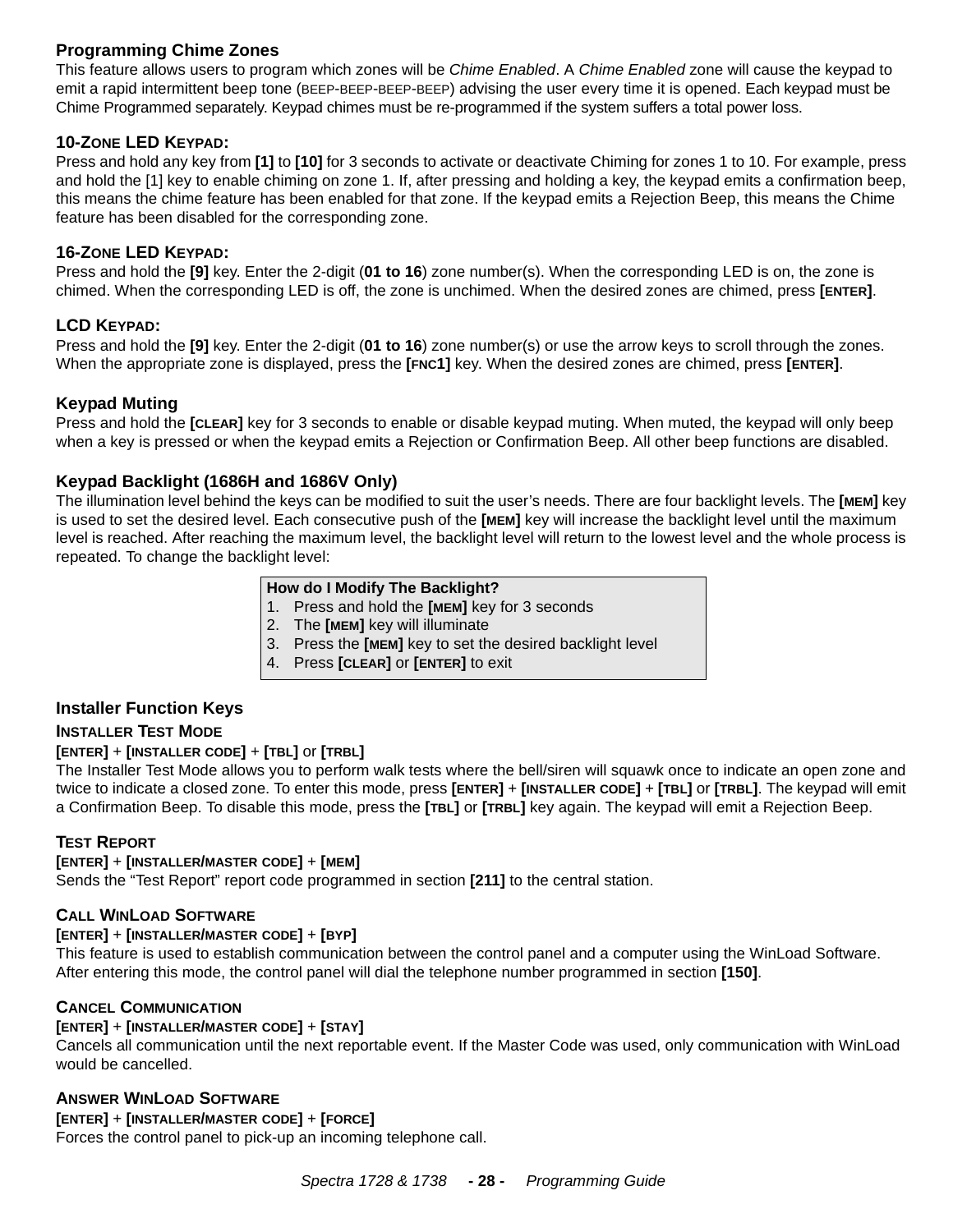<span id="page-28-0"></span>If using the Ademco Contact ID Programmable code format, enter the 2-digit hexadecimal value from the table below **(Prog. Value)** into sections [160] to [213] to program the desired report codes. **To enter a 0 value press the [FORCE] key.**

| CID#       | <b>Reporting</b>                 | Prog.    | CID#             | <b>Reporting</b>                              | Prog.    | CID#                  | <b>Reporting</b>                              | Prog.    |
|------------|----------------------------------|----------|------------------|-----------------------------------------------|----------|-----------------------|-----------------------------------------------|----------|
|            | Code                             | Value    |                  | Code                                          | Value    |                       | Code                                          | Value    |
|            | <b>MEDICAL ALARMS - 100</b>      |          | 204              | Low Water Level                               | 2F       | 403                   | Automatic O/C                                 | 5D       |
| 100        | <b>Medical Alarm</b>             | 01       | 205              | <b>Pump Activated</b>                         | 30       | 404                   | Late to O/C                                   | 5E       |
| 101        | <b>Pendant Transmitter</b>       | 02       | 206              | <b>Pump Failure</b>                           | 31       | 405                   | Deferred                                      | 5F       |
| 102        | Fail to Report In                | 03       |                  | SYSTEM TROUBLES - 300 & 310                   |          | 406                   | Cancel                                        | 60       |
|            | FIRE ALARMS - 110                |          | 300              | <b>System Trouble</b>                         | 32       | 407                   | Remote Arm/Disarm                             | 61       |
| 110        | Fire Alarm                       | 04       | 301              | <b>AC Loss</b>                                | 33       | 408                   | Quick Arm                                     | 62       |
| 111        | Smoke                            | 05       | 302              | Low System Battery                            | 34       | 409                   | Keyswitch O/C                                 | 63       |
| 112        | Combustion                       | 06       | 303              | RAM Checksum Bad                              | 35       |                       | <b>REMOTE ACCESS - 410</b>                    |          |
| 113        | <b>Water Flow</b>                | 07       | 304              | ROM Checksum Bad                              | 36       | 411                   | <b>Callback Request Made</b>                  | 64       |
| 114        | Heat                             | 08       | 305              | <b>System Reset</b>                           | 37       | 412                   | Success - Download Access                     | 65       |
| 115        | <b>Pull Station</b>              | 09       | 306              | Panel Program Changed                         | 38       | 413                   | <b>Unsuccessful Access</b>                    | 66       |
| 116        | Duct                             | 0A       | 307              | Self-Test Failure                             | 39       | 414                   | System Shutdown                               | 67       |
| 117        | Flame                            | 0B       | 308              | System Shutdown                               | 3A       | 415                   | Dialer Shutdown                               | 68       |
| 118        | Near Alarm                       | 0C       | 309              | <b>Battery Test Failure</b>                   | 3B       |                       | <b>ACCESS CONTROL - 420</b>                   |          |
|            | <b>PANIC ALARMS - 120</b>        |          | 310              | <b>Ground Fault</b>                           | 3C       | 421                   | <b>Access Denied</b>                          | 69       |
| 120        | Panic Alarm                      | 0D       |                  | <b>SOUNDER/RELAY TROUBLES - 320</b>           |          | 422                   | Access Report By User                         | 6A       |
| 121        | Duress                           | 0E<br>0F | 320              | Sounder Relay<br>Bell 1                       | 3D<br>3E |                       | <b>SOUNDER RELAY DISABLES - 520</b>           |          |
| 122<br>123 | Silent<br>Audible                |          | 321              | Bell 2                                        | 3F       | 520                   |                                               |          |
|            | <b>BURGLAR ALARMS - 130</b>      | 10       | 322<br>323       | Alarm Relay                                   | 40       | 521                   | Sounder/Relay Disabled<br>Bell 1 Disable      | 6B<br>6C |
| 130        | <b>Burglary</b>                  | 11       | 324              | <b>Trouble Relay</b>                          | 41       | 522                   | <b>Bell 2 Disable</b>                         | 6D       |
| 131        | Perimeter                        | 12       | 325              | Reversing                                     | 42       | 523                   | Alarm Relay Disable                           | 6E       |
| 132        | Interior                         | 13       |                  | SYSTEM PERIPHERAL TROUBLES - 330 & 340        |          | 524                   | Trouble Relay Disable                         | 6F       |
| 133        | 24-Hour                          | 14       | 330              | <b>System Peripheral</b>                      | 43       | 525                   | Reversing Relay Disable                       | 70       |
| 134        | Entry/Exit                       | 15       | 331              | Polling Loop Open                             | 44       |                       |                                               |          |
| 135        | Day/Night                        | 16       | 332              | Polling Loop Short                            | 45       |                       | <b>COMMUNICATION DISABLES - 550 &amp; 560</b> |          |
| 136        | Outdoor                          | 17       | 333              | Exp. Module Failure                           | 46       | 551                   | <b>Dialer Disabled</b>                        | 71       |
| 137        | Tamper                           | 18       | 334              | <b>Repeater Failure</b>                       | 47       | 552                   | Radio xmitter Disabled                        | 72       |
| 138        | Near Alarm                       | 19       | 335              | Local Printer Paper Out                       | 48       | <b>BYPASSES - 570</b> |                                               |          |
|            | <b>GENERAL ALARMS - 140</b>      |          | 336              | <b>Local Printer Failure</b>                  | 49       | 570                   | Zone Bypass                                   | 73       |
| 140        | General Alarm                    | 1 A      |                  | <b>COMMUNICATION TROUBLES - 350 &amp; 360</b> |          | 571                   | Fire Bypass                                   | 74       |
| 141        | Polling Loop Open                | 1B       | 350              | Communication                                 | 4A       | 572                   | 24-Hour Zone Bypass                           | 75       |
| 142        | Polling Loop Short               | 1C       | 351              | Telco Fault 1                                 | 4B       | 573                   | Burg. Bypass                                  | 76       |
| 143        | <b>Expansion Module Failure</b>  | 1D       | 352              | Telco Fault 2                                 | 4C       | 574                   | Group Bypass                                  | 77       |
| 144        | Sensor Tamper                    | 1E       | 353              | Long Range Radio                              | 4D       | TEST/MISC. - 600      |                                               |          |
| 145        | <b>Expansion Module Tamper</b>   | 1F       | 354              | <b>Fail to Communicate</b>                    | 4E       | 601                   | Manual Trigger Test                           | 78       |
|            | 24-HOUR NON-BURGLARY - 150 & 160 |          | 355              | Loss of Radio Supervision                     | 4F       | 602                   | Periodic Test Report                          | 79       |
| 150        | 24-Hour Non-Burglary             | 20       | 356              | Loss of Central Polling                       | 50       | 603                   | Periodic RF Xmission                          | 7A       |
| 151        | Gas Detected                     | 21       |                  | PROTECTION LOOP TROUBLES - 370                |          | 604                   | Fire Test                                     | 7B       |
| 152        | Refrigeration                    | 22       | 370              | Protection Loop                               | 51       | 605                   | Status Report to Follow                       | 7C       |
| 153        | Loss of Heat                     | 23       | 371              | Protection Loop Open                          | 52       | 606                   | Listen-in to Follow                           | 7D       |
| 154        | Water Leakage                    | 24       | 372              | Protection Loop short                         | 53       | 607                   | Walk Test Mode                                | 7E       |
| 155        | Foil Break                       | 25       | 373              | Fire Trouble                                  | 54       | 621                   | Event Log Reset                               | 7F       |
| 156        | Day Trouble                      | 26       |                  | <b>SENSOR TROUBLES - 380</b>                  |          | 622                   | Event Log 50% Full                            | 80       |
| 157        | Low Bottled Gas Level            | 27       | 380              | Sensor Trouble                                | 55       | 623                   | Event Log 90% Full                            | 81       |
| 158        | High Temp                        | 28       | 381              | Loss of Super. - RF                           | 56       | 624                   | Event Log Overflow                            | 82       |
| 159        | Low Temp                         | 29       | 382              | Loss of Super. - RPM                          | 57       | 625                   | <b>Time/Date Reset</b>                        | 83       |
| 161        | Loss of Air Flow                 | 2Α       | 383              | Sensor Tamper                                 | 58       | 626                   | Time/Date Inaccurate                          | 84       |
|            | FIRE SUPERVISORY - 200 & 210     |          | 384              | RF xmtr. Low Battery                          | 59       | 627                   | Program Mode Entry                            | 85       |
| 200        | Fire Supervisory                 | 2B       | OPEN/CLOSE - 400 |                                               |          | 628                   | Program Mode Exit                             | 86       |
| 201        | Low Water Pressure               | 2C       | 400              | Open/Close                                    | 5Α       | 631                   | <b>Exception Schedule Change</b>              | 87       |
| 202        | Low CO <sub>2</sub>              | 2D       | 401              | O/C by User                                   | 5B       | 654                   | System Inactivity                             | 88       |
| 203        | Gate Valve Sensor                | 2E       | 402              | Group O/C                                     | 5C       |                       |                                               |          |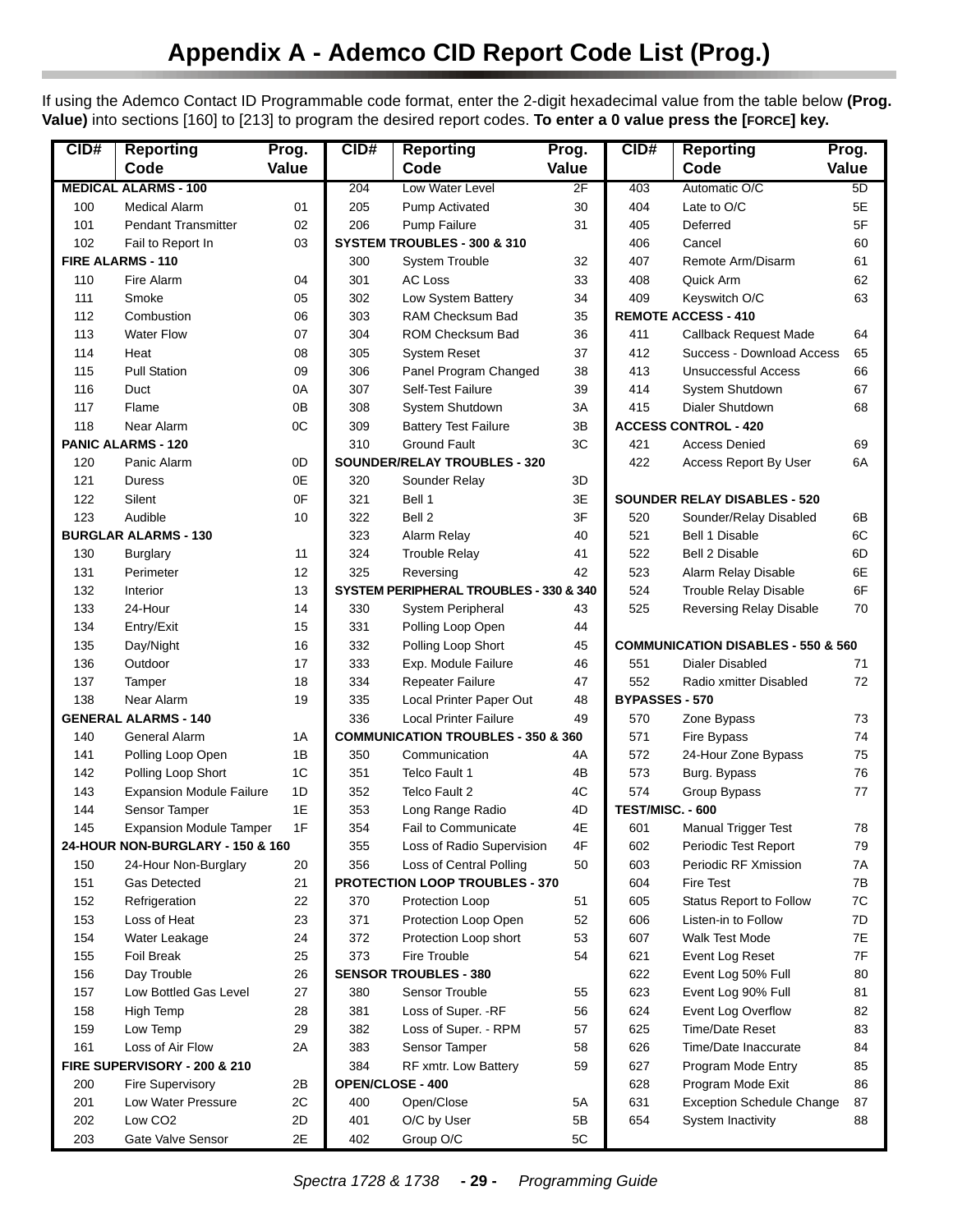<span id="page-29-0"></span>

| <b>System Event</b>                      | Default Contact ID Report Code<br>when option [3] is on in section [136] |
|------------------------------------------|--------------------------------------------------------------------------|
| Arming with Master Code (##)             | 3 4A1 - Close by user                                                    |
| Arming with User Code (##)               | 3 4A1 - Close by user                                                    |
| Arming with Keyswitch (##)               | 3 4A9 - Keyswitch Close                                                  |
| Auto Arming                              | 3 4A3 - Automatic Close                                                  |
| Arm with PC software                     | 3 4A7 - Remote arm/disarm                                                |
| Late To Close                            | 3 4A4 - Late to Close                                                    |
| No Movement                              | 3 4A4 - Late to Close                                                    |
| Partial arming                           | 1 574 - Group bypass                                                     |
| Quick arming                             | 3 408 - Quick arm                                                        |
| Delinquency                              | 1 654 - Inactivity                                                       |
|                                          |                                                                          |
| Disarm with Master Code (##)             | 1 4A1 - Open by user                                                     |
| Disarm with User Code (##)               | 1 4A1 - Open by user                                                     |
| Disarm with Keyswitch (##)               | 1 4A9 - Keyswitch Open                                                   |
| Disarm after alarm with Master Code (##) | 1 4A1 - Open by user                                                     |
| Disarm after alarm with User Code (##)   | 1 4A1 - Open by user                                                     |
| Disarm after alarm with Keyswitch (##)   | 1 4A9 - Keyswitch Open                                                   |
|                                          |                                                                          |
| <b>Auto Arming Cancellation</b>          | 1 4A5 - Deferred Open/Close                                              |
| Disarm with PC software                  | 1 4A7 - Remote arm/disarm                                                |
| Disarm after an alarm with PC software   | 1 4A7 - Remote arm/disarm                                                |
|                                          |                                                                          |
| Zone Bypassed (##)                       | 1 57A - Zone bypass                                                      |
| Zone alarm (##)                          | 1 13A - Burglary Alarm                                                   |
| Fire alarm (##)                          | 1 11A - Fire alarm                                                       |
| Zone alarm restore (##)                  | 3 13A - Burglary Alarm Restore                                           |
| Fire alarm restore (##)                  | 3 11A - Fire alarm Restore                                               |
|                                          |                                                                          |
| Panic 1 - Emergency                      | 1 12A - Panic alarm                                                      |
| Panic 2 - Medical                        | 1 1AA - Medical alarm                                                    |
| Panic 3 - Fire                           | 1 115 - Pull Station                                                     |
|                                          |                                                                          |
| Recent closing                           | 3 4AA - Open/Close                                                       |
| Global zone shutdown                     | 1 574 - Group bypass                                                     |
| Duress alarm                             | 1 121 - Duress                                                           |
| Zone shutdown (##)                       | 1 57A - Zone bypass                                                      |
|                                          |                                                                          |
| Zone tampered (##)                       | 1 144 - Sensor tamper                                                    |
| Zone tamper restore (##)                 | 3 144 - Sensor tamper restore                                            |
|                                          |                                                                          |
| <b>AC Failure</b>                        | 1 3A1 - AC loss                                                          |
| <b>Battery Failure</b>                   | 1 3A9 - Battery test failure                                             |
| Auxiliary supply trouble                 | 1 3AA - System trouble                                                   |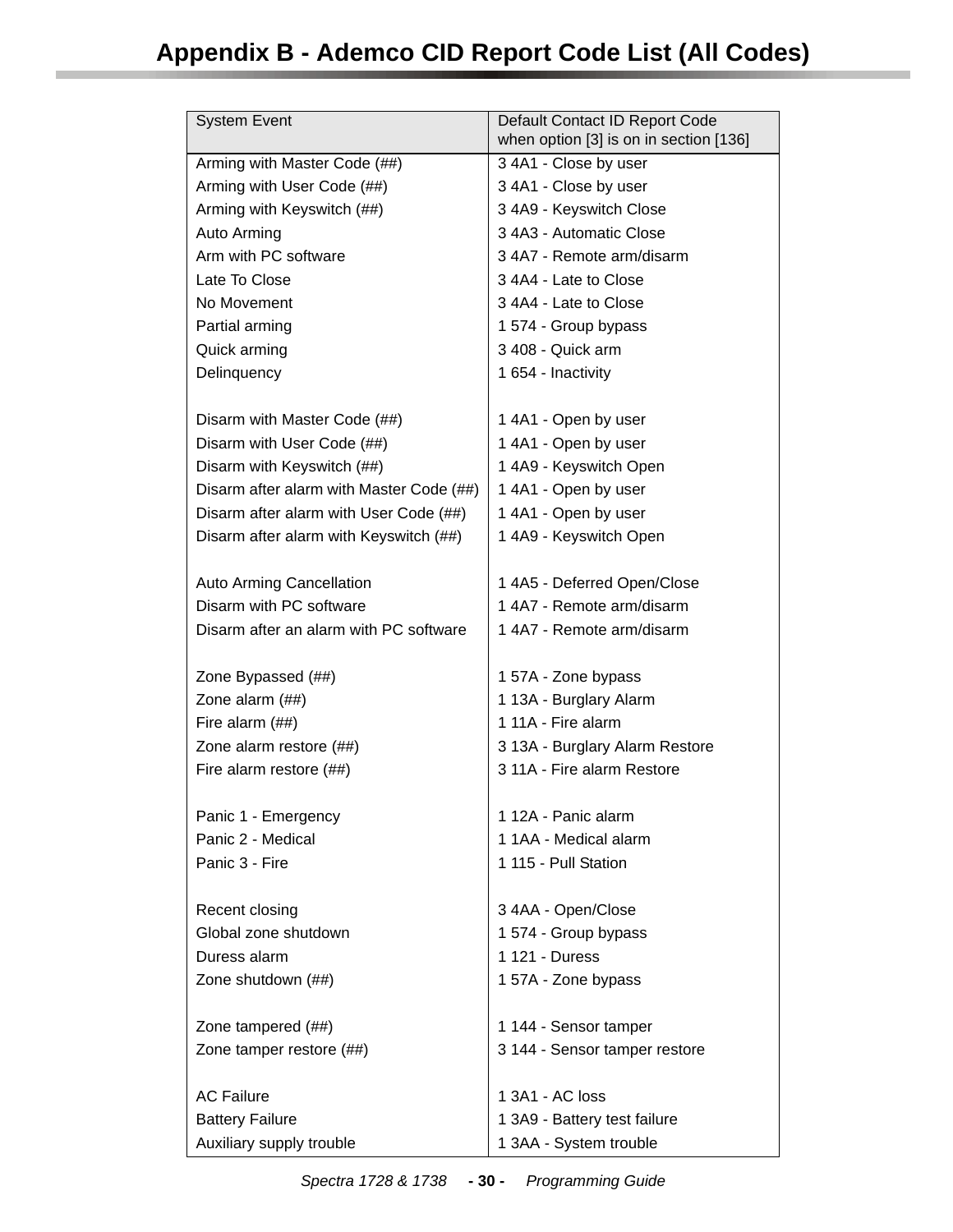| <b>System Event</b>                          | Default Contact ID Report Code         |
|----------------------------------------------|----------------------------------------|
|                                              | when option [3] is on in section [136] |
| Bell output current limit                    | 1 321 - Bell 1                         |
| <b>Bell absent</b>                           | 1 321 - Bell 1                         |
| Clock lost                                   | 1 626 - Time/Date inaccurate           |
| Fire loop trouble                            | 1 373 - Fire trouble                   |
| <b>Wireless Transmitter Low Battery</b>      | 1 384 - RF xmtr. low battery           |
| Wireless Transmitter Supervision Loss        | 1 381 - Loss of super. - RF            |
| Module fault                                 | 1 333 - Expansion module failure       |
| <b>Printer fault</b>                         | 1 336 - Local printer failure          |
| Fail to communicate with monitoring          | 1 354 - Fail to communicate            |
| station                                      |                                        |
|                                              |                                        |
| TLM trouble restore                          | 3 351 - Telco 1 fault restore          |
| <b>AC Failure restore</b>                    | 3 3A1 - AC loss restore                |
| <b>Battery Failure restore</b>               | 3 3A9 - Battery test restore           |
| Auxiliary supply trouble restore             | 3 3AA - System trouble restore         |
| Bell output current limit restore            | 3 321 - Bell 1 restore                 |
| Bell absent restore                          | 3 321 - Bell 1 restore                 |
| Clock programmed                             | 3 626 - Time/Date Reset                |
| Fire loop trouble restore                    | 3 373 - Fire trouble restore           |
| <b>Wireless Transmitter Low Battery</b>      | 3 384 - RF xmtr. low battery           |
| <b>Wireless Transmitter Supervision Loss</b> | 3 381 - Loss of super. - RF            |
| Module fault restore                         | 3 333 - Expansion module failure       |
|                                              | restore                                |
| Printer fault restore                        | 3 336 - Local printer failure restore  |
| Fail to communicate with monitoring          | 3 354 - Fail to communicate restore    |
| station                                      |                                        |
|                                              |                                        |
| <b>Cold Start</b>                            | 1 3A8 - System shutdown                |
| <b>Test Report engaged</b>                   | 1 6A2 - Periodic test report           |
| PC software communication finished           | 1 412 - Successful - download access   |
| Installer on site                            | 1 627 - Program mode Entry             |
| Installer programming finished               | 1 628 - Program mode Exit              |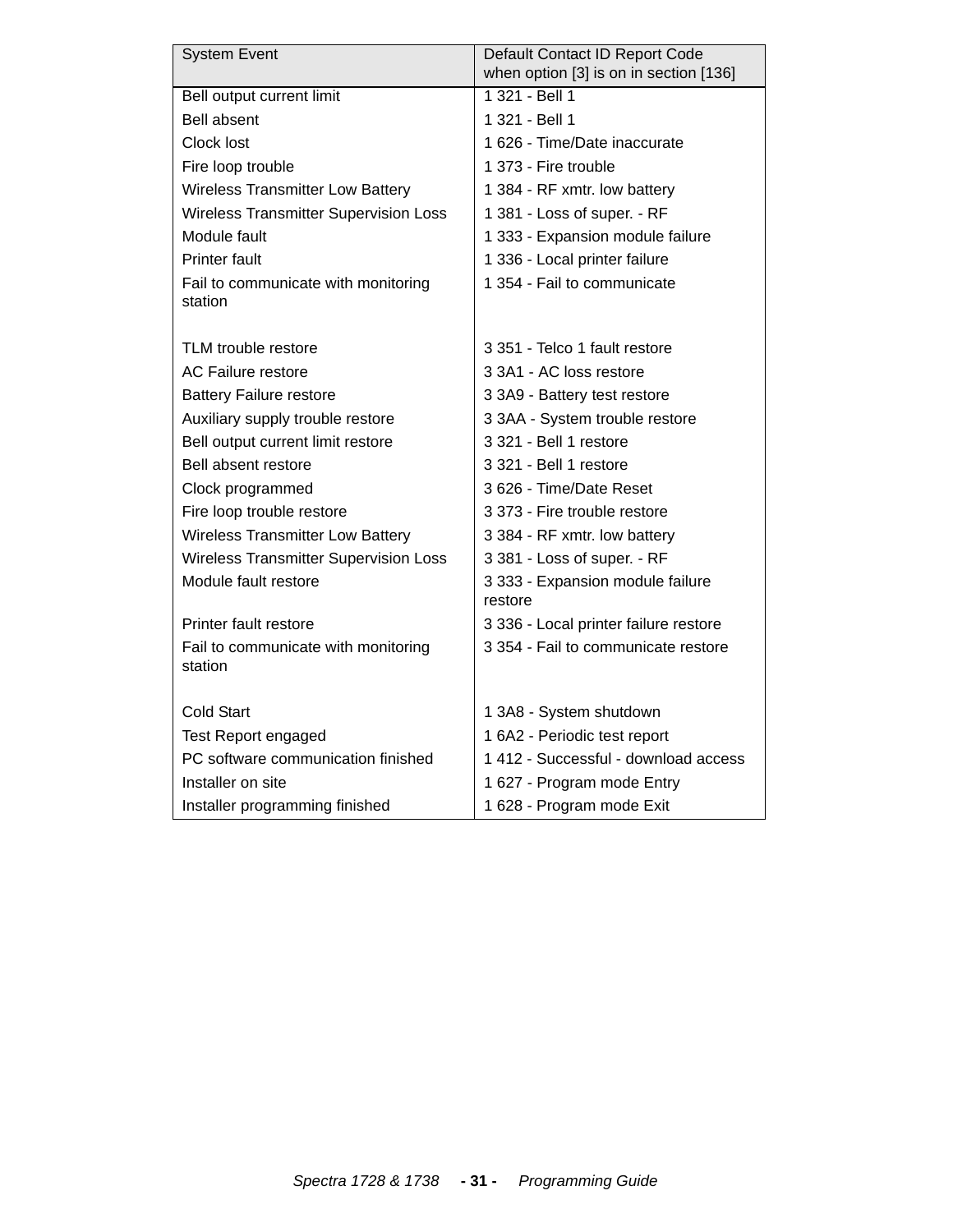#### <span id="page-31-0"></span>**Printer Module (APR3-PRT1)**



control panel's events on the computer's monitor. The events displayed on the monitor can then be printed through the printer connected to the computer.



*Remove AC power and battery before adding APR3-PRT1 to the system. Do not connect any modules more than 76m (250 ft) from the control panel. Only one Printer Module can be connected per Spectra control panel.*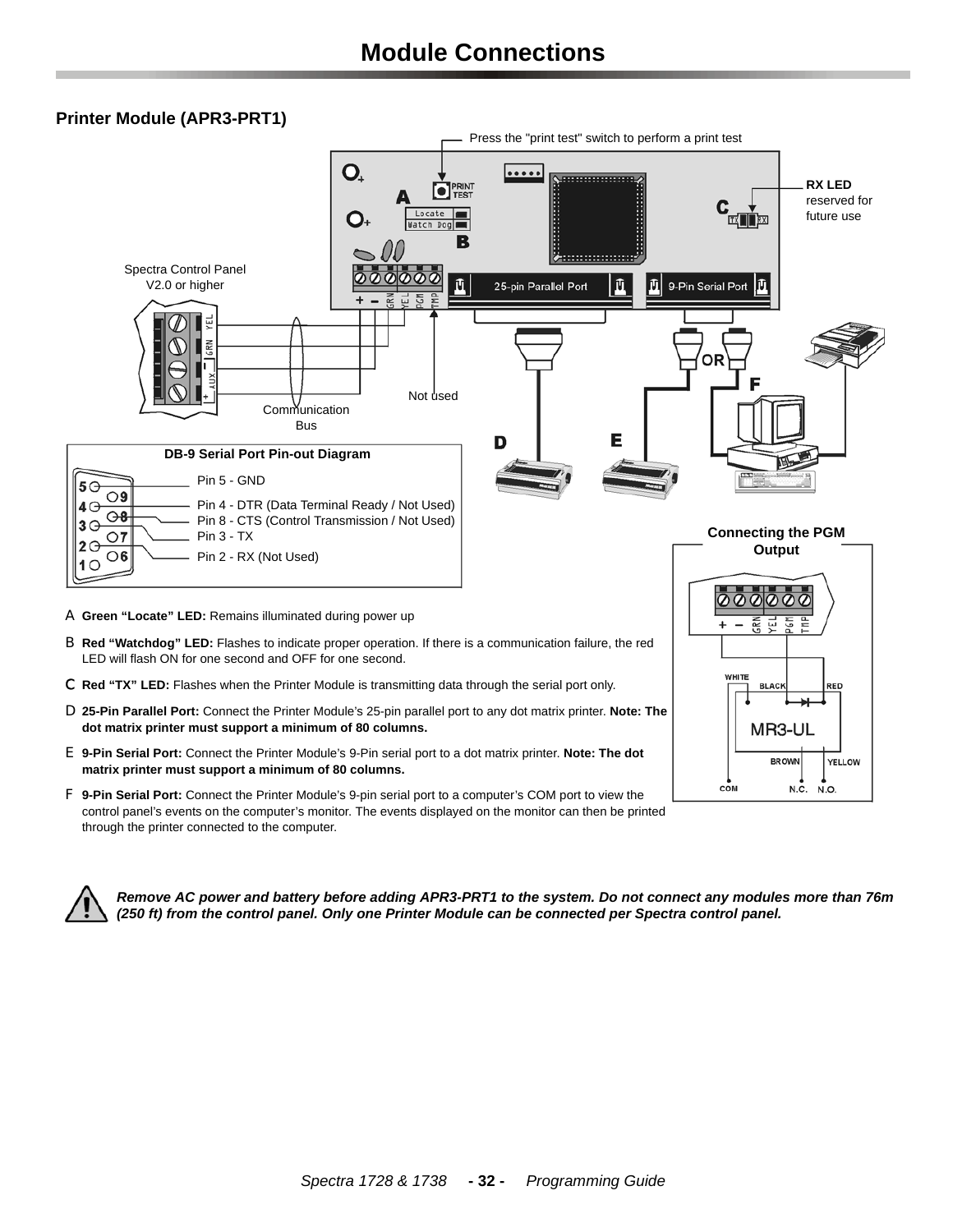### **4-PGM Expansion Module (APR3-PGM4)**



*Remove AC and battery from the control panel before adding the 4-PGM Output Module to the system. Do not connect the APR3- PGM4 more than 76m (250 ft) from the control panel. Only one APR3-PGM4 can be connected per Spectra control panel.*

## **4-Zone Expansion Module (SPC-ZX4 and APR3-ZX4)**



*Remove AC and battery power from the control panel before connecting the module to the communication bus. Do not connect the APR3-ZX4 or SPC-ZX4 more than 76m (250 ft) from the control panel. Only one APR3-ZX4 or one SPC-ZX4 can be connected per Spectra control panel.*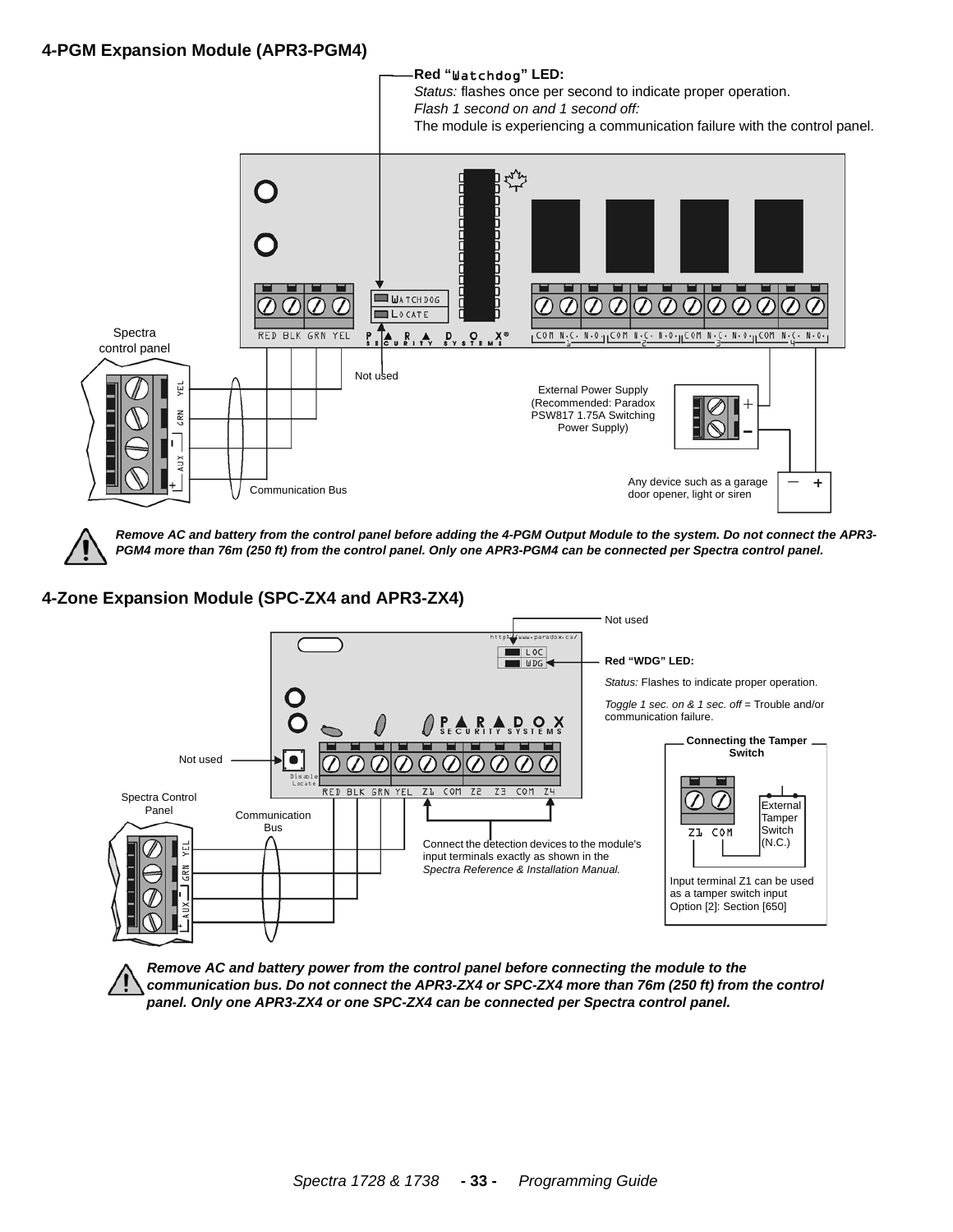

# **Voice-Assisted Arm/Disarm Module (APR3-ADM2)**

*Remove AC and battery power from the control panel before adding the APR3-ADM2 module to the system. Do not connect the APR3- ADM2 more than 76m (250 ft) from the control panel. Only one APR3-ADM2 can be connected per Spectra control panel.*

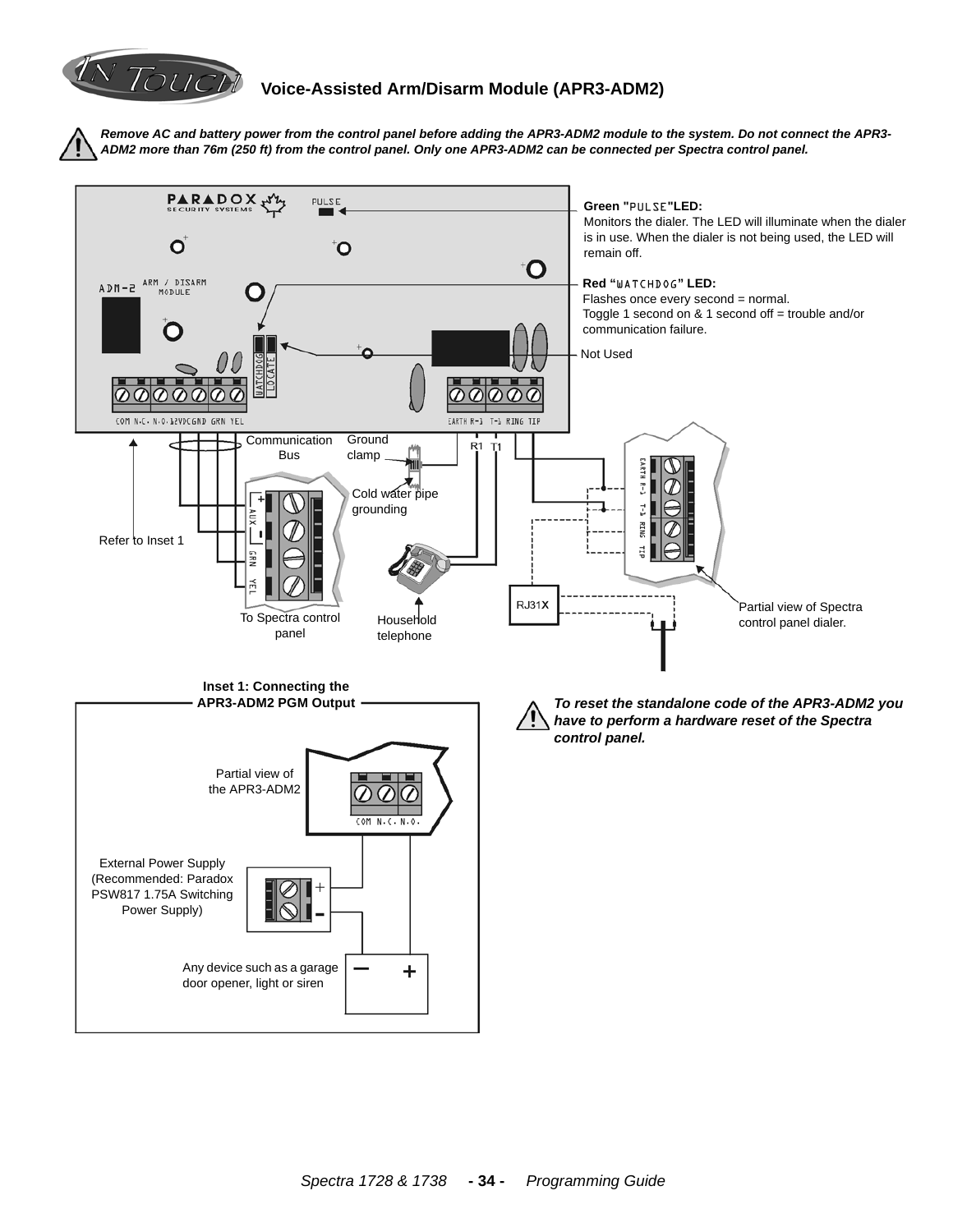# **8-Zone Expansion Modules (SPC-ZX8 and APR3-ZX8)**



#### **Magellan Wireless Expansion Module (MG-RCV3)**



*Spectra 1728 & 1738* **- 35 -** *Programming Guide*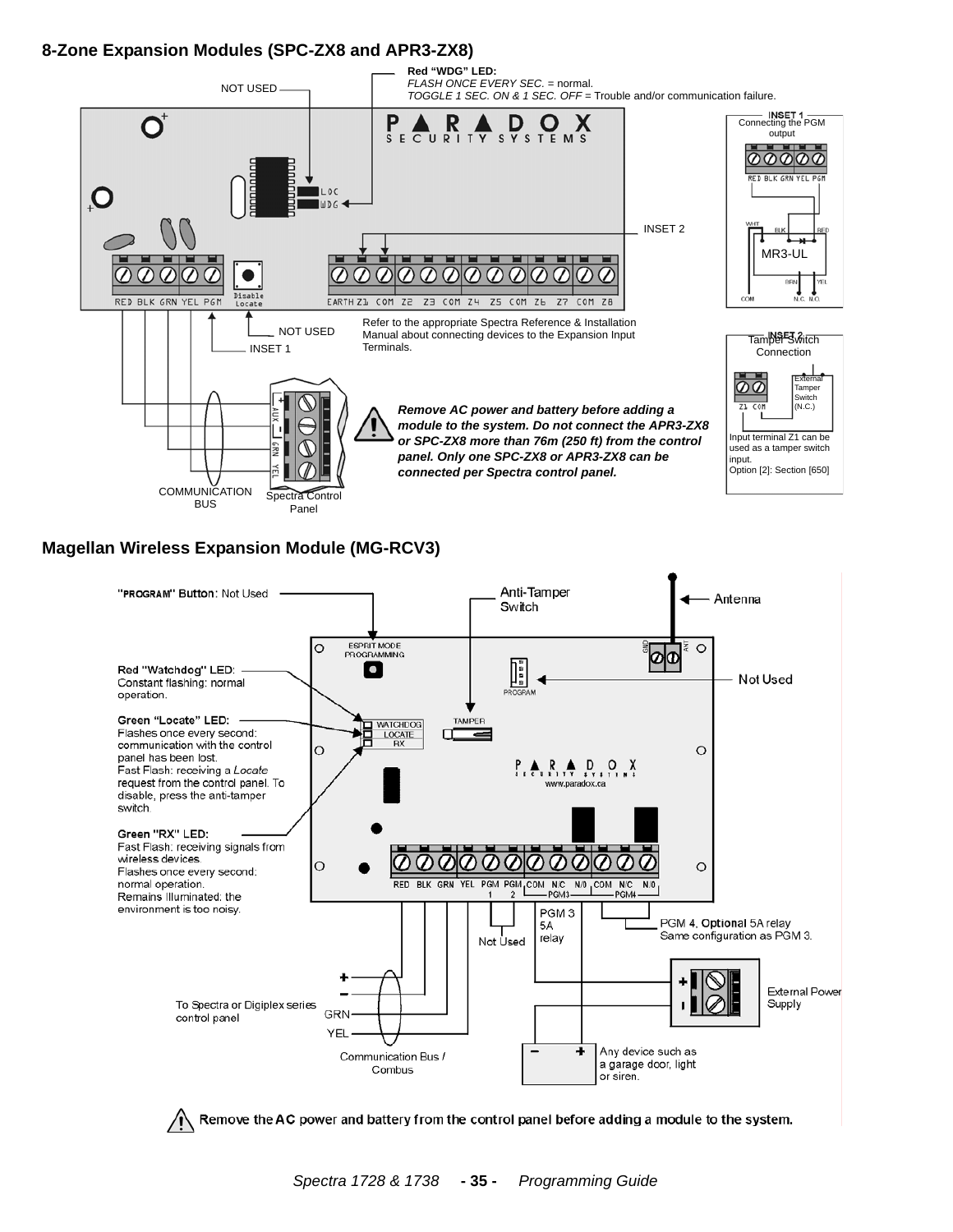#### <span id="page-35-0"></span>**Single Zone Inputs**





N.C. Contact, No EOL, **With Tamper Recognition** 



N.C. Contact, With EOL, Tamper & **Wire Fault Recognition (UL/ULC)** 

CONTROL PANEL TERMINALS

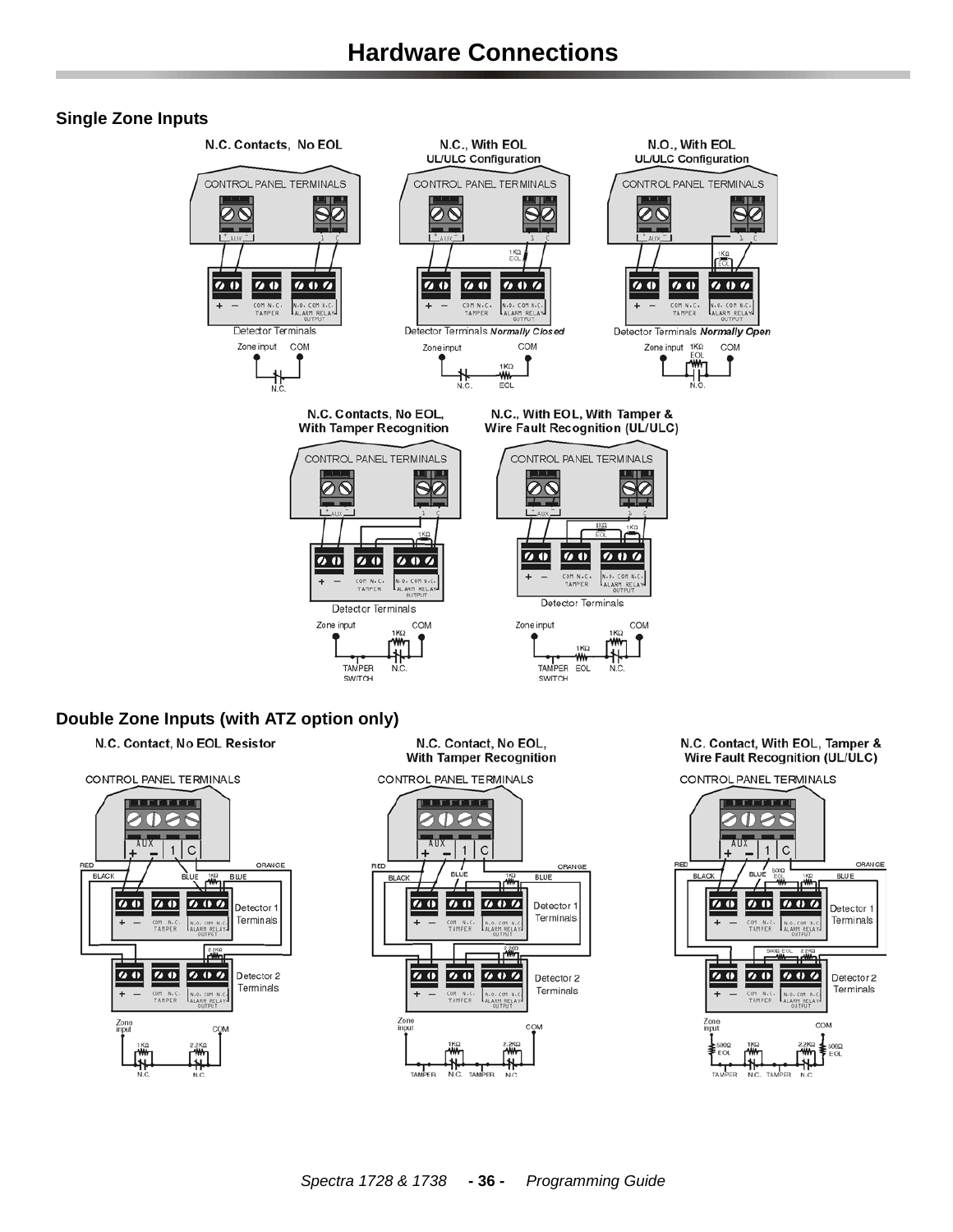# <span id="page-36-0"></span>**Connecting Fire Circuits, Keyswitches and PGMs**



Any device such as a strobe + light or siren

# **Keypad and Keypad Zone Connections**

To connect the keypads to the control panel, remove the back cover and wire the GRN, YEL, RED, and BLK terminals of each keypad to the corresponding terminals on the control panel as shown in "Spectra 1738 PCB Layout" on page 39 or ["Spectra 1728 PCB Layout" on page 38.](#page-37-0) There is no limit to the number of keypads that can be connected to the control panel so long as the current consumption does not surpass 700mA.

Each keypad has one zone input terminal, allowing you to connect one motion detector or door contact directly to a keypad. For example, a door contact located at the entry point of an establishment can be wired directly to the input terminal of the entry point keypad instead of wiring the door contact all the way to the control panel. The keypad can then communicate the status of the zone to the control panel. A maximum of two keypad zones can be used with each control panel. After connecting the device, the zone's parameters must be defined. For details on zone recognition and zone programming refer to [page 4.](#page-3-0)

For details on Keypad Tamper Supervision or Configuring the LED Keypads, please see the Spectra 1728 & 1738 Reference and Installation Manual.



<span id="page-36-1"></span>power supply  + -

*If you do not use the keypad zone, do not connect a jumper across the "ZN" and "-" terminals; leave the zone open.*



*For proper operation of the keypad zones whether they are used or not, always enable the Keypad Zone Sending option on all LCD keypads.*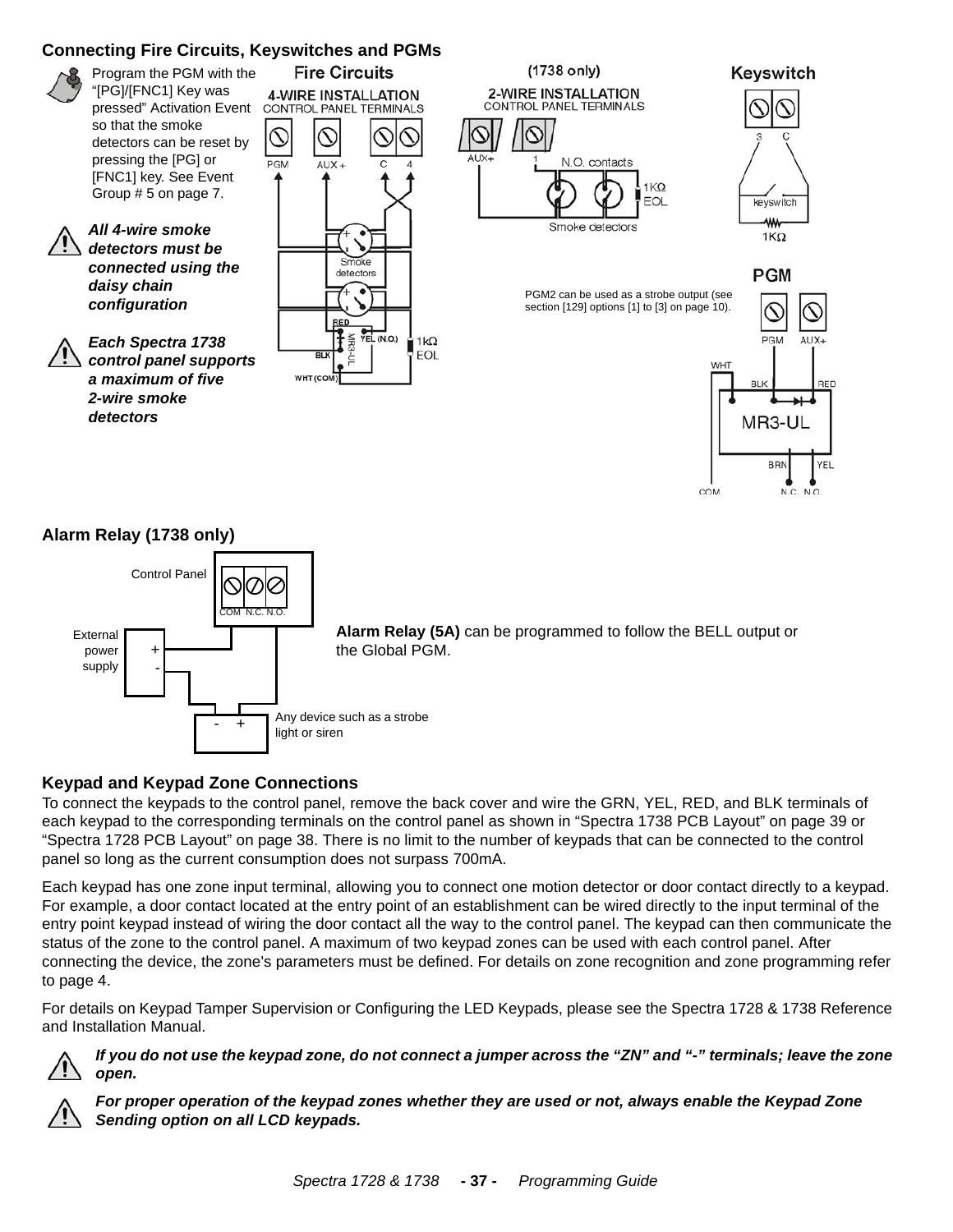# <span id="page-37-0"></span>**Spectra 1728 PCB Layout**



For UL Listed warnings, refer to the **UL and cUL Warnings** section in the *Spectra Reference & Installation Manual.*

#### **Transformer Requirements Table**

| Transformer:                                                  | I Amseco XP-1620<br>16VAC 20VA* | Recommend: 16VAC 40VA<br>UL: Basler BE156240CAA007 |
|---------------------------------------------------------------|---------------------------------|----------------------------------------------------|
| Spectra DC Power Supply rated at:                             | 1.2A                            | 1.5A                                               |
| Auxiliary Supply can provide a maximum of:                    | $ $ typ: 600mA, max: 700mA      | $ $ typ: 600mA, max: 700mA                         |
| Acceptable Battery Charge Currents (section [127] option [5]) | 1350mA                          | 350mA/700mA                                        |

*\* Not verified by UL.*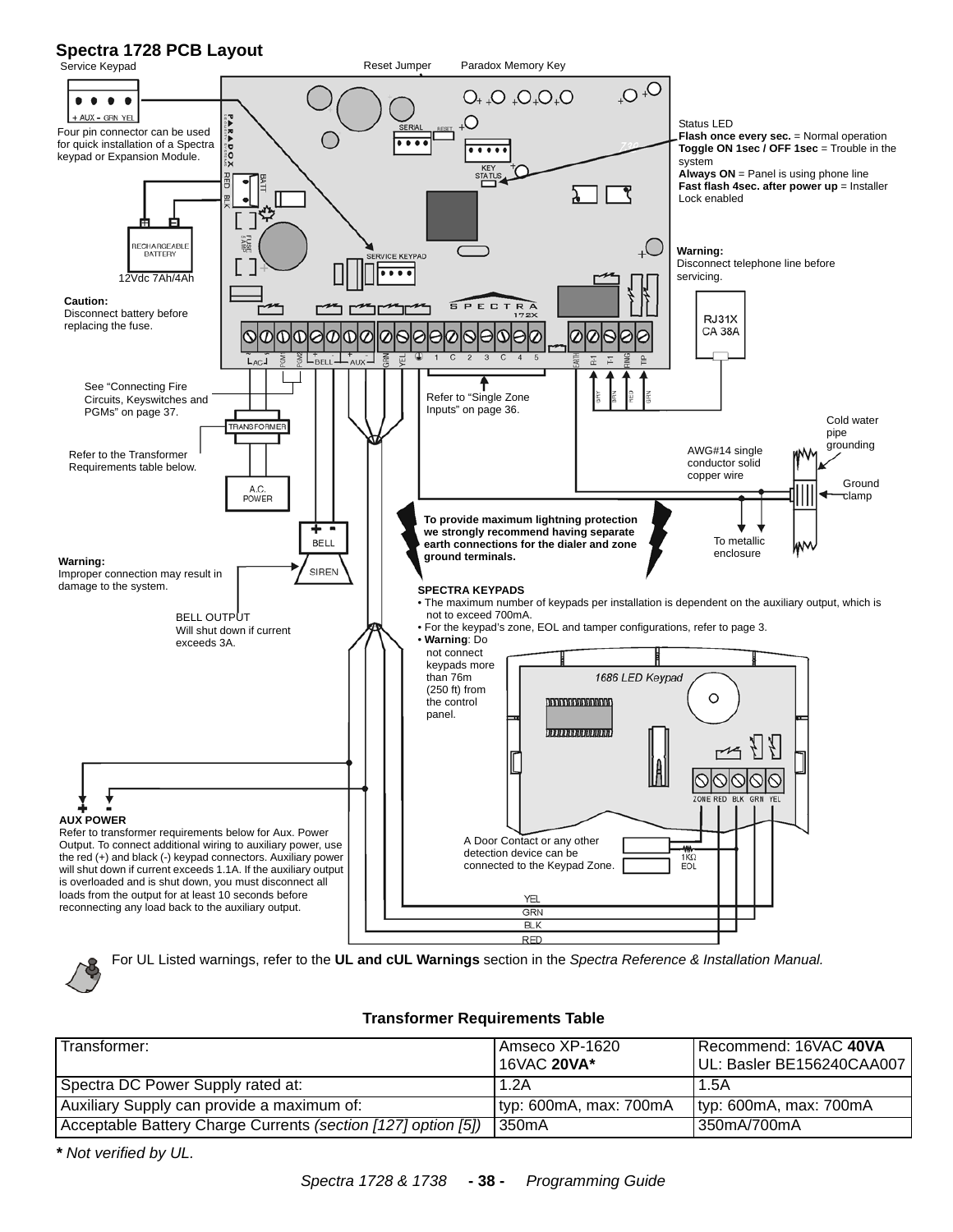# **Spectra 1738 PCB Layout**



For UL Listed warnings, refer to the **UL and cUL Warnings** section in the *Spectra Reference & Installation Manual.*

#### **Transformer Requirements Table**

| Transformer:                                                          | l Amseco XP-1620<br>16VAC, 20VA* | <b>I Rec: 16.5VAC 40VA</b><br>UL: Basler BE156240CAA007 |
|-----------------------------------------------------------------------|----------------------------------|---------------------------------------------------------|
| Spectra DC Power Supply rated at:                                     | 1.2A                             | 1.5A                                                    |
| Auxiliary Supply can provide a maximum of:                            | $ $ typ: 600mA, max: 700mA       | typ: 600mA, max: 700 mA                                 |
| Acceptable Battery Charge Currents (section [127] option [5])   350mA |                                  | l 350mA/700mA                                           |

*\* Not verified by UL.*